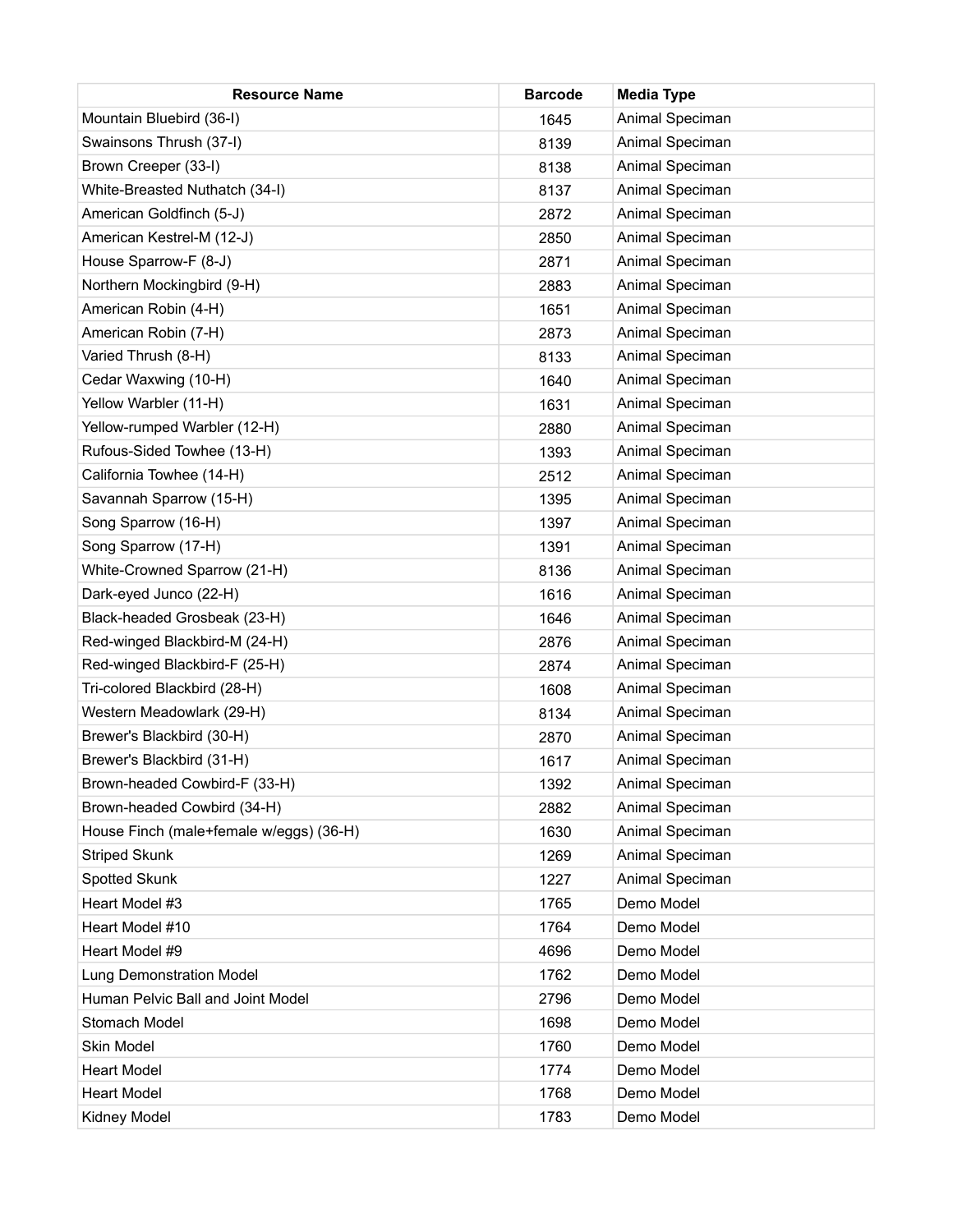| Kidney Tubules Model                 | 1782 | Demo Model      |
|--------------------------------------|------|-----------------|
| Kidney Model                         | 1781 | Demo Model      |
| Kidney Model                         | 1780 | Demo Model      |
| Mitosis #1                           | 1932 | Demo Model      |
| Mitosis #2                           | 1931 | Demo Model      |
| Mitosis #3                           | 1938 | Demo Model      |
| Mitosis #4                           | 1937 | Demo Model      |
| Mitosis #5                           | 1935 | Demo Model      |
| Mitosis #6                           | 1936 | Demo Model      |
| Mitosis #7                           | 1933 | Demo Model      |
| Mitosis #8                           | 1939 | Demo Model      |
| Mitosis #9                           | 1934 | Demo Model      |
| Cell Model                           | 1928 | Demo Model      |
| <b>Plant Cell</b>                    | 1944 | Demo Model      |
| Plant Cell Model                     | 3692 | Demo Model      |
| Leaf Cross-Section                   | 1942 | Demo Model      |
| <b>Typical Cell Model</b>            | 1940 | Demo Model      |
| <b>Typical Cell Model</b>            | 1925 | Demo Model      |
| <b>Typical Cell Model</b>            | 1926 | Demo Model      |
| Animal Cell Model                    | 1929 | Demo Model      |
| Plant Cell Model                     | 1930 | Demo Model      |
| Dicot Leaf Cross-Section             | 1941 | Demo Model      |
| Leaf Cross-Section                   | 1943 | Demo Model      |
| <b>Flower Model</b>                  | 4664 | Demo Model      |
| Eye Model                            | 1690 | Demo Model      |
| Eye Model                            | 1689 | Demo Model      |
| Eye Model                            | 1687 | Demo Model      |
| Ear Model                            | 1681 | Demo Model      |
| Ear Model                            | 1682 | Demo Model      |
| Single Vertebrate Model with Nerves  | 1750 | Demo Model      |
| Teeth in Mandible                    | 1667 | Demo Model      |
| Teeth in Mandible                    | 1671 | Demo Model      |
| Spinal Cord and Nerves               | 1696 | Demo Model      |
| <b>Tyodont Tooth Model</b>           | 1668 | Demo Model      |
| Human Jaw- Upper and lower jaw model | 1202 | Demo Model      |
| <b>Tongue Model</b>                  | 1669 | Demo Model      |
| Brain Model in Head                  | 1758 | Demo Model      |
| <b>Brain Models</b>                  | 5293 | Demo Model      |
| Human Skull with Brain               | 1662 | Demo Model      |
| Large Tooth Brush                    | 1674 | Demo Model      |
| Large Mouth Model                    | 1678 | Demo Model      |
| Large Tooth Brush                    | 1672 | Demo Model      |
| Large Mouth Model                    | 1675 | Demo Model      |
| Turtle                               | 8876 | Animal Speciman |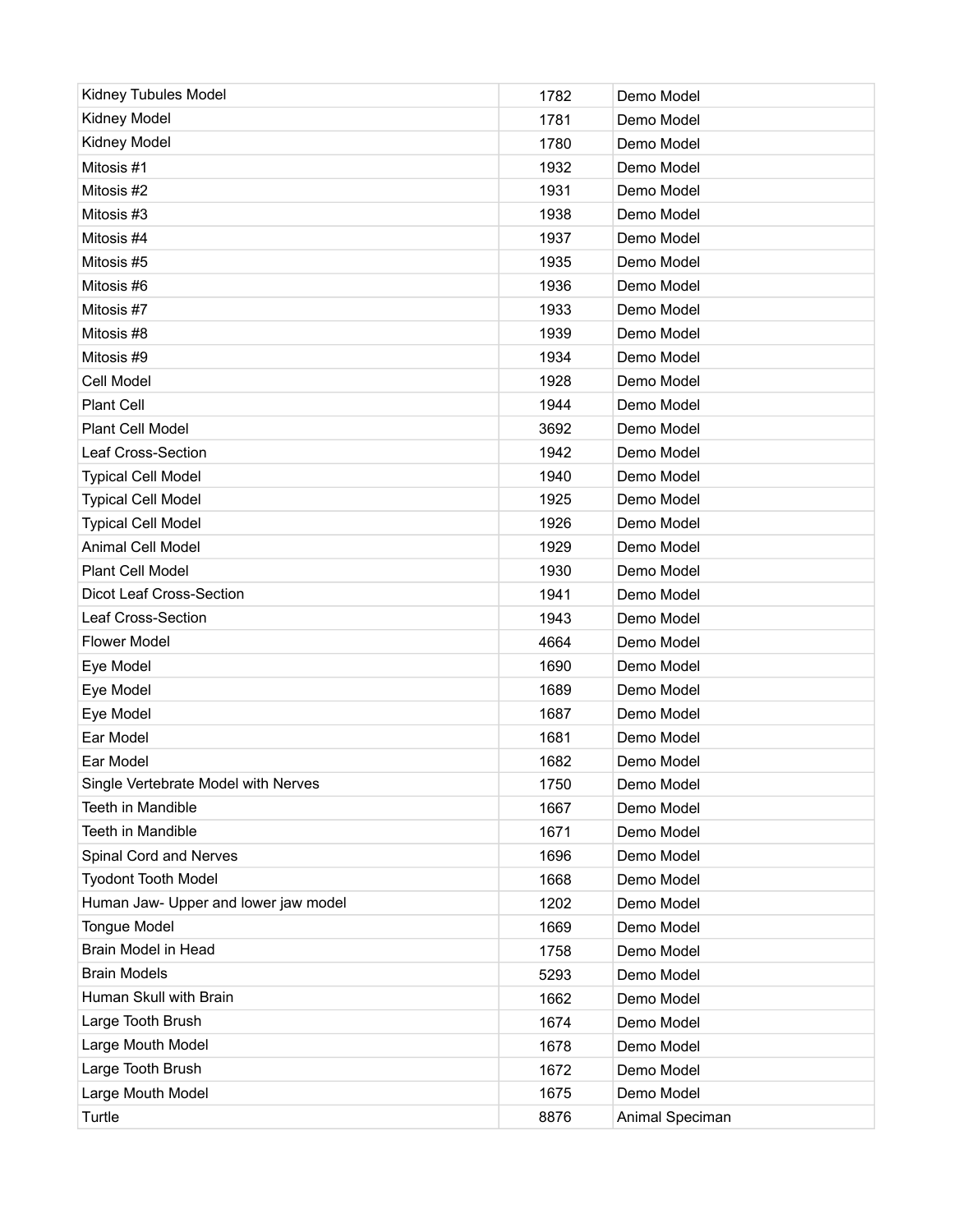| California Desert Tortoise Shell                             | 9624 | Animal Speciman       |
|--------------------------------------------------------------|------|-----------------------|
| Male California Quail                                        | 1648 | Animal Speciman       |
| <b>Black Turnstone</b>                                       | 1624 | Animal Speciman       |
| <b>Short-Billed Powitcher</b>                                | 1627 | Animal Speciman       |
| Dunlin                                                       | 1626 | Animal Speciman       |
| Least Sandpiper                                              | 1625 | Animal Speciman       |
| Anna's Hummingbird                                           | 8140 | Animal Speciman       |
| <b>Black-chinned Hummingbird</b>                             | 8141 | Animal Speciman       |
| Red-breasted Sapsucker (Sphyrapicus ruber)                   | 2869 | Animal Speciman       |
| <b>Black Phoebe</b>                                          | 2878 | Animal Speciman       |
| Say's Phoebe                                                 | 2881 | Animal Speciman       |
| Loggerhead Shrike                                            | 1642 | Animal Speciman       |
| American Coot                                                | 1633 | Animal Speciman       |
| Yellow-Billed Magpie                                         | 8018 | Animal Speciman       |
| <b>Common Murre</b>                                          | 8034 | Animal Speciman       |
| <b>Oriole Nest</b>                                           | 1611 | <b>Animal Biofact</b> |
| General Zoology Chart: Vertebrates (Birds)                   | 1620 | Demo Model            |
| General Zoology Chart: Vertebrates (Birds)                   | 1621 | Demo Model            |
| General Zoology Chart: Vertebrates (Birds)                   | 1622 | Demo Model            |
| The Human Body Chart                                         | 1177 | Demo Model            |
| The Human Body: Cranial Bones                                | 5053 | Demo Model            |
| The Human Body: Sensory Organs                               | 5054 | Demo Model            |
| Human Biology: Sensory Organs                                | 5055 | Demo Model            |
| Human Biology: Mouth                                         | 5056 | Demo Model            |
| Human Body: Section of the Head/Neck                         | 5057 | Demo Model            |
| Dog X-Ray                                                    | 1277 | Demo Model            |
| General Zoology Chart: Vertebrates (Mammals)                 | 1276 | Demo Model            |
| General Zoology Chart: Vertebrates (Mammals)                 | 1279 | Demo Model            |
| General Zoology Chart: Vertebrates (Reptiles and Amphibians) | 1280 | Demo Model            |
| <b>Greater Yellow Legs</b>                                   | 2851 | Animal Biofact        |
| <b>Yellow Legs</b>                                           | 2867 | Animal Biofact        |
| Forester Tern                                                | 1632 | Animal Speciman       |
| Red-necked Phalarope                                         | 8135 | Animal Speciman       |
| Stellers Jay                                                 | 1652 | Animal Speciman       |
| Western Scrub Jay                                            | 2868 | Animal Speciman       |
| Western Scrub Jay                                            | 1188 | Animal Speciman       |
| <b>Barn Swallow</b>                                          | 1387 | Animal Speciman       |
| Aquatic Bird Feet                                            | 1605 | <b>Animal Biofact</b> |
| <b>Aquatic Bird Feet</b>                                     | 1619 | Animal Biofact        |
| Hawk Talon                                                   | 2852 | Animal Speciman       |
| <b>Burrowing Owl</b>                                         | 1655 | Animal Speciman       |
| <b>Mourning Dove</b>                                         | 1614 | Animal Speciman       |
| <b>Mourning Dove</b>                                         | 1386 | Animal Speciman       |
| Male Rufous Hummingbird and Nest                             | 1650 | Animal Biofact        |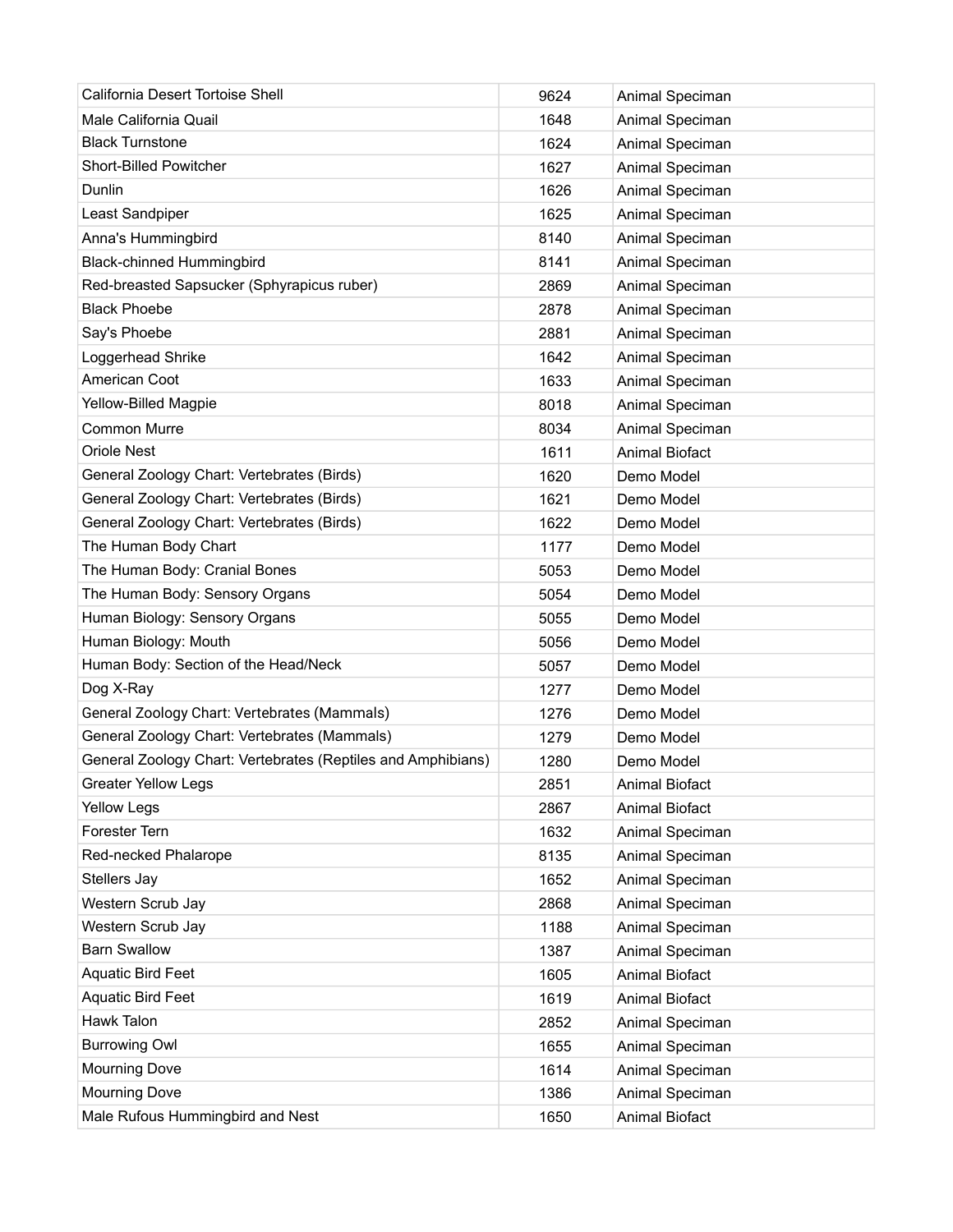| <b>Female Northern Flicker</b> | 2909 | Animal Speciman |
|--------------------------------|------|-----------------|
| <b>Female Northern Flicker</b> | 2877 | Animal Speciman |
| <b>Cliff Swallow</b>           | 1647 | Animal Speciman |
| <b>Western Bluebird</b>        | 1348 | Animal Speciman |
| Acorn Wood Pecker Log (Larder) | 1606 | Animal Biofact  |
| California Quail (1)           | 8046 | Animal Speciman |
| American Kestral (2)           | 8042 | Animal Speciman |
| American Kestral (3)           | 8013 | Animal Speciman |
| Mourning Dove (4)              | 7642 | Animal Speciman |
| Screech Owl (5)                | 8016 | Animal Speciman |
| Western Screech Owl (6)        | 8017 | Animal Speciman |
| Rufous Hummingbird (7)         | 8004 | Animal Speciman |
| Rufous Hummingbird (8)         | 8006 | Animal Speciman |
| Anna's Hummingbird (9)         | 8003 | Animal Speciman |
| Anna's Hummingbird (10)        | 8012 | Animal Speciman |
| Anna's Hummingbird (11)        | 8011 | Animal Speciman |
| Red-Breasted Sapsucker (13)    | 7643 | Animal Speciman |
| Red-Shafted Flicker (14)       | 8047 | Animal Speciman |
| Western Scrub-jay (15)         | 8020 | Animal Speciman |
| Western Scrub Jay (16)         | 8049 | Animal Speciman |
| Western Scrub Jay (17)         | 8258 | Animal Speciman |
| Western Scrub Jay (18)         | 8259 | Animal Speciman |
| Cliff Swallow (19)             | 3689 | Animal Speciman |
| American Robin (20)            | 8251 | Animal Speciman |
| American Robin (21)            | 8024 | Animal Speciman |
| Male Robin (22)                | 1733 | Animal Speciman |
| American Thrasher (23)         | 8043 | Animal Speciman |
| Bohemian Waxwing (24)          | 7646 | Animal Speciman |
| Cedar Waxwing (25)             | 7640 | Animal Speciman |
| California Towhee (26)         | 7639 | Animal Speciman |
| California Towhee (27)         | 8028 | Animal Speciman |
| Song Sparrow (28)              | 8000 | Animal Speciman |
| Goldened-crowned Sparrow (29)  | 3687 | Animal Speciman |
| Goldened-crowned Sparrow (30)  | 8009 | Animal Speciman |
| White-crowned Sparrow (31)     | 8010 | Animal Speciman |
| Red-winged Blackbird (32)      | 8026 | Animal Speciman |
| Western Meadowlark (33)        | 8031 | Animal Speciman |
| Western Meadowlark (34)        | 8033 | Animal Speciman |
| Brewer's Blackbird (35)        | 8027 | Animal Speciman |
| House Finch (36)               | 8030 | Animal Speciman |
| House Finch (37)               | 8029 | Animal Speciman |
| House Sparrow (38)             | 8007 | Animal Speciman |
| Canary (39)                    | 8025 | Animal Speciman |
| American Avocet (40)           | 8014 | Animal Speciman |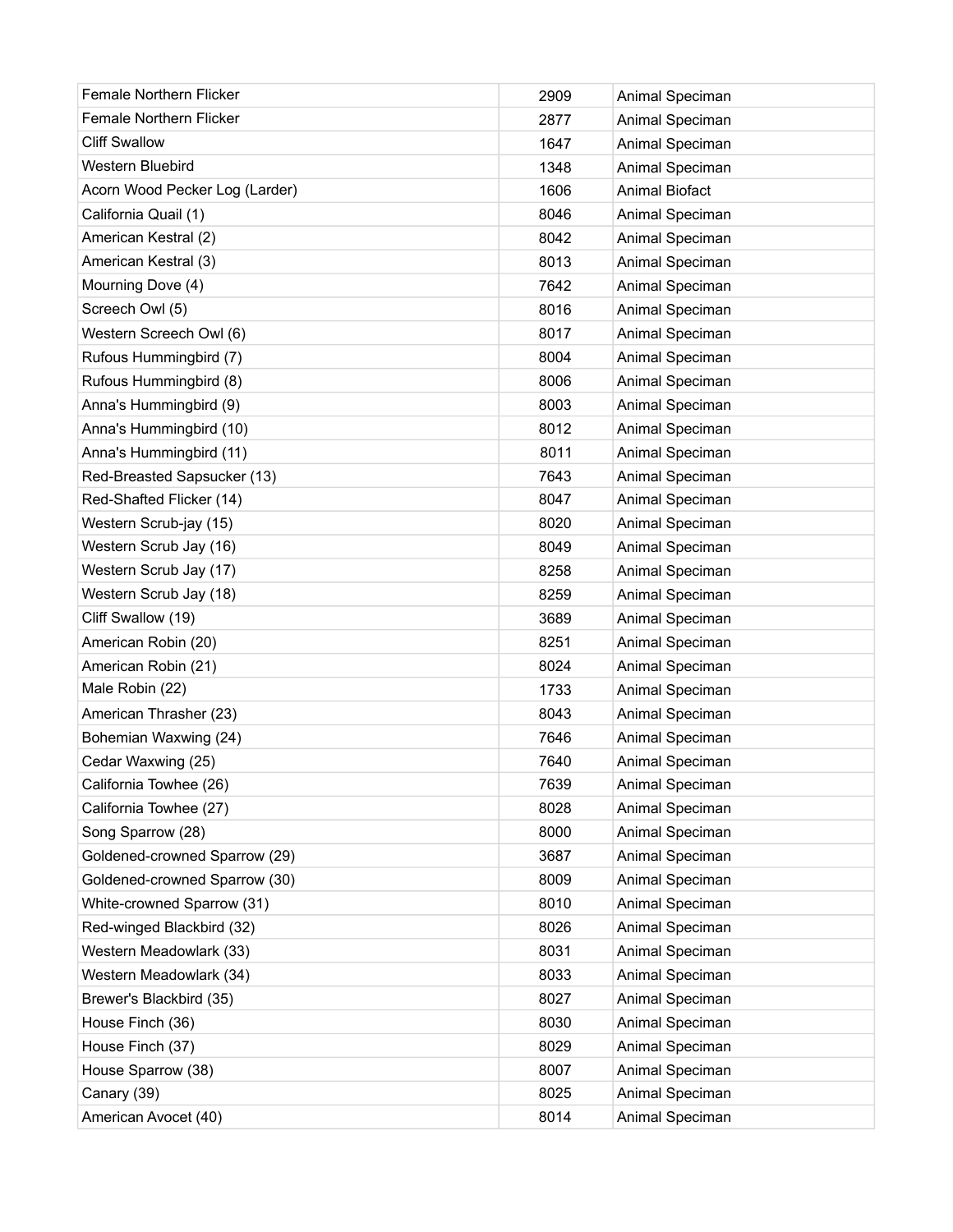| Red-Shafted Flicker (41)            | 7648 | Animal Speciman       |
|-------------------------------------|------|-----------------------|
| Western Scrubjay (42)               | 8019 | Animal Speciman       |
| Western Meadowlark (43)             | 3902 | Animal Speciman       |
| Ring-necked Pheasant Egg (1)        | 8278 | <b>Animal Biofact</b> |
| Golden Pheasant Egg(2)              | 8279 | <b>Animal Biofact</b> |
| Guinea Fowl Egg (3)                 | 8280 | <b>Animal Biofact</b> |
| California Quail Eggs (4)           | 8281 | <b>Animal Biofact</b> |
| Black-crowned Night-heron Egg (5)   | 8282 | <b>Animal Biofact</b> |
| American Kestrel Eggs (6)           | 8283 | <b>Animal Biofact</b> |
| Killdeer Egg (7)                    | 8284 | <b>Animal Biofact</b> |
| Western Sandpiper Egg (8)           | 8285 | <b>Animal Biofact</b> |
| Rock Dove Egg(9)                    | 8286 | <b>Animal Biofact</b> |
| Mourning Dove Eggs (10)             | 8287 | <b>Animal Biofact</b> |
| Western Screech Owl Eggs (11)       | 8289 | <b>Animal Biofact</b> |
| Northern Pigmy Owl Egg (12)         | 8290 | <b>Animal Biofact</b> |
| Black-chinned Hummingbird Egg (13)  | 8291 | <b>Animal Biofact</b> |
| Pileated Woodpecker Egg (14)        | 8292 | <b>Animal Biofact</b> |
| Possible Woodpecker Egg (15)        | 8293 | <b>Animal Biofact</b> |
| Northern Flicker Eggs (16)          | 8294 | <b>Animal Biofact</b> |
| Western Wood-Peewee Eggs (17)       | 8295 | <b>Animal Biofact</b> |
| Western Flycatcher Eggs (18)        | 8296 | <b>Animal Biofact</b> |
| Black Phoebe Eggs(19)               | 8297 | <b>Animal Biofact</b> |
| Western Kingbird Egg (20)           | 8298 | <b>Animal Biofact</b> |
| Northern Shrike Eggs (21)           | 8299 | <b>Animal Biofact</b> |
| Warbling Vireo Eggs (22)            | 8059 | <b>Animal Biofact</b> |
| Steller's Jay Eggs (23)             | 8060 | <b>Animal Biofact</b> |
| Western Scrub Jay Eggs(24)          | 8061 | <b>Animal Biofact</b> |
| Purple Martin Eggs (25)             | 8062 | <b>Animal Biofact</b> |
| Cliff Swallow Egg (26)              | 8063 | <b>Animal Biofact</b> |
| Barn Swallow Eggs (27)              | 8064 | Animal Biofact        |
| Wrentit Egg (28)                    | 8065 | Animal Biofact        |
| Possible Titmouse Species Eggs (29) | 8066 | Animal Biofact        |
| American Dipper Egg (30)            | 8067 | Animal Biofact        |
| Chestnut-Backed Chickadee (31)      | 8068 | Animal Biofact        |
| Bushtit Eggs (32)                   | 8069 | Animal Biofact        |
| Nuthatch Eggs (33)                  | 8070 | <b>Animal Biofact</b> |
| House Wren Eggs (34)                | 8071 | Animal Biofact        |
| Canyon Wren Eggs (35)               | 8072 | <b>Animal Biofact</b> |
| Nothern Mockingbird Eggs (36)       | 8073 | <b>Animal Biofact</b> |
| California Thrasher Eggs (37)       | 8074 | <b>Animal Biofact</b> |
| Cedar Waxwing Eggs (38)             | 8075 | <b>Animal Biofact</b> |
| Western Bluebird Eggs (39)          | 8076 | <b>Animal Biofact</b> |
| Swainson's Thrush Eggs (40)         | 8077 | Animal Biofact        |
| American Robin Eggs (41)            | 8078 | Animal Biofact        |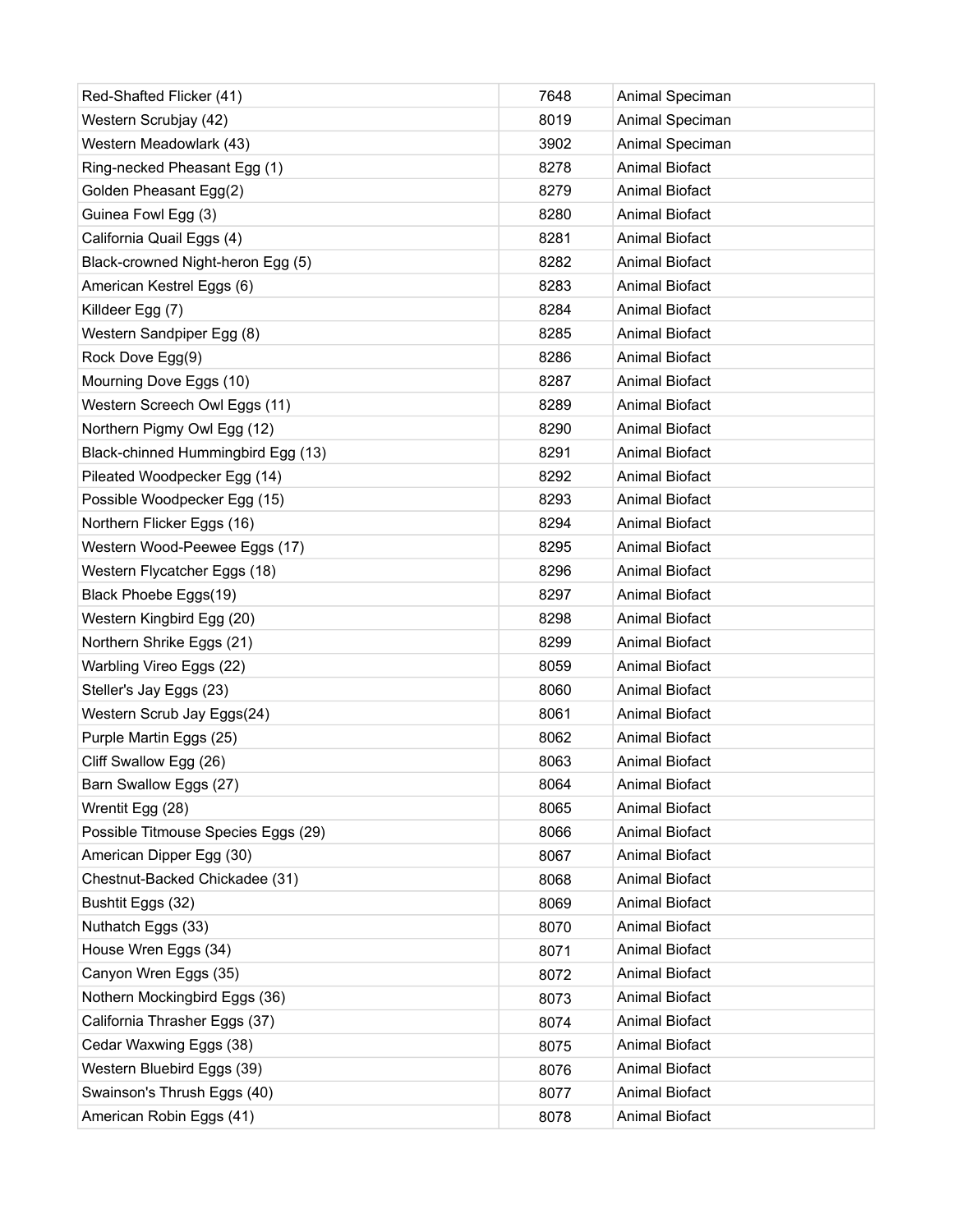| Varied Thrasher Egg (42)           | 8079 | <b>Animal Biofact</b> |
|------------------------------------|------|-----------------------|
| Orange Crowned Warbler Eggs (43)   | 8080 | <b>Animal Biofact</b> |
| Nashville Warbler Egg (44)         | 8081 | <b>Animal Biofact</b> |
| Western Tanager Egg (45)           | 8082 | <b>Animal Biofact</b> |
| California Towhee Eggs (46)        | 8083 | <b>Animal Biofact</b> |
| Spotted Towhee Eggs (47)           | 8084 | <b>Animal Biofact</b> |
| Lark Sparrow Egg (48)              | 8085 | <b>Animal Biofact</b> |
| Grasshopper Sparrow Egg (49)       | 8086 | <b>Animal Biofact</b> |
| Song Sparrow Eggs (50)             | 8087 | <b>Animal Biofact</b> |
| Crowned Sparrow Eggs (51)          | 8088 | <b>Animal Biofact</b> |
| Dark-eyed Junco Eggs (52)          | 8089 | <b>Animal Biofact</b> |
| Black-headed Grosbesk Eggs (53)    | 8090 | <b>Animal Biofact</b> |
| Indigo Bunting Eggs (54)           | 8091 | <b>Animal Biofact</b> |
| Red-winged Blackbird Egg (55)      | 8092 | <b>Animal Biofact</b> |
| Bi-colored Blackbird Eggs (56)     | 8093 | <b>Animal Biofact</b> |
| Western Meadowlark Eggs (57)       | 8094 | <b>Animal Biofact</b> |
| Brewer's Blackbird Egg (58)        | 8095 | <b>Animal Biofact</b> |
| Bullock's Oriole Eggs (59)         | 8097 | <b>Animal Biofact</b> |
| Purple Finch Eggs (60)             | 8096 | <b>Animal Biofact</b> |
| House Finch Eggs (61)              | 8098 | <b>Animal Biofact</b> |
| American Goldfinch Eggs (62)       | 8099 | <b>Animal Biofact</b> |
| House Sparrow Eggs (63)            | 8100 | <b>Animal Biofact</b> |
| Model Bird Eggs (64)               | 8276 | <b>Animal Biofact</b> |
| Canada Goose Egg (65)              | 8101 | <b>Animal Biofact</b> |
| Duck Egg (66)                      | 8102 | <b>Animal Biofact</b> |
| Blue Peacock Egg (67)              | 8103 | <b>Animal Biofact</b> |
| Wild Turkey Egg (68)               | 8104 | <b>Animal Biofact</b> |
| Great Blue Heron Egg(69)           | 8105 | <b>Animal Biofact</b> |
| Red-Tailed Hawk Egg(70)            | 8106 | <b>Animal Biofact</b> |
| Common Murre Egg (71)              | 8107 | <b>Animal Biofact</b> |
| Unknown Egg (72)                   | 8111 | Animal Biofact        |
| Unknown Egg (73)                   | 8109 | <b>Animal Biofact</b> |
| Unknown Eggs (74)                  | 8112 | Animal Biofact        |
| Unknown Egg (75)                   | 8113 | Animal Biofact        |
| 2 Quail and 1 Dove Eggs (76)       | 1398 | <b>Animal Biofact</b> |
| California Quail Eggs (77)         | 1612 | Animal Biofact        |
| Cooper's Hawk Eggs (78)            | 8108 | <b>Animal Biofact</b> |
| Oak Titmouse Nest with Eggs (79)   | 7677 | Animal Biofact        |
| Great Horned Owl Eggs (80)         | 8110 | <b>Animal Biofact</b> |
| <b>Bird Feather Diversity</b>      | 8261 | Animal Biofact        |
| <b>Miscellaneous Bird Feathers</b> | 3682 | <b>Animal Biofact</b> |
| <b>Mallard Contour Feathers</b>    | 3864 | Animal Biofact        |
| Cinnamon Teal Feather- Female      | 8122 | <b>Animal Biofact</b> |
| <b>Wood Pecker Flight Feathers</b> | 8256 | Animal Biofact        |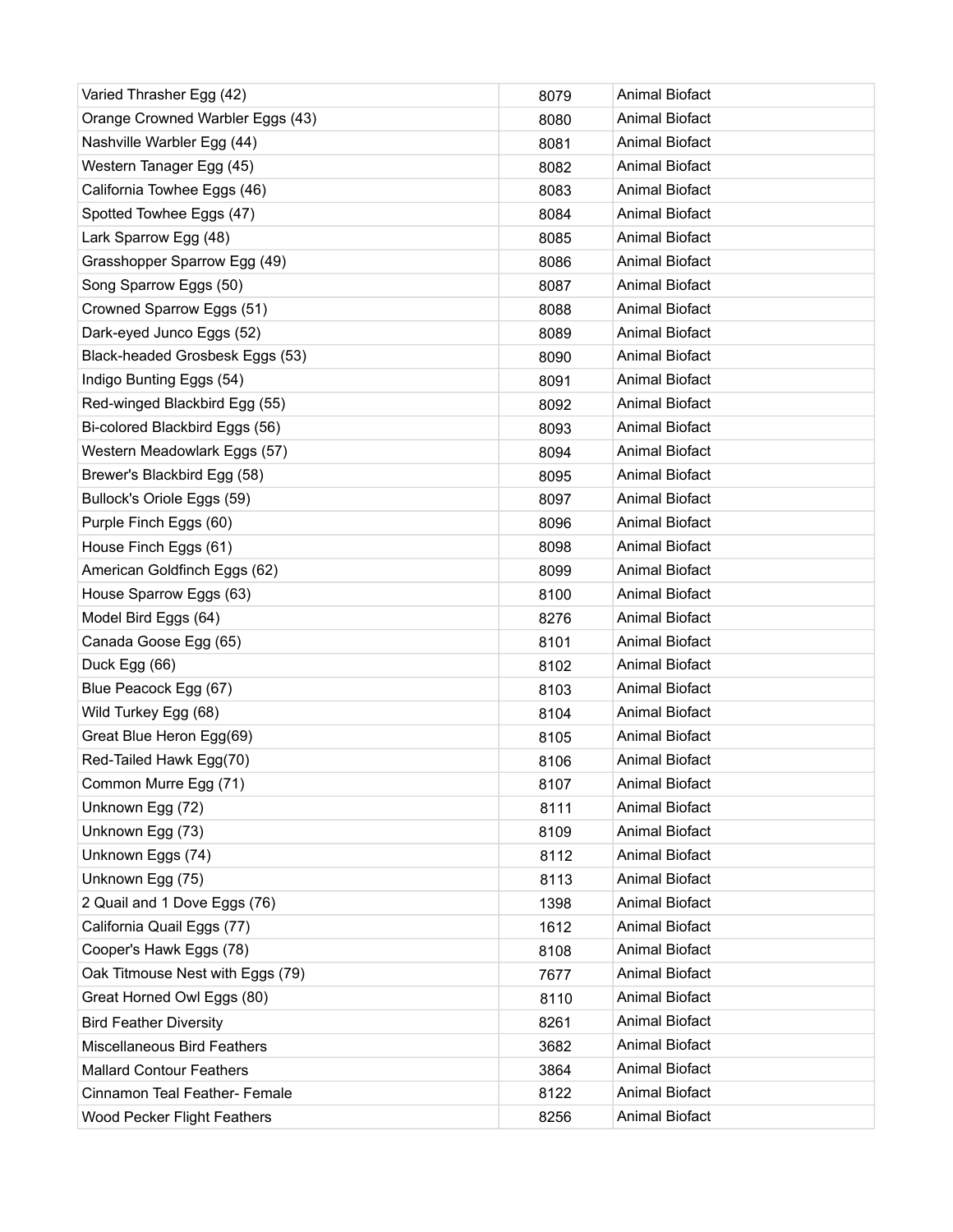| <b>Bird Feathers</b>                        | 8255 | <b>Animal Biofact</b> |
|---------------------------------------------|------|-----------------------|
| <b>Marllard Feather</b>                     | 8266 | <b>Animal Biofact</b> |
| <b>Owl Contour Feathers</b>                 | 2725 | <b>Animal Biofact</b> |
| <b>Black Swan Feather</b>                   | 3665 | <b>Animal Biofact</b> |
| <b>Miscellaneous Bird Feathers</b>          | 4650 | <b>Animal Biofact</b> |
| <b>Red-shafted Flicker Feathers</b>         | 3677 | <b>Animal Biofact</b> |
| <b>Craft Feathers</b>                       | 8121 | <b>Animal Biofact</b> |
| Barn Owl Wings                              | 1623 | <b>Animal Biofact</b> |
| Northern Pintail Male Wings                 | 2922 | Animal Biofact        |
| Lories, parakeets, macaws, parrots feathers | 8273 | <b>Animal Biofact</b> |
| Northern Flicker Feathers                   | 8117 | <b>Animal Biofact</b> |
| <b>Miscellaneous Bird Feathers</b>          | 8116 | <b>Animal Biofact</b> |
| <b>Red-shaftted Flicker Feathers</b>        | 8257 | <b>Animal Biofact</b> |
| <b>Turkey-Domestic Feather</b>              | 8118 | <b>Animal Biofact</b> |
| Ring-necked Pheasant Feathers               | 8270 | <b>Animal Biofact</b> |
| Ring-necked Pheasant Feathers               | 8119 | <b>Animal Biofact</b> |
| <b>Blue Pheasant Feather</b>                | 8264 | <b>Animal Biofact</b> |
| <b>Ring-necked Pheasant Feathers</b>        | 8269 | <b>Animal Biofact</b> |
| <b>Pheasant Feathers</b>                    | 2720 | <b>Animal Biofact</b> |
| <b>Rock Dove Feathers</b>                   | 3664 | <b>Animal Biofact</b> |
| <b>Miscellaneous Bird Feathers</b>          | 8115 | <b>Animal Biofact</b> |
| <b>Feather Assortment</b>                   | 8868 | <b>Animal Biofact</b> |
| Great Eget-breeding feathers from back      | 8268 | <b>Animal Biofact</b> |
| Gull Species-flight feathers                | 8272 | <b>Animal Biofact</b> |
| <b>Mallard Feather</b>                      | 8120 | <b>Animal Biofact</b> |
| <b>Owl Feathers</b>                         | 8265 | <b>Animal Biofact</b> |
| <b>Barn Owl Feathers</b>                    | 8267 | <b>Animal Biofact</b> |
| <b>Barn Owl Feathers</b>                    | 8274 | <b>Animal Biofact</b> |
| Barn Owl Wing                               | 8252 | <b>Animal Biofact</b> |
| Great Horned Owl Feathers                   | 8263 | Animal Biofact        |
| <b>Bird Feahter Diversity</b>               | 8262 | Animal Biofact        |
| Gold and Yellow Macaw Feather               | 3675 | Animal Biofact        |
| Ringed-necked Pheasant Feathers             | 3660 | Animal Biofact        |
| <b>Miscellaneous Bird Feathers</b>          | 3661 | Animal Biofact        |
| <b>Miscellaneous Bird Feathers</b>          | 3676 | <b>Animal Biofact</b> |
| Steller's Jay Nest                          | 7675 | Animal Biofact        |
| Red-winged Blackbird Nest                   | 7631 | <b>Animal Biofact</b> |
| <b>Brewer's Blackbird Nest</b>              | 7632 | Animal Biofact        |
| <b>Barn Swallow Nest</b>                    | 7674 | <b>Animal Biofact</b> |
| <b>Black-headed Grosbesk Nest</b>           | 7697 | Animal Biofact        |
| <b>House Finch Nest</b>                     | 7637 | Animal Biofact        |
| Lesser Goldfinch Nest                       | 7638 | Animal Biofact        |
| California Towhee Nest                      | 7626 | Animal Biofact        |
| Spotted Towhee Nest                         | 7698 | Animal Biofact        |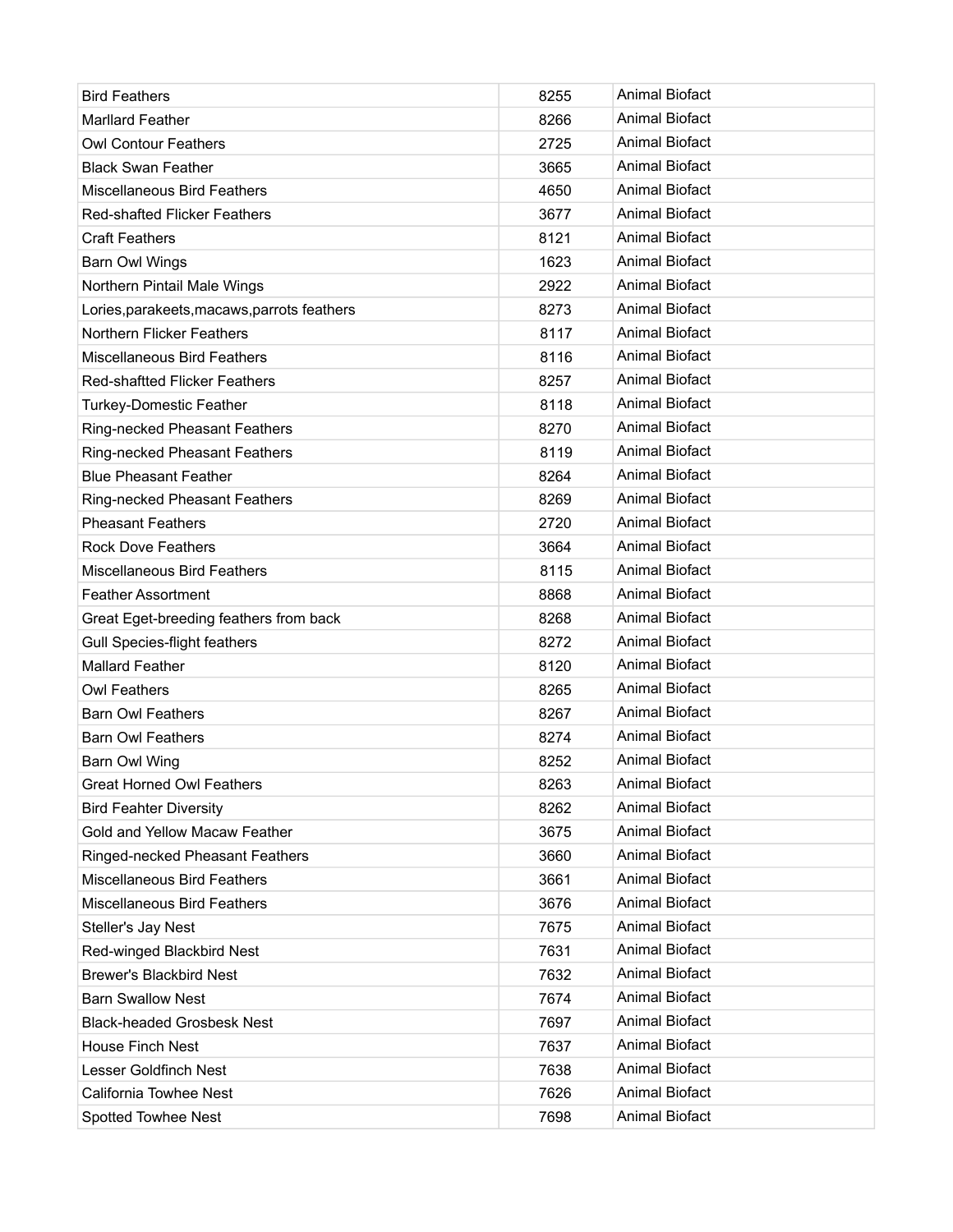| Norther Mockingbird Nest              | 7690 | <b>Animal Biofact</b> |
|---------------------------------------|------|-----------------------|
| Song Sparrow Nest                     | 7630 | <b>Animal Biofact</b> |
| American Robin Nest                   | 7687 | <b>Animal Biofact</b> |
| American Robin Nest                   | 7688 | <b>Animal Biofact</b> |
| <b>Black Phoebe Nest</b>              | 7673 | <b>Animal Biofact</b> |
| <b>Chestnut-Backed Chickadee Nest</b> | 7676 | <b>Animal Biofact</b> |
| <b>Brown Creeper Nest</b>             | 7681 | <b>Animal Biofact</b> |
| Anna's Hummingbird Nest               | 7669 | <b>Animal Biofact</b> |
| <b>Black-chinned Hummingbird Nest</b> | 7667 | <b>Animal Biofact</b> |
| <b>Black-chinned Hummingbird Nest</b> | 7668 | Animal Biofact        |
| Allen's Hummingbird Nest              | 7670 | <b>Animal Biofact</b> |
| <b>Aquatic Bird Feet</b>              | 1607 | <b>Animal Biofact</b> |
| <b>Aquatic Bird Feet-Duck Species</b> | 3869 | <b>Animal Biofact</b> |
| <b>Bird Skull</b>                     | 3871 | <b>Animal Biofact</b> |
| Box of Bird Bones                     | 3867 | <b>Animal Biofact</b> |
| <b>Chick's Development</b>            | 1576 | <b>Animal Biofact</b> |
| Apple Snail Shells                    | 8371 | <b>Animal Biofact</b> |
| Duck Species Skull (1)                | 8128 | Skull                 |
| Duck Species Skull (2)                | 8129 | Skull                 |
| Western Grebe Skull (3)               | 8127 | Skull                 |
| Western Grebe Skull (4)               | 8131 | Skull                 |
| Northern Fulmar (5)                   | 8126 | Skull                 |
| Brandt's Cormorant Skull (7)          | 8125 | Skull                 |
| Brandt's Cormorant Skull (8)          | 8124 | Skull                 |
| Brandt's Cormorant Skull (9)          | 8132 | Skull                 |
| American Bittern Skull (10)           | 8145 | Skull                 |
| Heron Family Skull (11)               | 8241 | Skull                 |
| Western Gull Skull (12)               | 8123 | Skull                 |
| Gull Species Skull (13)               | 8143 | Skull                 |
| Common Murre Skull (14)               | 8144 | Skull                 |
| American Crow Skull (15)              | 8149 | Skull                 |
| Common Raven Skull (16)               | 8130 | Skull                 |
| Crow Foot Print                       | 3872 | <b>Animal Biofact</b> |
| Pied-billed Grebe foot print          | 3873 | <b>Animal Biofact</b> |
| Bats display (7 bats)                 | 2125 | Animal Speciman       |
| <b>African Porcupine Quills</b>       | 2337 | <b>Animal Biofact</b> |
| Tree Trunk bitten off a beaver        | 1869 | <b>Animal Biofact</b> |
| Wood Chewed by Beaver                 | 1870 | Animal Biofact        |
| Porcupine Quills                      | 5282 | Animal Biofact        |
| Porcupine Quills and Fur              | 2336 | Animal Biofact        |
| Moary and Western Red Bats            | 2129 | Animal Speciman       |
| Bat Display (6 bats)                  | 2130 | Animal Speciman       |
| Bat Species (Unknown)                 | 2124 | Animal Speciman       |
| Pallid Bat                            | 2123 | Animal Speciman       |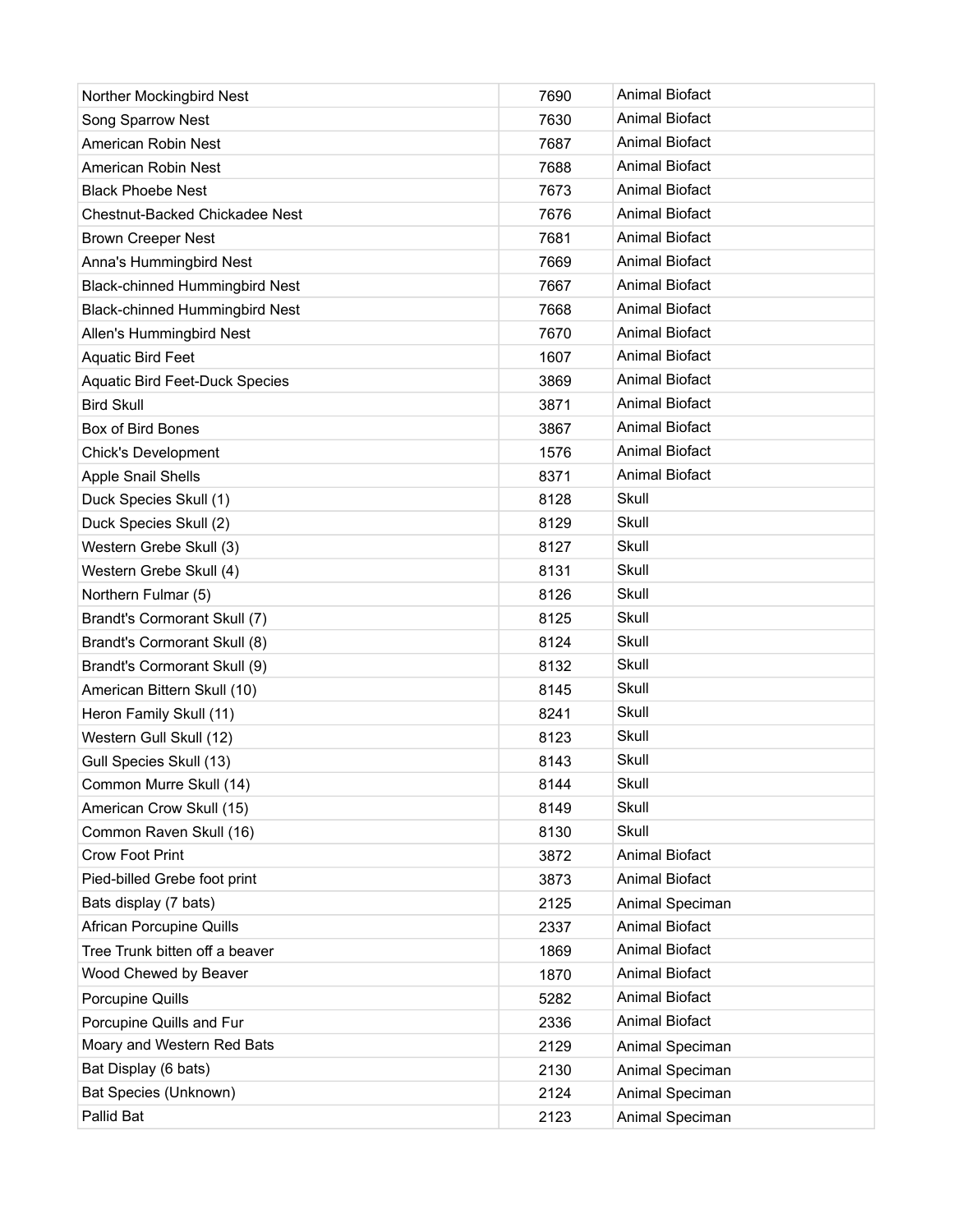| Pallid Bat<br>2131<br>Animal Speciman                   |  |
|---------------------------------------------------------|--|
|                                                         |  |
| <b>Big Brown Bat</b><br>2128<br>Animal Speciman         |  |
| Mexican Free-tailed Bat<br>Animal Speciman<br>2127      |  |
| Weasel<br>8877<br>Animal Speciman                       |  |
| Animal Speciman<br>Douglas Ground Squirrel<br>8915      |  |
| Norway Rat<br>2714<br>Animal Speciman                   |  |
| Kangaroo Rat<br>Animal Speciman<br>2708                 |  |
| Pacific Mole<br>2717<br>Animal Speciman                 |  |
| Mole with Mole Skull<br>2716<br>Animal Speciman         |  |
| Chipmunk<br>8916<br>Animal Speciman                     |  |
| <b>House Mouse</b><br>1895<br>Animal Speciman           |  |
| California Harvest Mouse<br>1893<br>Animal Speciman     |  |
| Pocket Gopher<br>2719<br>Animal Speciman                |  |
| Mole<br>2718<br>Animal Speciman                         |  |
| <b>White Footed Mouse</b><br>1901<br>Animal Speciman    |  |
| Chipmunk<br>1892<br>Animal Speciman                     |  |
| California Mouse<br>1899<br>Animal Speciman             |  |
| Pinyon Mouse<br>1897<br>Animal Speciman                 |  |
| Pinyon Mouse<br>1898<br>Animal Speciman                 |  |
| Wild Boar and Mandible<br>2026<br><b>Animal Biofact</b> |  |
| Rabbit Skull<br>1844<br>Skull                           |  |
| <b>Bobcat Skull</b><br>2341<br>Skull                    |  |
| Cat Skull<br>1846<br>Skull                              |  |
| 1446<br>Skull<br>Opposum Skull                          |  |
| Rabbit Skull<br>1845<br>Skull                           |  |
| 1837<br><b>Muskrat Skull</b><br>Skull                   |  |
| Striped Skunk<br>1447<br>Skull                          |  |
| Rabbit Skull<br>1842<br>Skull                           |  |
| Porcupine Skull<br>1840<br>Skull                        |  |
| Squirrel Skull<br>1839<br>Skull                         |  |
| Mink Skull<br>2338<br>Skull                             |  |
| Rabbit Skull<br>1953<br>Skull                           |  |
| Racoon Skull<br>1955<br>Skull                           |  |
| Cat Skull<br>1951<br>Skull                              |  |
| Skunk Skull<br>2342<br>Skull                            |  |
| Guinea Pig Skull<br>2340<br>Skull                       |  |
| Beaver skull<br>1132<br>Skull                           |  |
| Rabbit Skull<br>1835<br>Skull                           |  |
| 1836<br>Muskrat Skull<br>Skull                          |  |
| Squirrel Skull<br>1831<br>Skull                         |  |
| Deer Mandible<br>1263<br>Animal Biofact                 |  |
| Sheep Mandible<br>8878<br>Animal Biofact                |  |
| Blacktail Jackrabbit<br>8725<br>Animal Biofact          |  |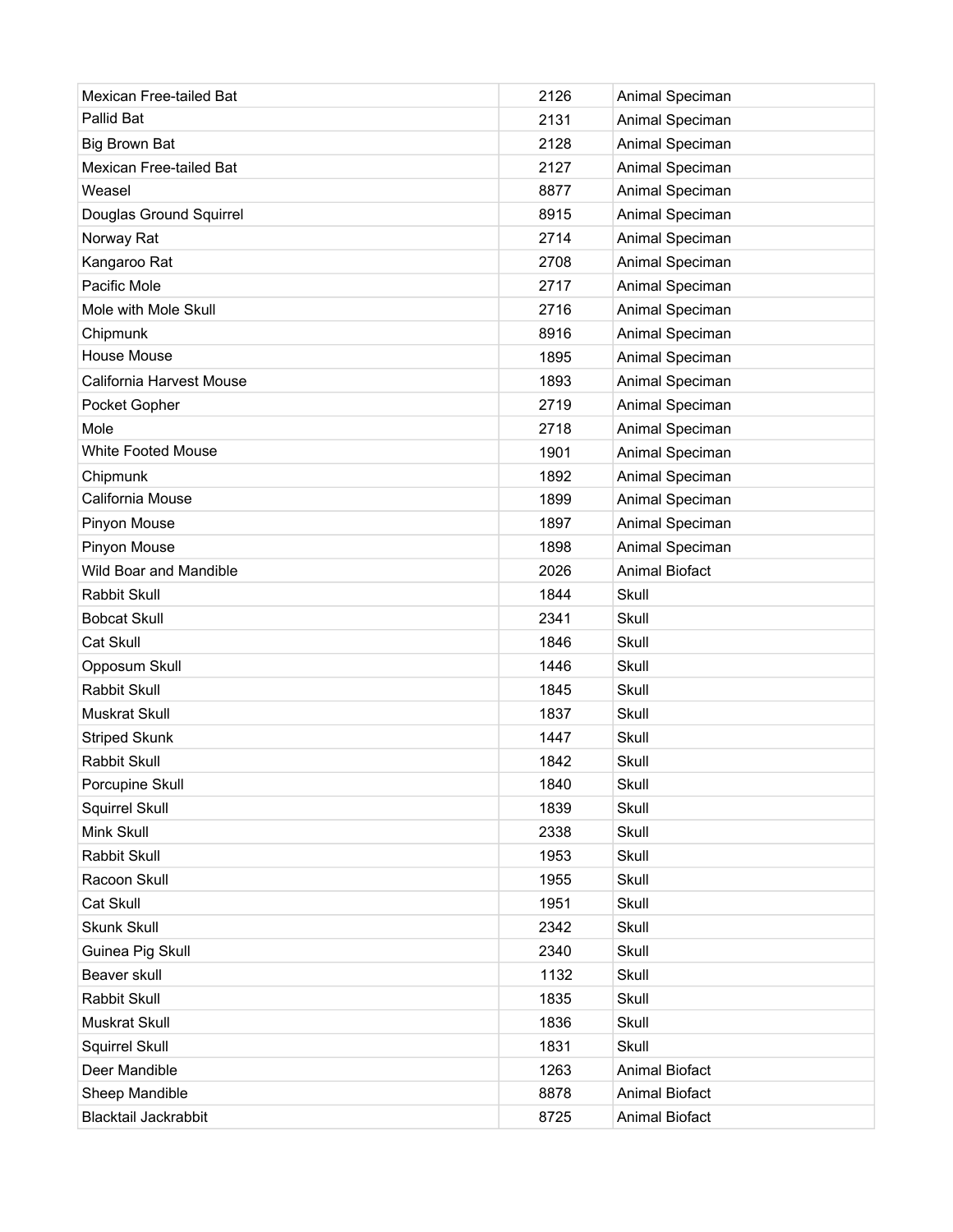| Rabbit Skull                       | 1866 | Skull                 |
|------------------------------------|------|-----------------------|
| Squirrel Skull                     | 1834 | Skull                 |
| Mole Skull                         | 1863 | Skull                 |
| Mink Skull                         | 9506 | Skull                 |
| Squirrel Skull                     | 1864 | Skull                 |
| Mink Skull                         | 2343 | Skull                 |
| Mink Skull                         | 2831 | Skull                 |
| Rat Skull                          | 1189 | Skull                 |
| Norway Rat Skull                   | 1855 | Skull                 |
| Roof Rat Skull                     | 1852 | Skull                 |
| Bobcat Jaw                         | 9505 | <b>Animal Biofact</b> |
| Mus Skull                          | 1861 | Skull                 |
| Kangaroo Rat Skull                 | 1849 | Skull                 |
| Rat Skull                          | 1854 | Skull                 |
| Norway Rat Skull                   | 1856 | Skull                 |
| Assorted Teeth for Calcium Testing | 1867 | <b>Animal Biofact</b> |
| Ratus Norvegious Skull             | 1862 | Skull                 |
| Wood Rat Skull                     | 1858 | Skull                 |
| Kangaroo Rat Skull                 | 1850 | Skull                 |
| Wood Rat Skull                     | 1859 | Skull                 |
| Norway Rat Skull                   | 1857 | Skull                 |
| Kangaroo Rat Skull                 | 1851 | Skull                 |
| Rattus Norvegicus Skull            | 2345 | Skull                 |
| Peromyscus Truei Mouse Skull       | 1860 | Skull                 |
| Rat Skull                          | 1853 | Skull                 |
| Rabbit Skull                       | 1865 | Skull                 |
| Rabbit Skull                       | 1866 | Skull                 |
| Male Reproductive System Model     | 1784 | Demo Model            |
| Human Head Section                 | 1770 | Demo Model            |
| Skin Model                         | 1761 | Demo Model            |
| Eye Model                          | 1693 | Demo Model            |
| Eye Model                          | 1694 | Demo Model            |
| <b>Human Head Section</b>          | 1769 | Demo Model            |
| Female Reproductive System Model   | 1785 | Demo Model            |
| Female Reproductive System Model   | 1779 | Demo Model            |
| Smooth Muscle                      | 1776 | Demo Model            |
| <b>Straited Muscle</b>             | 1775 | Demo Model            |
| <b>Straited Muscle</b>             | 1778 | Demo Model            |
| Cardiac Muscle                     | 1777 | Demo Model            |
| Dog Skeleton                       | 4700 | Animal Speciman       |
| Pelican skeleton                   | 8147 | Animal Speciman       |
| Northern Harrier/Marsh Hawk        | 1915 | Animal Speciman       |
| Long-Eared Owl                     | 1273 | Animal Speciman       |
| <b>Great Horned Owl</b>            | 1917 | Animal Speciman       |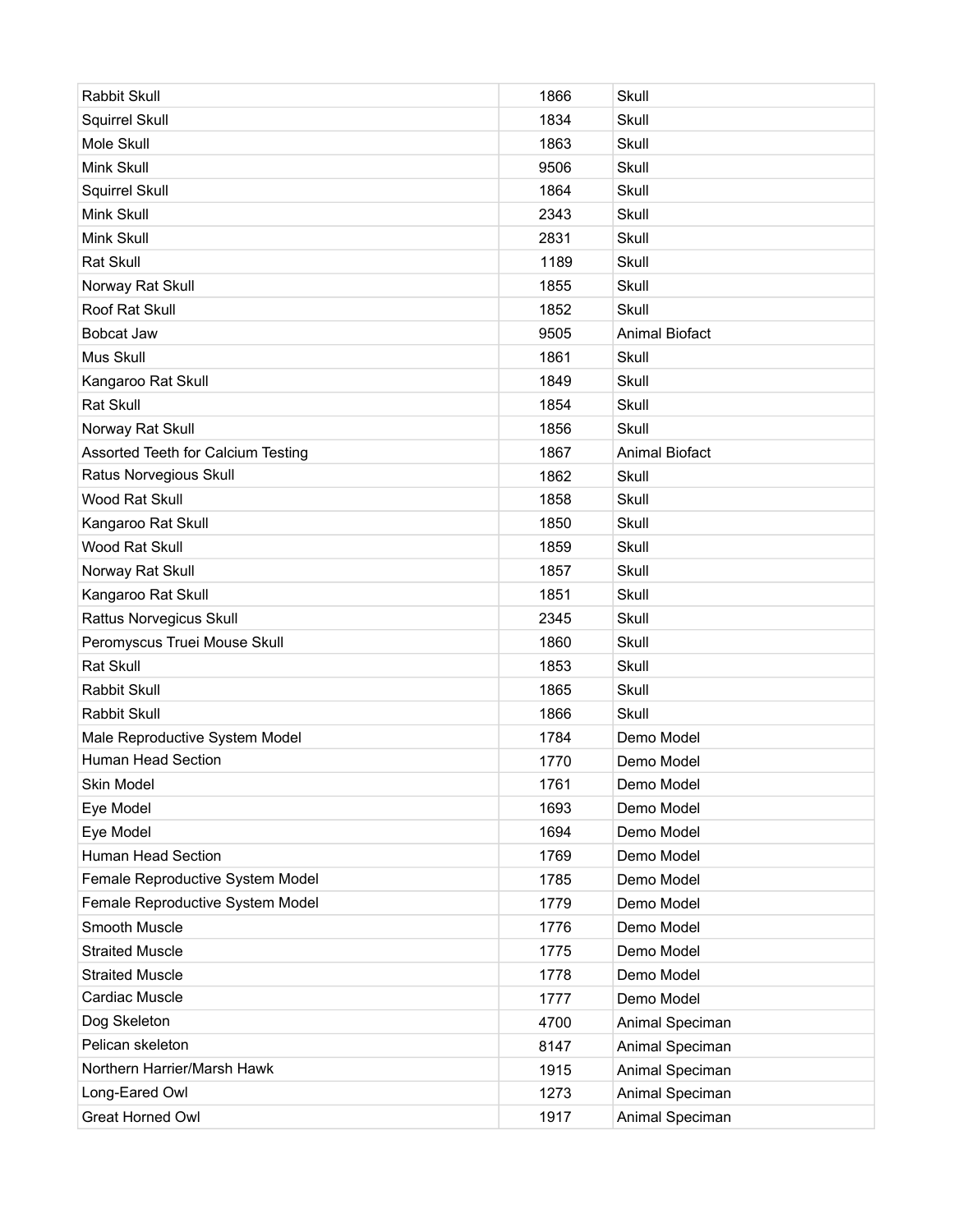| Female Bufflehead                                            | 1628 | Animal Speciman       |
|--------------------------------------------------------------|------|-----------------------|
| <b>Female American Kestrel</b>                               | 1653 | Animal Speciman       |
| Go Green to Grow Green (Photosynthesis and Cellular Respirat | 4679 | <b>Activity Kit</b>   |
| Human Skull                                                  | 1661 | Demo Model            |
| Pan. tr. troglodytes Skull                                   | 2858 | Demo Model            |
| A. Afarensis Skull ("Lucy")                                  | 2857 | Demo Model            |
| <b>Turtle Skeleton</b>                                       | 1185 | <b>Animal Biofact</b> |
| Cow Skull                                                    | 8880 | <b>Animal Biofact</b> |
| Female Canvas Back                                           | 1638 | Animal Speciman       |
| Animals of the Burgess Shale                                 | 2550 | <b>Activity Kit</b>   |
| Life in the Burgess Shale                                    | 4654 | <b>Activity Kit</b>   |
| Dog Skull                                                    | 1131 | <b>Animal Biofact</b> |
| Sheep Radius, Ulna, Skull, Mandible                          | 1370 | <b>Animal Biofact</b> |
| Chicken Skeleton                                             | 1618 | <b>Animal Biofact</b> |
| <b>Chicken Skeleton</b>                                      | 1186 | <b>Animal Biofact</b> |
| Go Green to Grow Green (Photosynthesis and Cellular Respirat | 4679 | <b>Actvity Kit</b>    |
| Hominid Skulls (Box A)                                       | 1448 | Demo Model            |
| Hominid Skulls (Box B)                                       | 1449 | Demo Model            |
| Early Man Skull Set                                          | 2981 | Demo Model            |
| Water Snake Skeleton                                         | 1182 | <b>Animal Biofact</b> |
| <b>Tooth Cross Section Diagram</b>                           | 2500 | Demo Model            |
| Deer Mandible                                                | 2884 | Skull                 |
| Cow Vertebrae                                                | 8893 | <b>Bones</b>          |
| <b>Beaver Skulls</b>                                         | 1841 | Skull                 |
| <b>Beaver Skull</b>                                          | 2830 | Skull                 |
| Cow Elbow Joints                                             | 1365 | <b>Animal Biofact</b> |
| Dog Skull                                                    | 2029 | Skull                 |
| Dog Skull                                                    | 2013 | Skull                 |
| <b>Bear Skull</b>                                            | 2014 | Skull                 |
| Coyote Skull                                                 | 2028 | Skull                 |
| Dog Skull                                                    | 2030 | Skull                 |
| Gray Fox Skull                                               | 1135 | Skull                 |
| Dog Skull                                                    | 1952 | Skull                 |
| Shark Jaw with teeth                                         | 1460 | Animal Biofact        |
| <b>Lobster Parts</b>                                         | 1224 | <b>Animal Biofact</b> |
| <b>Fossil Shark Teeth</b>                                    | 2348 | Animal Biofact        |
| Whalebone Vertebrae                                          | 8041 | <b>Animal Biofact</b> |
| Crab Claw                                                    | 2429 | Animal Biofact        |
| Shark Jaw                                                    | 1461 | Animal Biofact        |
| Human Spine and Pelvis                                       | 7849 | Skeleton              |
| Human Spine Model                                            | 8894 | Skeleton              |
| Human Spine Model                                            | 8895 | Skeleton              |
| Human Femur                                                  | 7847 | Skeleton              |
| Human Right Leg                                              | 7548 | Skeleton              |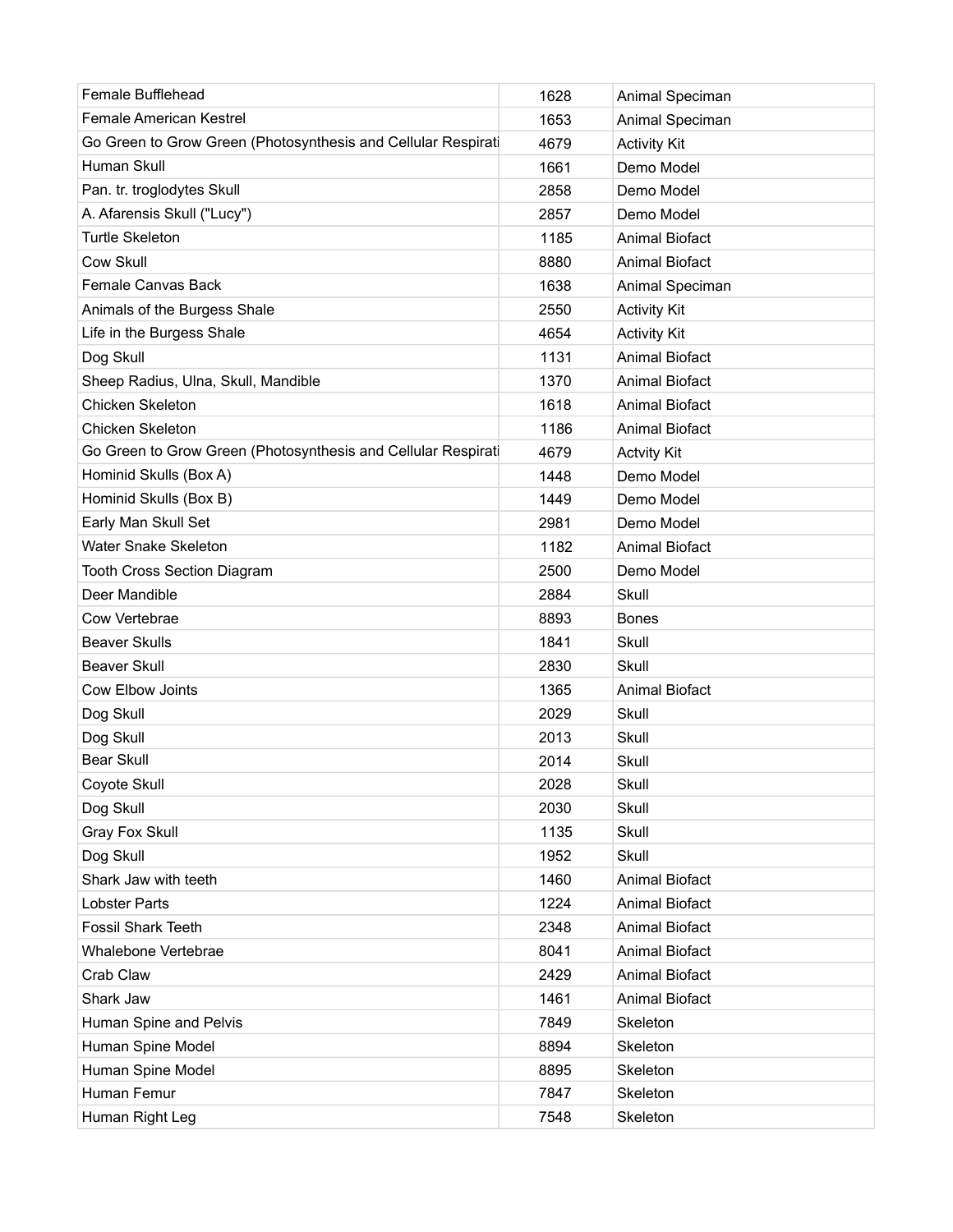| Human Right Leg                         | 7848 | Skeleton            |
|-----------------------------------------|------|---------------------|
| Scapula and Arm                         | 7772 | Skeleton            |
| Split Femur                             | 8896 | Skeleton            |
| Wooden Arm                              | 8897 | Skeleton            |
| Human Right Arm                         | 9197 | Skeleton            |
| Human Bone Cross Section                | 7839 | Skeleton            |
| American Avocet                         | 1920 | Animal Speciman     |
| <b>Typical Vertebrate Fish Model</b>    | 1327 | Demo Model          |
| Double Helix DNA 24 bp Model            | 5586 | <b>Activity Kit</b> |
| Double Helix DNA 12 bp Model            | 5587 | <b>Activity Kit</b> |
| American Alligator Skeleton             | 1335 | Animal Skeleton     |
| Chiton                                  | 1114 | Wet Speciman        |
| Chiton                                  | 1115 | Wet Speciman        |
| Chiton (Katharina tunicata)             | 1118 | Wet Speciman        |
| Rough-Skinned Newt                      | 9567 | Wet Speciman        |
| <b>Lined Shore Crab</b>                 | 1113 | Wet Speciman        |
| Chiton                                  | 1107 | Wet Speciman        |
| Kelp Crab                               | 1111 | Wet Speciman        |
| Pacific Tree Frog                       | 9568 | Wet Speciman        |
| <b>Lined Shore Crab</b>                 | 1113 | Wet Speciman        |
| California Slender Salamander           | 1120 | Wet Speciman        |
| <b>Western Fence Lizard</b>             | 9566 | Wet Speciman        |
| Rattlesnake                             | 1122 | Wet Speciman        |
| Garter Snake                            | 1121 | Wet Speciman        |
| Scorpion                                | 1112 | Wet Speciman        |
| Banded Garden Spiders (Male and Female) | 1106 | Wet Speciman        |
| Development of Red-Leg Grasshopper      | 1119 | Wet Speciman        |
| Polychaeta Sandworm                     | 1109 | Wet Speciman        |
| <b>Whiptail Scorpion</b>                | 1110 | Wet Speciman        |
| Annelid Worm                            | 1123 | Wet Speciman        |
| Scorpion                                | 2009 | Wet Speciman        |
| Centipede                               | 1116 | Wet Speciman        |
| Pacific Tree Frog                       | 8869 | Wet Speciman        |
| Millipede                               | 1117 | Wet Speciman        |
| Water Scavenger                         | 1108 | Wet Speciman        |
| Human Body Model                        | 5572 | Demo Model          |
| Human Body Model                        | 1732 | Demo Model          |
| Human Skeleton ("Leggs Akimbo")         | 1400 | Demo Model          |
| Letter "E" (A1)                         | 3300 | Microscope Slide    |
| Letter "E" (A2)                         | 3301 | Microscope Slide    |
| Letter "E" (A4)                         | 3302 | Microscope Slide    |
| Letter "E" (A5)                         | 3303 | Microscope Slide    |
| Letter "E" (A9)                         | 3304 | Microscope Slide    |
| Silk W.M (A11)                          | 3305 | Microscope Slide    |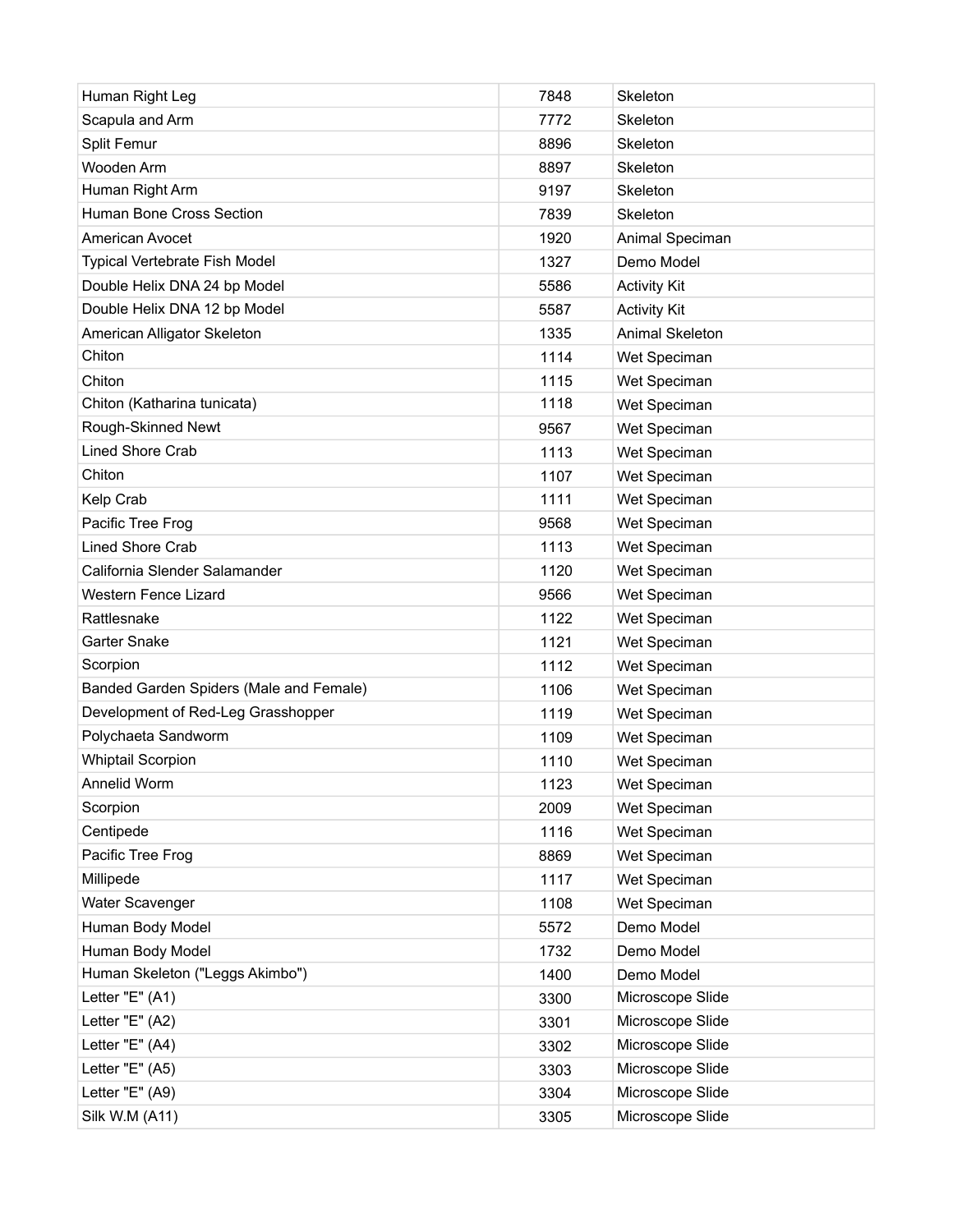| Silk W.M (A12)                          | 3306 | Microscope Slide |
|-----------------------------------------|------|------------------|
| Silk W.M (A13)                          | 3307 | Microscope Slide |
| Silk W.M (A14)                          | 3308 | Microscope Slide |
| Cross Fibers (A16)                      | 3309 | Microscope Slide |
| Cross Fibers (A17)                      | 3310 | Microscope Slide |
| Cross Fibers (A18)                      | 3311 | Microscope Slide |
| Texile Fibers (A20)                     | 5273 | Microscope Slide |
| Texile Fibers (A21)                     | 3312 | Microscope Slide |
| Texile Fibers (A22)                     | 3313 | Microscope Slide |
| Texile Fibers (A23)                     | 3314 | Microscope Slide |
| Texile Fibers (A24)                     | 3315 | Microscope Slide |
| Texile Fibers (A25)                     | 3316 | Microscope Slide |
| Texile Fibers (A26)                     | 3317 | Microscope Slide |
| Texile Fibers (A27)                     | 3318 | Microscope Slide |
| Texile Fibers (A28)                     | 3319 | Microscope Slide |
| Allium Root Tip Mitosis (B1)            | 3320 | Microscope Slide |
| Allium Root Tip Mitosis (B2)            | 3321 | Microscope Slide |
| Allium Root Tip Mitosis (B3)            | 3322 | Microscope Slide |
| Mitosis Onion Root Tip (B4)             | 3323 | Microscope Slide |
| Mitosis Onion Root Tip (B5)             | 3324 | Microscope Slide |
| Onion Root Mitosis (B6)                 | 3325 | Microscope Slide |
| Onion Root Tip (B7)                     | 3326 | Microscope Slide |
| Ascaris Megalocephala, pronuclei (B8)   | 3327 | Microscope Slide |
| Ascaris Megalocephala, Mitosis (B9)     | 3328 | Microscope Slide |
| Ascaris Megalocephala, Mitosis (B10)    | 3329 | Microscope Slide |
| Ascaris Megalocephala, Mitosis (B11)    | 3330 | Microscope Slide |
| Ascaris Megalocephala, Mitosis (B12)    | 3331 | Microscope Slide |
| Ascaris Megalocephala, Mitosis (B13)    | 3332 | Microscope Slide |
| Ascaris Megalocephala, Mitosis (B14)    | 3333 | Microscope Slide |
| Ascaris Megalocephala, Mitosis (B15)    | 3334 | Microscope Slide |
| Ascaris Megalocephala, Mitosis (B16)    | 3335 | Microscope Slide |
| Ascaris Megalocephala, Maturation (B17) | 3336 | Microscope Slide |
| Ascaris, Late Cleavage (B18)            | 3337 | Microscope Slide |
| Frog Gastrula typ. sag. sec. (B22)      | 3338 | Microscope Slide |
| Development Frog Gastrula mid (B23)     | 3339 | Microscope Slide |
| Development Neurula C.S. Frog (B24)     | 3340 | Microscope Slide |
| Development Neurula L.S. Frog (B25)     | 3341 | Microscope Slide |
| Chicken Embryo 24 hrs (B26)             | 3342 | Microscope Slide |
| Chicken Embryo 24 hrs (B27)             | 3343 | Microscope Slide |
| Chicken Embryo 24 hrs (B28)             | 3344 | Microscope Slide |
| Chicken Embryo 24 hrs (B29)             | 3345 | Microscope Slide |
| Chicken Embryo 24 hrs (B30)             | 3346 | Microscope Slide |
| Chicken Embryo 32 hrs (B31)             | 3347 | Microscope Slide |
| Chicken Embryo 32 hrs (B32)             | 3348 | Microscope Slide |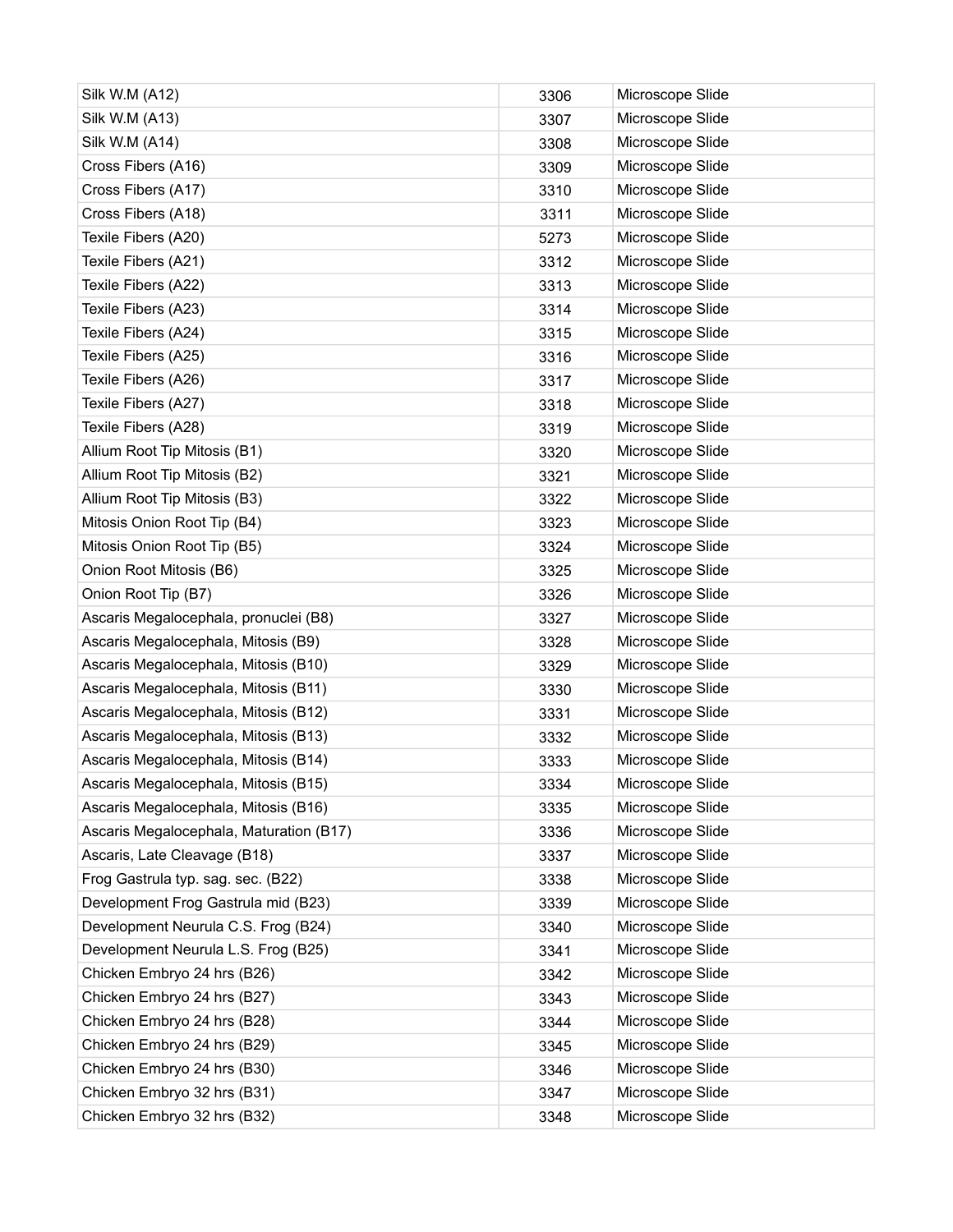| Chicken Embryo 33 hrs (B33)        | 3349 | Microscope Slide |
|------------------------------------|------|------------------|
| Chicken Embryo 38 hrs (B34)        | 3350 | Microscope Slide |
| Chicken Embryo 38 hrs (B35)        | 3351 | Microscope Slide |
| Chicken Embryo 38 hrs (B36)        | 3352 | Microscope Slide |
| Chicken Embryo 64 hrs (B37)        | 3353 | Microscope Slide |
| Chicken Embryo 72 hrs (B38)        | 3354 | Microscope Slide |
| Chicken Embryo 72 hrs (B39)        | 3355 | Microscope Slide |
| Chicken Embryo 72 hrs (B40)        | 3356 | Microscope Slide |
| Chicken Embryo 72 hrs (B41)        | 3357 | Microscope Slide |
| Chicken Embryo 72 hrs (B42)        | 3358 | Microscope Slide |
| Chicken Embryo 72 hrs (B43)        | 3359 | Microscope Slide |
| Chicken Embryo 84 hrs (B44)        | 3360 | Microscope Slide |
| Chicken Embryo 96 hrs (B45)        | 3361 | Microscope Slide |
| Bacteria Type Slide (C2)           | 3363 | Microscope Slide |
| Bacteria Type Slide (C3)           | 3364 | Microscope Slide |
| Bacteria Three Types (C4)          | 3365 | Microscope Slide |
| Bacteria Three Types (C5)          | 3366 | Microscope Slide |
| Bacteria Three Types (C6)          | 3367 | Microscope Slide |
| Bacteria Three Types (C7)          | 3368 | Microscope Slide |
| Bacteria Three Types (C8)          | 3369 | Microscope Slide |
| Bacteria Three Types (C9)          | 3370 | Microscope Slide |
| Bacteria Three Types (C10)         | 3371 | Microscope Slide |
| Bacteria Three Types (C11)         | 3372 | Microscope Slide |
| Bacteria Three Types (C12)         | 3373 | Microscope Slide |
| Bacteria Three Types (C13)         | 3374 | Microscope Slide |
| Bacteria Three Types (C14)         | 3375 | Microscope Slide |
| Bacteria Three Types (C15)         | 3376 | Microscope Slide |
| Bacteria Three Types (C16)         | 3377 | Microscope Slide |
| Bacteria Three Types (C17)         | 3378 | Microscope Slide |
| Bacteria Three Types (C18)         | 3379 | Microscope Slide |
| Bacteria Three Types (C19)         | 3380 | Microscope Slide |
| Mixed Bacteria (C20)               | 3381 | Microscope Slide |
| Mixed Bacteria (C21)               | 3382 | Microscope Slide |
| Mixed Bacteria (C22)               | 3383 | Microscope Slide |
| Mixed Bacteria (C23)               | 3384 | Microscope Slide |
| Bacteria Oral Smear (C24)          | 3385 | Microscope Slide |
| Acetobacter Xylinum Bacteria (C25) | 3386 | Microscope Slide |
| Acetobacter Xylinum Bacteria (C26) | 3387 | Microscope Slide |
| Spirillum (C27)                    | 3388 | Microscope Slide |
| Spirillum Rubrum (C28)             | 3389 | Microscope Slide |
| Spirillum Volutans (C29)           | 3390 | Microscope Slide |
| Vibrio Cholerae (C30)              | 3991 | Microscope Slide |
| Vibrio Cholerae (C31)              | 3392 | Microscope Slide |
| Azotobacter (C32)                  | 3393 | Microscope Slide |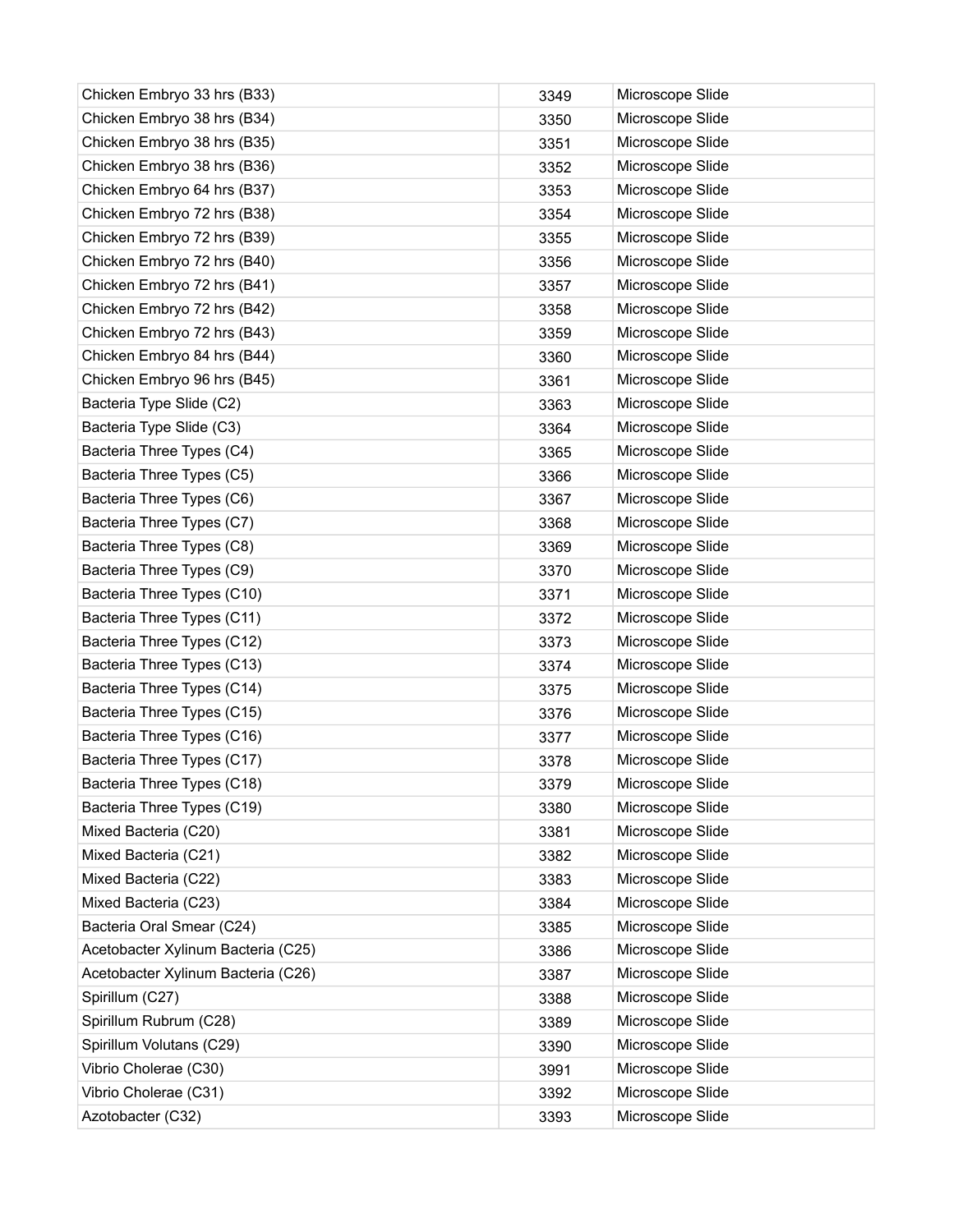| Azotobacter (C33)                  | 3394 | Microscope Slide |
|------------------------------------|------|------------------|
| Azotobacter (C34)                  | 3395 | Microscope Slide |
| Azotobacter (C35)                  | 3396 | Microscope Slide |
| E. Coli Comminis (C36)             | 3397 | Microscope Slide |
| Salmonella Parathyphi A (C37)      | 3398 | Microscope Slide |
| Salmonella Typhosa (C38)           | 3399 | Microscope Slide |
| Salmonella Typhimurium (C39)       | 3400 | Microscope Slide |
| Hemphillus Pertusis (C40)          | 3401 | Microscope Slide |
| Aerobacter Aerogenes (C41)         | 3402 | Microscope Slide |
| Klebsiella Pneumoniae (C42)        | 3403 | Microscope Slide |
| Klebsiella Pneumoniae (C43)        | 3404 | Microscope Slide |
| Klebsiella Pneumoniae (C44)        | 3405 | Microscope Slide |
| Proteus Vulgaris (C45)             | 3406 | Microscope Slide |
| Proteus Vulgaris (C46)             | 3407 | Microscope Slide |
| Fusobacterium Polymorphum (C47)    | 3408 | Microscope Slide |
| Treponema Palildum in tissue (C48) | 3409 | Microscope Slide |
| Eberthella Typhosa (D1)            | 3410 | Microscope Slide |
| Eberthella Typhosa (D2)            | 3411 | Microscope Slide |
| Eberthella Typhosa (D3)            | 3412 | Microscope Slide |
| Eberthella Typhosa (D4)            | 3413 | Microscope Slide |
| Eberthella Typhosa (D5)            | 3414 | Microscope Slide |
| Eberthella Typhosa (D6)            | 3415 | Microscope Slide |
| Eberthella Typhosa (D7)            | 3416 | Microscope Slide |
| Eberthella Typhosa (D8)            | 3417 | Microscope Slide |
| Eberthella Typhosa (D9)            | 5272 | Microscope Slide |
| Eberthella Typhosa (D10)           | 3418 | Microscope Slide |
| Eberthella Typhosa (D11)           | 3419 | Microscope Slide |
| Micrococcus Catarrhalis (D12)      | 3420 | Microscope Slide |
| Micrococcus Catarrhalis (D13)      | 3421 | Microscope Slide |
| Micrococcus Tetragenus (D14)       | 3422 | Microscope Slide |
| Pasteurella Suiseptica (D15)       | 3423 | Microscope Slide |
| Brucella Melitensis (D16)          | 3424 | Microscope Slide |
| Brucella Melitensis (D17)          | 3425 | Microscope Slide |
| Staphylococcus Albus (D18)         | 3426 | Microscope Slide |
| Staphylococcus Albus (D19)         | 3427 | Microscope Slide |
| Staphylococcus Albus (D20)         | 3428 | Microscope Slide |
| Staphylococcus Albus (D21)         | 3429 | Microscope Slide |
| Staphylococcus Albus (D22)         | 3430 | Microscope Slide |
| Staphylococcus Albus (D23)         | 3431 | Microscope Slide |
| Staphylococcus Albus (D24)         | 3432 | Microscope Slide |
| Staphylococcus Albus (D25)         | 3433 | Microscope Slide |
| Staphylococcus Albus (D26)         | 3434 | Microscope Slide |
| Staphylococcus Albus (D27)         | 3435 | Microscope Slide |
| Staphylococcus Albus (D28)         | 3436 | Microscope Slide |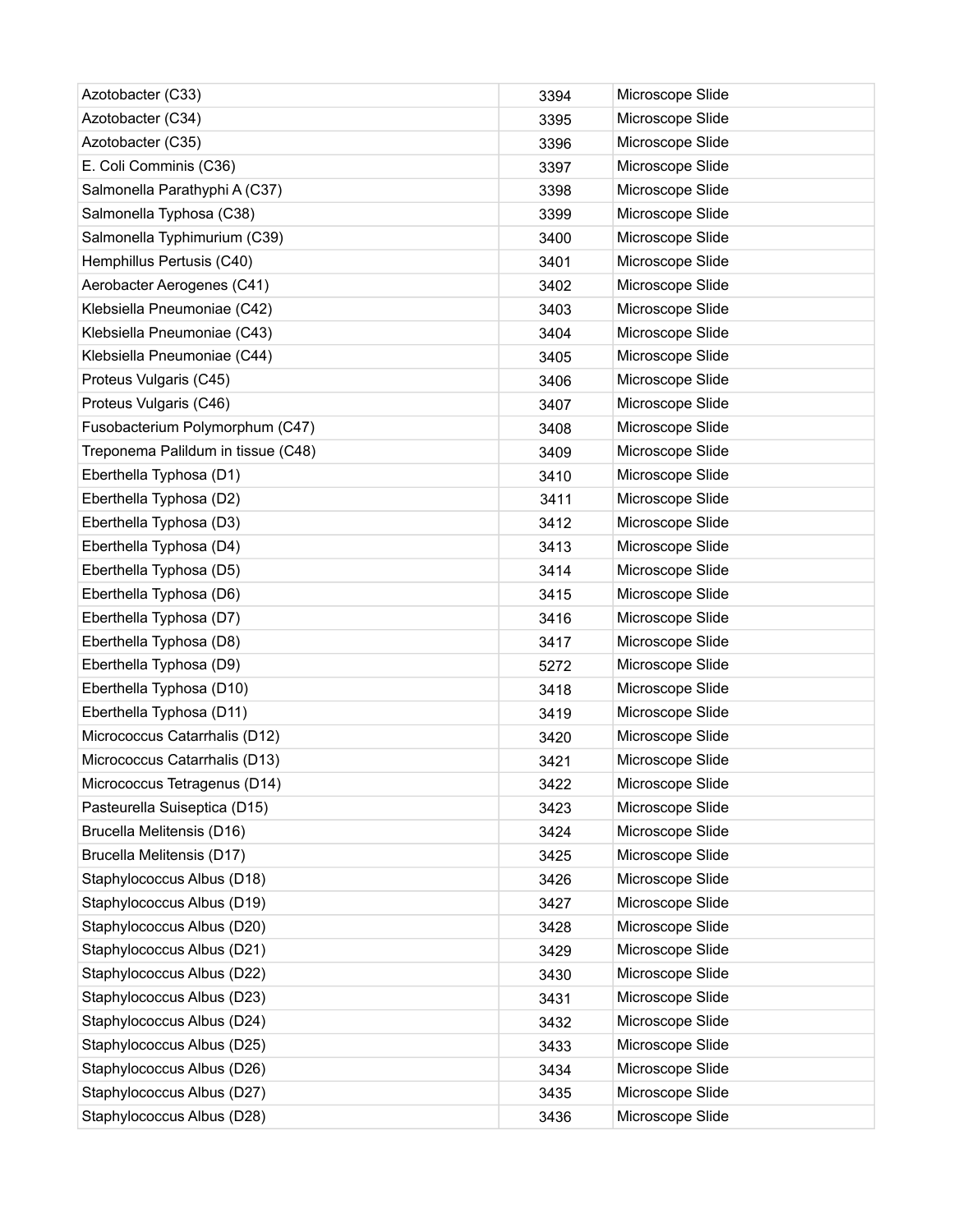| Staphylococcus Aureus (D30)          | 3437 | Microscope Slide |
|--------------------------------------|------|------------------|
| Staph Citreus (D31)                  | 3438 | Microscope Slide |
| Staph Citerus (D32)                  | 3439 | Microscope Slide |
| Staphylococcus Epidermidis (D33)     | 3440 | Microscope Slide |
| Sarcina Lutea (D34)                  | 3441 | Microscope Slide |
| Sarcina Lutea (D35)                  | 3442 | Microscope Slide |
| Gonorrhoeae Urethral Smear (D36)     | 3443 | Microscope Slide |
| Neisseria Gonorrheoae (D37)          | 3444 | Microscope Slide |
| Micrococccus Tetragenus (D38)        | 3445 | Microscope Slide |
| Diplococcus Pnemoniae (E1)           | 3446 | Microscope Slide |
| Diplococcus Pnemoniae (E2)           | 3447 | Microscope Slide |
| Diplococcus Pnemoniae (E3)           | 3447 | Microscope Slide |
| Diplococcus Pnemoniae (E4)           | 3449 | Microscope Slide |
| Diplococcus Pnemoniae (E5)           | 3450 | Microscope Slide |
| Diplococcus Pnemoniae (E6)           | 3451 | Microscope Slide |
| Diplococcus Pnemoniae (E7)           | 3452 | Microscope Slide |
| Diplococcus Pnemoniae (E8)           | 3453 | Microscope Slide |
| Diplococcus Pnemoniae (E9)           | 3454 | Microscope Slide |
| Diplococcus Pnemoniae (E10)          | 3455 | Microscope Slide |
| Diplococcus Pnemoniae (E11)          | 3456 | Microscope Slide |
| Diplococcus Pnemoniae (E12)          | 3457 | Microscope Slide |
| Diplococcus Pnemoniae (E13)          | 3458 | Microscope Slide |
| Diplococcus Pnemoniae (E14)          | 3459 | Microscope Slide |
| Streptooccus Pyogenes (E15)          | 3460 | Microscope Slide |
| Streptooccus Pyogenes (E16)          | 3461 | Microscope Slide |
| Streptooccus Pyogenes (E17)          | 3462 | Microscope Slide |
| Streptooccus Pyogenes (E18)          | 3463 | Microscope Slide |
| Streptooccus Pyogenes (E19)          | 3464 | Microscope Slide |
| Streptooccus Pyogenes (E20)          | 3465 | Microscope Slide |
| Streptooccus Pyogenes (E21)          | 3466 | Microscope Slide |
| Streptooccus Pyogenes (E22)          | 3467 | Microscope Slide |
| Streptooccus Lactis (E23)            | 3468 | Microscope Slide |
| Lactobacillus Acidophilus (F1)       | 3469 | Microscope Slide |
| Aotinomyees Bovis (F2)               | 3470 | Microscope Slide |
| Aotinomyees Bovis (F3)               | 3471 | Microscope Slide |
| Corynebacterium diphtheriae (F4)     | 3472 | Microscope Slide |
| Corynebacterium diphtheriae (F5)     | 3473 | Microscope Slide |
| B. diphtheriae (F6)                  | 3474 | Microscope Slide |
| B. diphtheriae (F7)                  | 3475 | Microscope Slide |
| Bacillus Anthracis (F8)              | 3476 | Microscope Slide |
| Bacillus Anthracis Spore Stain (F9)  | 3477 | Microscope Slide |
| Bacillus Anthracis Spore Stain (F10) | 3478 | Microscope Slide |
| Bacillus Mallei (F11)                | 3479 | Microscope Slide |
| Bacillus Welchii (F12)               | 3480 | Microscope Slide |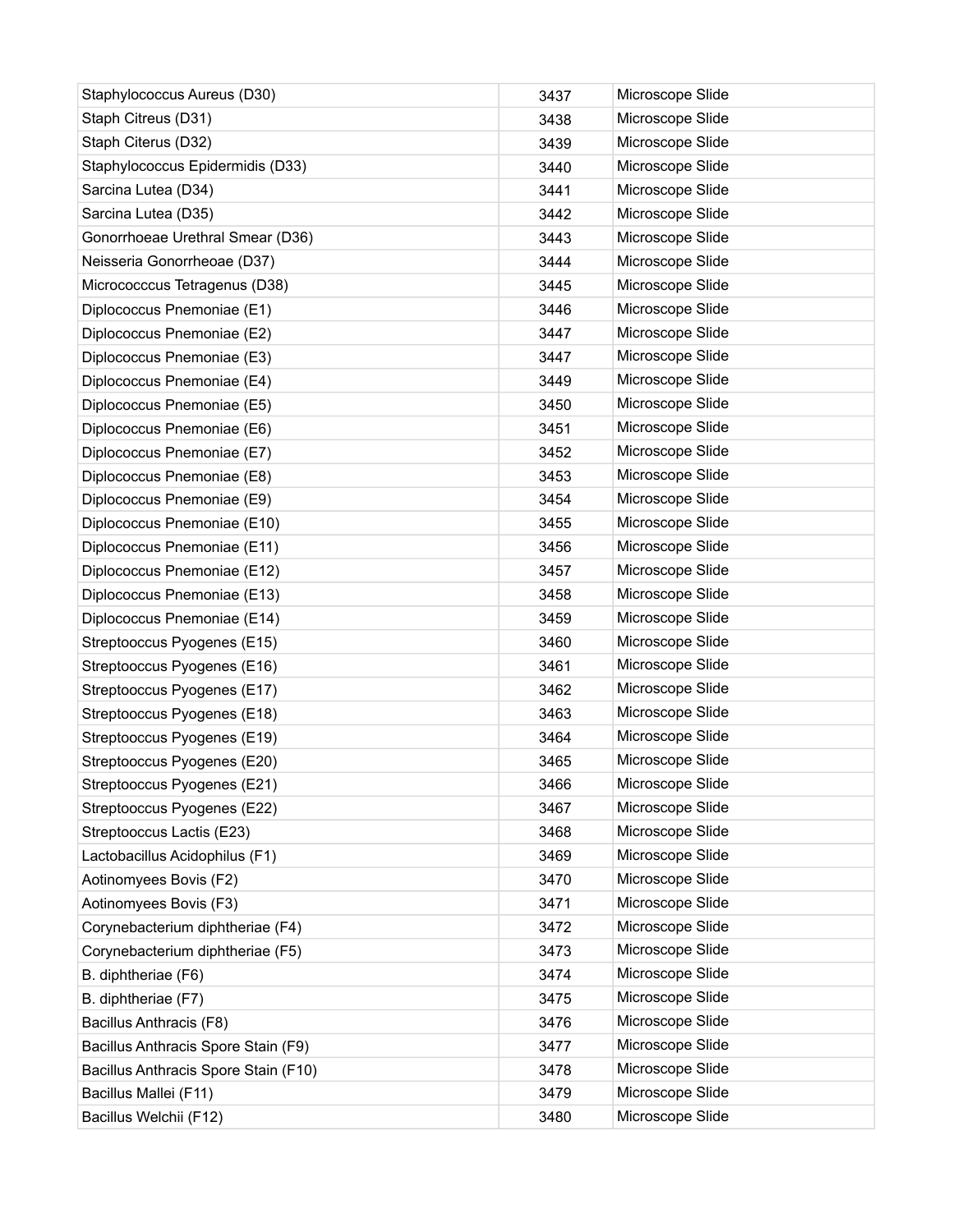| Bacillus Welchii (F13)               | 3481 | Microscope Slide |
|--------------------------------------|------|------------------|
| Bacillus Typhosus (F14)              | 3482 | Microscope Slide |
| Bacillus Subtilus (F15)              | 3483 | Microscope Slide |
| Bacillus Subtilus (F16)              | 3484 | Microscope Slide |
| B. Tuberculosis in Sputum (F17)      | 3485 | Microscope Slide |
| Clostridium Tetani (F18)             | 3486 | Microscope Slide |
| Clostridium Tetani Botulinus (F19)   | 3487 | Microscope Slide |
| Clostridium Tetani Botulinus (F20)   | 3488 | Microscope Slide |
| B. Botulinus Spore Stain (F20)       | 3489 | Microscope Slide |
| B. Botulinus Spore Stain (F21)       | 3490 | Microscope Slide |
| B. Coli Communior (F23)              | 3491 | Microscope Slide |
| Spirochaeta Obermeieri (F24)         | 3492 | Microscope Slide |
| Spirochaeta Obermeieri (F25)         | 3493 | Microscope Slide |
| Treponema Palildum in tissue (F27)   | 3494 | Microscope Slide |
| Goniocotes Gigas (F28)               | 3495 | Microscope Slide |
| Goniocotes Gigas (F29)               | 3496 | Microscope Slide |
| Goniocotes Gigas (F30)               | 3497 | Microscope Slide |
| Gonium Socials (F31)                 | 3498 | Microscope Slide |
| Gonium Pectorale (F32)               | 3499 | Microscope Slide |
| Eudorina Alaganes (F33)              | 3500 | Microscope Slide |
| Spirogyra Lateral Conjugation (F34)  | 3501 | Microscope Slide |
| Spirogyra Lateral Conjugation (F36)  | 3502 | Microscope Slide |
| Ulothrix (F40)                       | 3503 | Microscope Slide |
| Diatom Strew WM (F41)                | 3504 | Microscope Slide |
| Diatoms, WM (F42)                    | 3505 | Microscope Slide |
| Fucus X Section Cut (F43)            | 3506 | Microscope Slide |
| Monilia Albicans (G1)                | 3511 | Microscope Slide |
| Monilia Albicans (G2)                | 3512 | Microscope Slide |
| Saccharomyces Nuclei (G3)            | 3513 | Microscope Slide |
| Saccharomyces Spores (G4)            | 3514 | Microscope Slide |
| Saccharomyces Ellipsoideus (G5)      | 3515 | Microscope Slide |
| Fuligo, sec Fruiting Body (G6)       | 3516 | Microscope Slide |
| Coprinus Atramentarius (G7)          | 3517 | Microscope Slide |
| Coprinus Atramentarius (G7)          | 3518 | Microscope Slide |
| Rhizopus Sporangia (G9)              | 3519 | Microscope Slide |
| Rhizopus Sporangia (G10)             | 3520 | Microscope Slide |
| Rhizopus Nigricans: Zygotes (G11)    | 2757 | Microscope Slide |
| Penicillium (G13)                    | 5576 | Microscope Slide |
| Penicillium (G14)                    | 3521 | Microscope Slide |
| Penicillium (G15)                    | 3522 | Microscope Slide |
| Marchantia Life History (G16)        | 3523 | Microscope Slide |
| Horsetail Spores and Elater (G18)    | 3525 | Microscope Slide |
| Equisetum Sp. L.S Opical Cells (G19) | 3526 | Microscope Slide |
| Equisetum Sp. L.S Bud (G20)          | 3527 | Microscope Slide |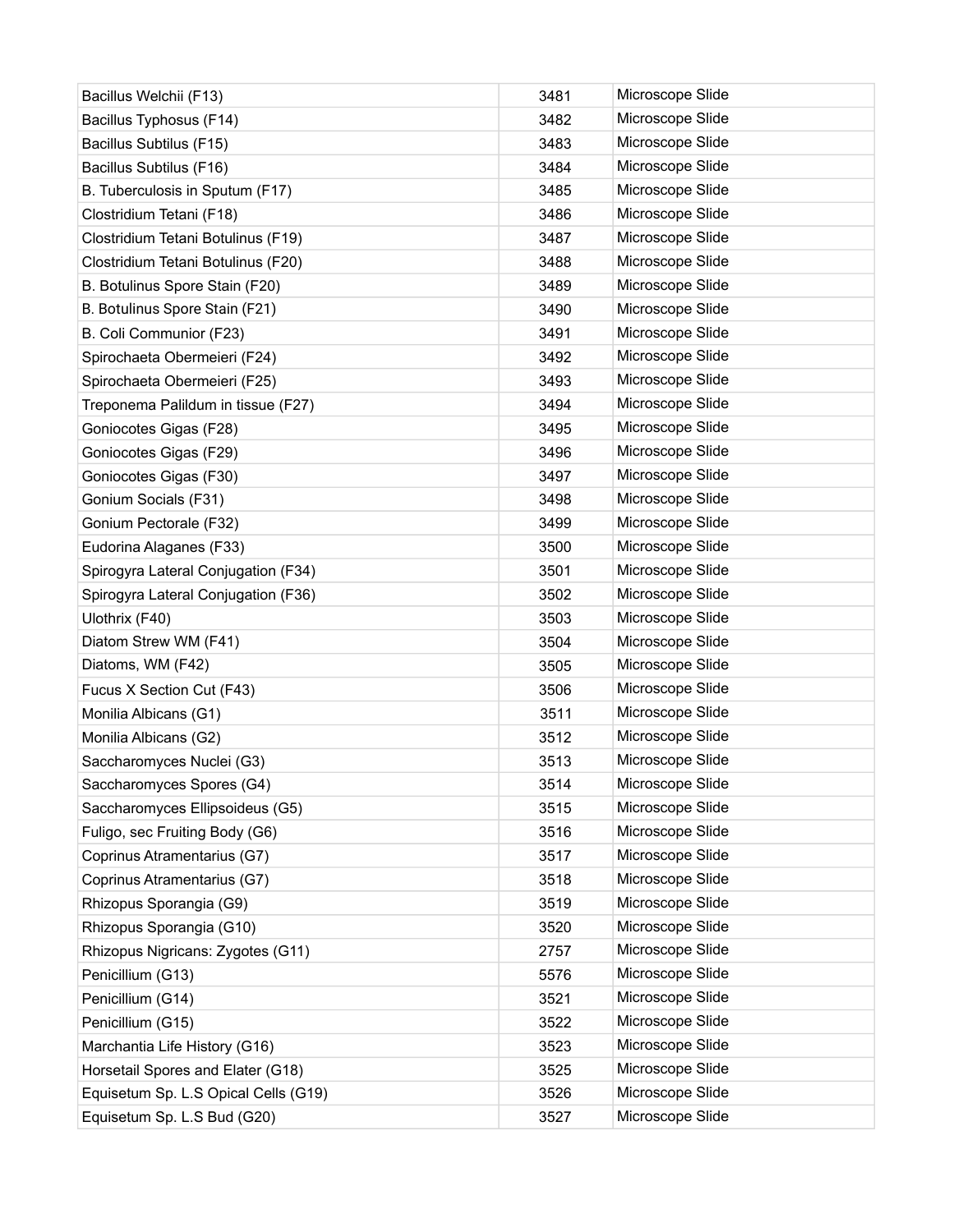| Dichotomous Venation (G21)                     | 3528 | Microscope Slide |
|------------------------------------------------|------|------------------|
| Fern Leaflet Mature (G22)                      | 3529 | Microscope Slide |
| Polytrichum Leaves (G23)                       | 3530 | Microscope Slide |
| Peridinium (G24)                               | 3531 | Microscope Slide |
| Fern Prothallium Embryo (G25)                  | 3532 | Microscope Slide |
| Fern Spore and Case (G26)                      | 3533 | Microscope Slide |
| Fern CS Leaflet w/ Sori (G27)                  | 3534 | Microscope Slide |
| Polypodium Rhizome Leaf Trace (G28)            | 3535 | Microscope Slide |
| Polypodium Rhizome Leaf Trace (G29)            | 3536 | Microscope Slide |
| Fern Sporangia (G30)                           | 3537 | Microscope Slide |
| Fern Prothallium (G31)                         | 3538 | Microscope Slide |
| Fern Prothallium (G32)                         | 3539 | Microscope Slide |
| Fern Prothallium (G33)                         | 3540 | Microscope Slide |
| Fern Prothallium (G34)                         | 3541 | Microscope Slide |
| Fern Prothallium Gametophyte (G35)             | 3542 | Microscope Slide |
| Mnium I.s Antheridial Head (G36)               | 3543 | Microscope Slide |
| Pinus Monticola (H1)                           | 3544 | Microscope Slide |
| Pinus V. Jettreii (H3)                         | 3545 | Microscope Slide |
| Resin Passages Pine (H5)                       | 3546 | Microscope Slide |
| Pinus Leaf (H6)                                | 3547 | Microscope Slide |
| Pin Pollen Tubes (H7)                          | 3548 | Microscope Slide |
| Pinus w.m. of Pollen (H8)                      | 3549 | Microscope Slide |
| Pine Pollens (H9)                              | 3550 | Microscope Slide |
| Pine Pollens (H10)                             | 3551 | Microscope Slide |
| Cypress Pollen (H11)                           | 3552 | Microscope Slide |
| Binus Laricio Mature Pollen (H12)              | 3553 | Microscope Slide |
| Anemophilious Pollens Pine (H13)               | 3554 | Microscope Slide |
| Pinus Young Ovulate Cone (H14)                 | 5836 | Microscope Slide |
| Pinus Staminate Cone (H15)                     | 3555 | Microscope Slide |
| Pine Embryos (H17)                             | 3556 | Microscope Slide |
| Pine Embryos (H18)                             | 3557 | Microscope Slide |
| Allium Root Tips (H20)                         | 3559 | Microscope Slide |
| Allium Root Tip (H21)                          | 3560 | Microscope Slide |
| Onion Root (H22)                               | 3561 | Microscope Slide |
| Allium Root Tip (H23)                          | 3562 | Microscope Slide |
| Allium Root Tip (H24)                          | 3563 | Microscope Slide |
| Iris x.s Root (H25)                            | 3564 | Microscope Slide |
| Typical Dicot Root (H26)                       | 3565 | Microscope Slide |
| Zea Mays: Root Hair Origin (H27)               | 3566 | Microscope Slide |
| Zea Root c.s (H28)                             | 3567 | Microscope Slide |
| Corn, Root, c.s (H29)                          | 3568 | Microscope Slide |
| Palm Root (H30)                                | 3569 | Microscope Slide |
| Palm Root (H31)                                | 3570 | Microscope Slide |
| Ranunculus Acris: Young and Mature Roots (H33) | 3571 | Microscope Slide |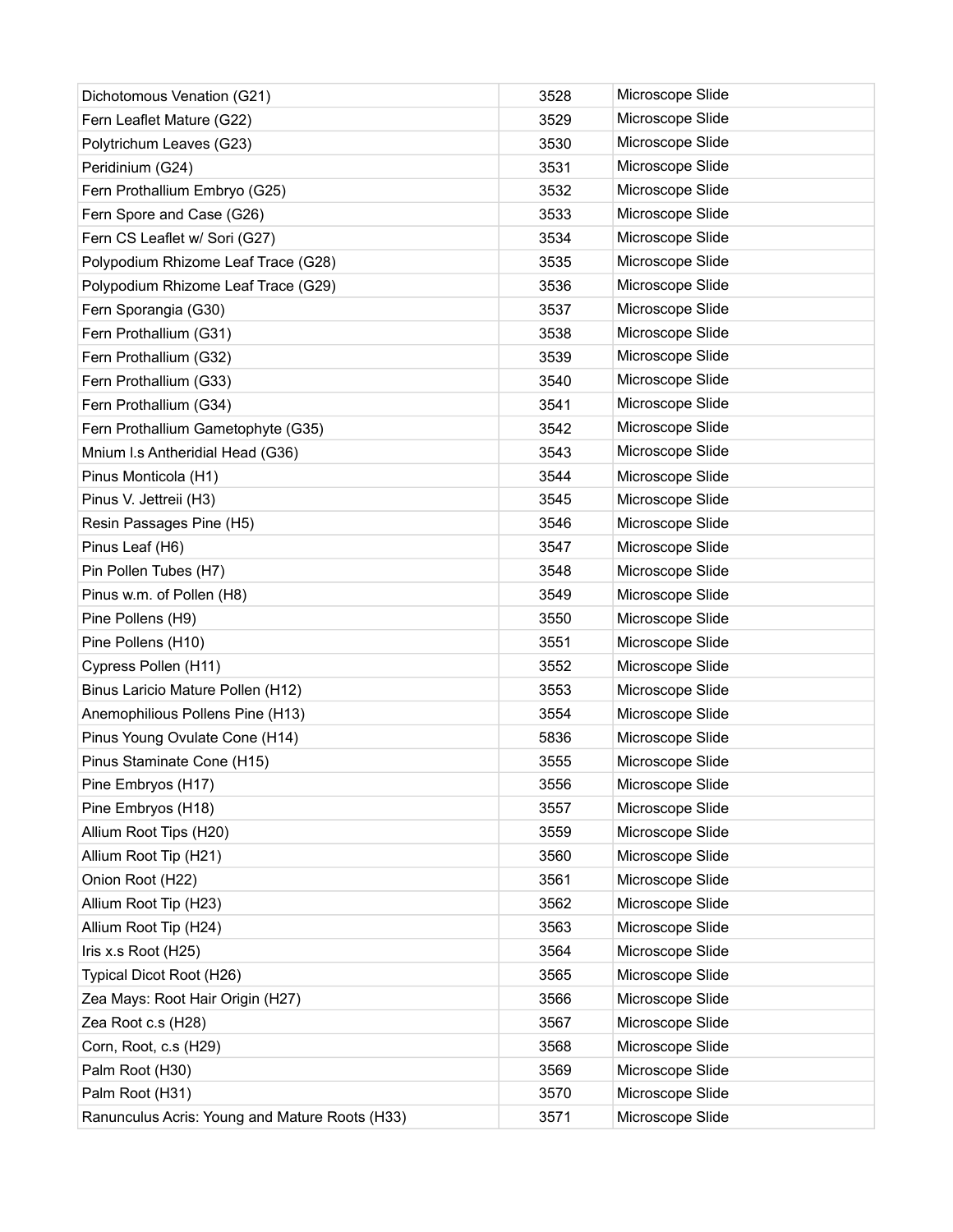| Pisum Sativum I.s Root Tip (H35)  | 3572 | Microscope Slide |
|-----------------------------------|------|------------------|
| Root Tubercle Legume (H36)        | 3573 | Microscope Slide |
| Polygonium Root Sp. (H37)         | 3574 | Microscope Slide |
| Polygonium Root Sp. (H38)         | 3575 | Microscope Slide |
| Tradescantia Root X Section (H39) | 3576 | Microscope Slide |
| Tradescantia Root X Section (H40) | 3577 | Microscope Slide |
| Onion Root Tip (H41)              | 3578 | Microscope Slide |
| Lillium Mature Anthers (I1)       | 3579 | Microscope Slide |
| Lily Pollen (13)                  | 3580 | Microscope Slide |
| Tulip Pollen (I4)                 | 3581 | Microscope Slide |
| Iris, Anther, t.s (15)            | 3532 | Microscope Slide |
| Apple Pollen (I6)                 | 3583 | Microscope Slide |
| Pollen (I7)                       | 3584 | Microscope Slide |
| Ragweed, Pollen (18)              | 3585 | Microscope Slide |
| Pollen (19)                       | 3586 | Microscope Slide |
| Akebia Pollen (110)               | 3587 | Microscope Slide |
| Alder, Pollen (111)               | 3588 | Microscope Slide |
| Lily Ovary (112)                  | 3589 | Microscope Slide |
| Lily Ovary (113)                  | 3590 | Microscope Slide |
| Lilium, Ovary (115)               | 3592 | Microscope Slide |
| Lily Double Fertilization (I16)   | 3593 | Microscope Slide |
| Pollen Tubes Tea (I18)            | 3594 | Microscope Slide |
| Pollen Tubes (119)                | 3595 | Microscope Slide |
| Capsella Embryo (I20)             | 3596 | Microscope Slide |
| Pearly Everlasting, Flower (I21)  | 3597 | Microscope Slide |
| Pearly Everlasting, Seed (I22)    | 3598 | Microscope Slide |
| Pearl Everlasting, Seed (I23)     | 3599 | Microscope Slide |
| Wild Lettuce, Flower (I24)        | 4850 | Microscope Slide |
| Wild Lettuce, Flower (I25)        | 4851 | Microscope Slide |
| Apple Cell (126)                  | 3509 | Microscope Slide |
| Allium Epidermis of Bulb (I27)    | 4852 | Microscope Slide |
| Onion Epidermis (I28)             | 4853 | Microscope Slide |
| Lilium Lead Epidermis (I29)       | 4854 | Microscope Slide |
| Lilium Lead Epidermis (I30)       | 4855 | Microscope Slide |
| Monocot and Dicot Leaf (I31)      | 4856 | Microscope Slide |
| Nerium Leaf (132)                 | 4857 | Microscope Slide |
| Oleander Lead X. Sect. (I33)      | 4858 | Microscope Slide |
| Oleander Lead X. Sect. (134)      | 4859 | Microscope Slide |
| Oleander Lead X. Sect. (I35)      | 4860 | Microscope Slide |
| Medicago Leaf x.s (I36)           | 4861 | Microscope Slide |
| Medicago Leaf x.s (137)           | 4862 | Microscope Slide |
| Ligustrum Privet Leaf (I38)       | 4863 | Microscope Slide |
| Ligustrum Privet Leaf (I39)       | 4864 | Microscope Slide |
| Leaf C.S Camellia (I40)           | 3507 | Microscope Slide |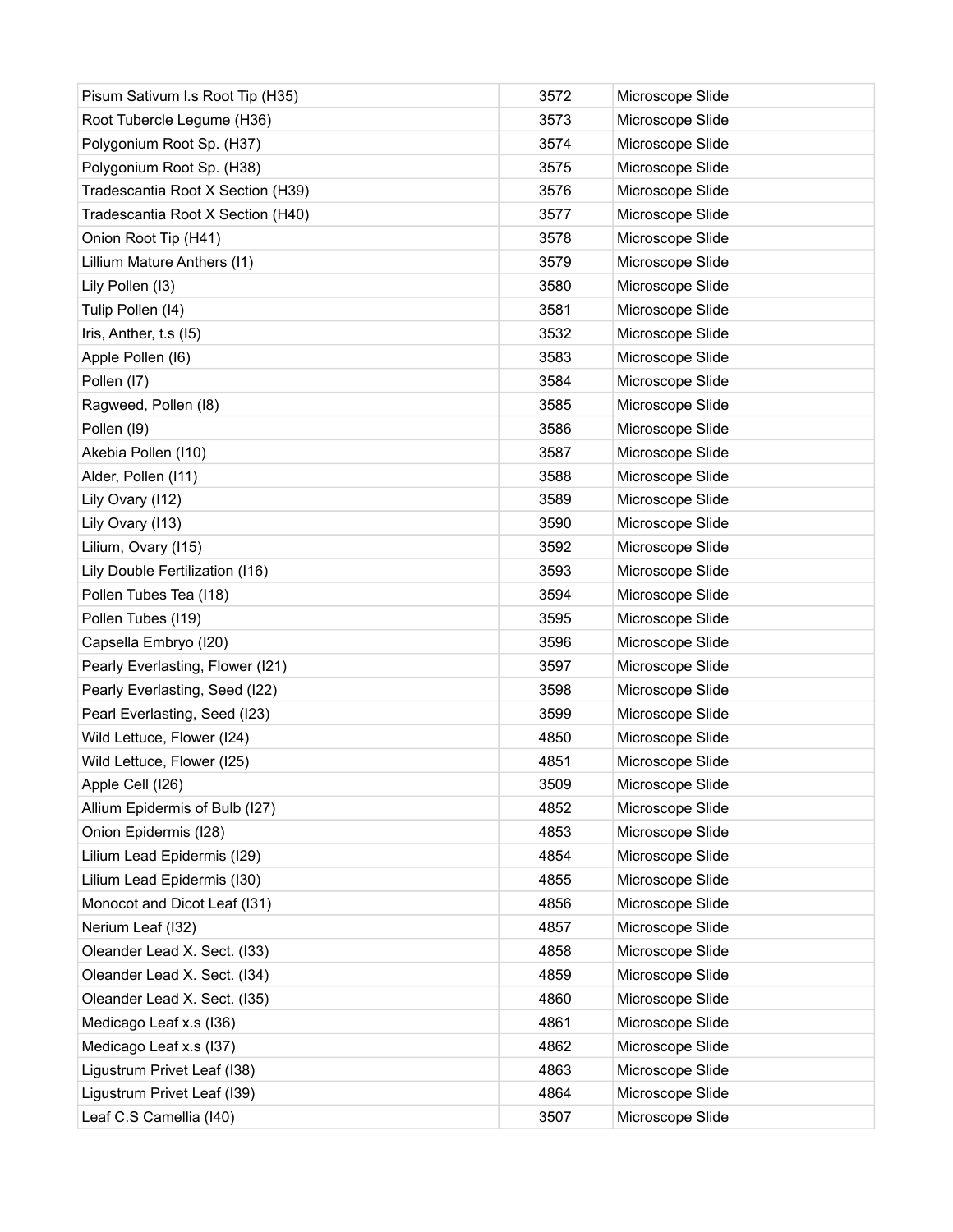| Syringa Leaf v.s (I41)                        | 4865 | Microscope Slide |
|-----------------------------------------------|------|------------------|
| Colycanthus Floridus Cross Leaf (I42)         | 4866 | Microscope Slide |
| Colycanthus Floridus Cross Leaf (I43)         | 4867 | Microscope Slide |
| Celery Leaf (I44)                             | 4868 | Microscope Slide |
| Cahrosma sh x.s (I45)                         | 4869 | Microscope Slide |
| Cahrosma sh x.s (I46)                         | 4870 | Microscope Slide |
| Scale haris Silverberry (I47)                 | 4871 | Microscope Slide |
| Polypodium Leaf with Spore (I48)              | 7885 | Microscope Slide |
| Mushroom Coprinus (I49)                       | 7877 | Microscope Slide |
| Moss Antheridia Archegonia Paraphyses (150)   | 3789 | Microscope Slide |
| Monocot and Dicot Stem (J1)                   | 4872 | Microscope Slide |
| Bambusa x.s Stem (J2)                         | 4873 | Microscope Slide |
| Zea Stem c.s. (J3)                            | 4874 | Microscope Slide |
| Zea Stem c.s (J4)                             | 4875 | Microscope Slide |
| Canna Stem (J5)                               | 5843 | Microscope Slide |
| Herbaceous & woody stems, c.s. (J6)           | 4876 | Microscope Slide |
| Rose Stem x-sect. (J7)                        | 4877 | Microscope Slide |
| Rose Slide (J8)                               | 3510 | Microscope Slide |
| Rosebud stem x- sect. (J9)                    | 4878 | Microscope Slide |
| Polygnium sh-x.s. stem (J10)                  | 4879 | Microscope Slide |
| Magnolia stem macerated, wm. (J11)            | 4880 | Microscope Slide |
| Geranium x.s. 1 1/2 yr. stem (J12)            | 4881 | Microscope Slide |
| Pellargonium x.s. old stem (J13)              | 4882 | Microscope Slide |
| Geranium x.s. Young Stem (J14)                | 4883 | Microscope Slide |
| Tilia: One Year Stem x.s. (J15)               | 4884 | Microscope Slide |
| Tilia: Older Stem x.s. (J16)                  | 4885 | Microscope Slide |
| Pepper Tree X-Sect (J17)                      | 4886 | Microscope Slide |
| Acorus clamas X- sect of Stem (J18)           | 4887 | Microscope Slide |
| Nermium Oleander x-sect stem (J19)            | 4888 | Microscope Slide |
| Cotonester sp. x-sect stem (J20)              | 4890 | Microscope Slide |
| Dianthera americana x-sect of Stem (J21)      | 4889 | Microscope Slide |
| Medicago three stem stages c.s. (J22)         | 4891 | Microscope Slide |
| Helianthus Young and mature stems c.s. (J23)  | 4892 | Microscope Slide |
| Hellianthus Young and mature stems c.s. (J24) | 4893 | Microscope Slide |
| Helianthus Old stem x.s. (J25)                | 4894 | Microscope Slide |
| Helianthus Old stem x.s. (J26)                | 4895 | Microscope Slide |
| Tilia Stem: Cross radial, tangental (J27)     | 4896 | Microscope Slide |
| Sanibucus Longitudinal section of bud (J28)   | 4897 | Microscope Slide |
| Quercus dumosa (J29)                          | 4898 | Microscope Slide |
| Oak wood R.X.T. Sec "Quercus Keloggi" (J30)   | 4899 | Microscope Slide |
| Populus Trichocarpa (J31)                     | 4900 | Microscope Slide |
| Silverberry scaly hair (J32)                  | 4901 | Microscope Slide |
| Magnolia Stem (J33)                           | 4902 | Microscope Slide |
| Narium Oleander Stem (J34)                    | 3788 | Microscope Slide |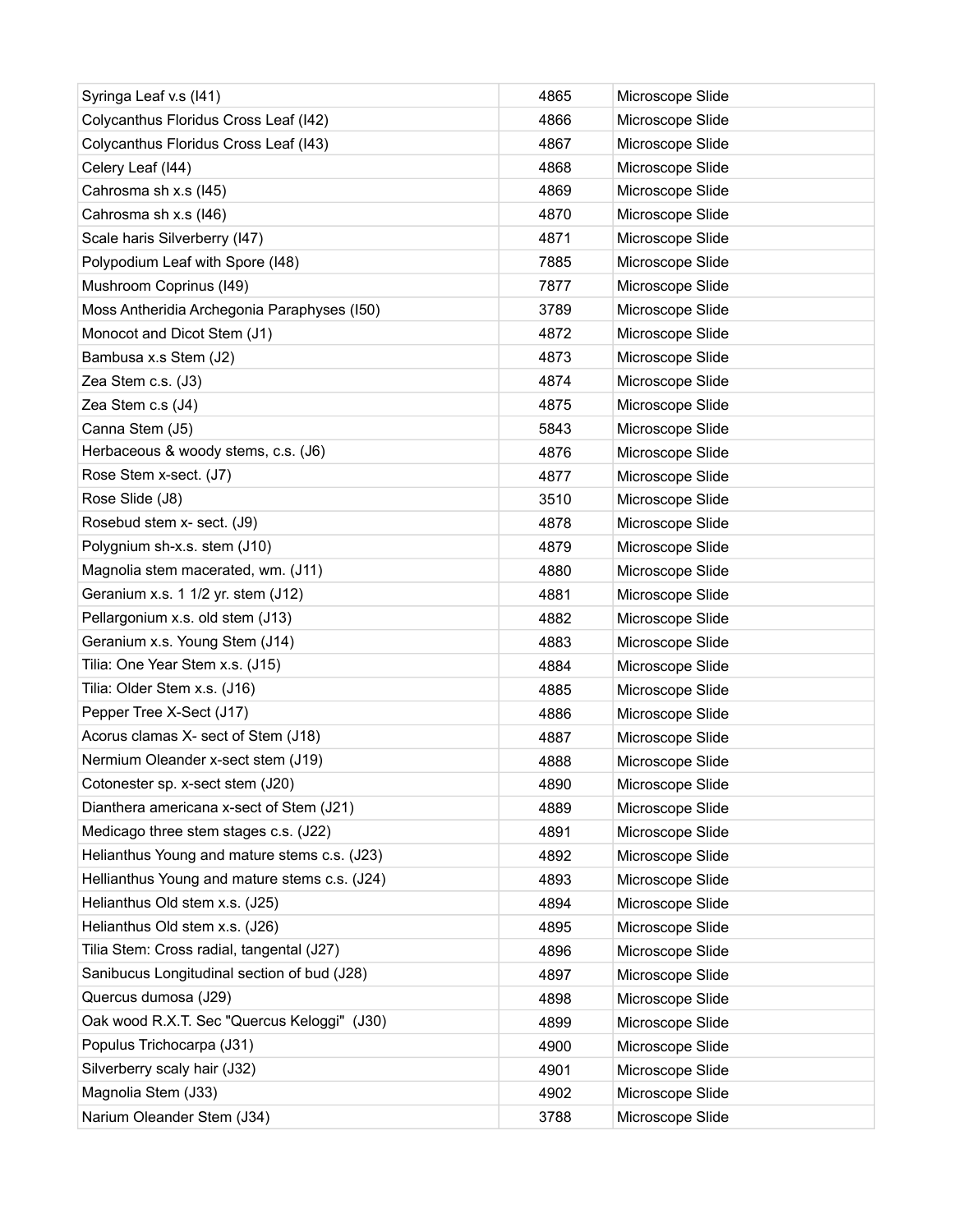| Carnation Stems (J35)                               | 3790         | Microscope Slide                     |
|-----------------------------------------------------|--------------|--------------------------------------|
| Rose Stem X section (J36)                           | 4705         | Microscope Slide                     |
| C.S. Clover Stem (J37)                              | 5596         | Microscope Slide                     |
| Protozoa, Noctiluca (K1)                            | 4903         | Microscope Slide                     |
| Trypanosoma Cruzi (K2)                              | 4904         | Microscope Slide                     |
| Leishmania Donovani Spleen (K3)                     | 5274         | Microscope Slide                     |
| Leishmania Tropica (K4)                             | 4905         | Microscope Slide                     |
| Leishmania Tropica (K5)                             | 4906         | Microscope Slide                     |
| Leishmania Tropica (K6)                             | 4907         | Microscope Slide                     |
| Leishmania donovani (K7)                            | 4908         | Microscope Slide                     |
| Leishmania donovani (K8)                            | 4909         | Microscope Slide                     |
| Leishmania donovani (K9)                            | 4910         | Microscope Slide                     |
| Euglena (K10)                                       | 4911         | Microscope Slide                     |
| Euglena (K11)                                       | 4912         | Microscope Slide                     |
| Euglena (K12)                                       | 5837         | Microscope Slide                     |
| Giardia Lamblia (K13)                               | 4913         | Microscope Slide                     |
| Entamoeba histolytica trophozoites (K14)            | 4914         | Microscope Slide                     |
| Entamoeba histolytica cysts. w.m, (K15)             | 4915         | Microscope Slide                     |
| Foraminifera (K16)                                  | 4916         | Microscope Slide                     |
| Foraminifera Strew (K17)                            | 4917         | Microscope Slide                     |
| Globigerina Opaque mount (K18)                      | 4918         | Microscope Slide                     |
| Globigerina Opaque mount (K19)                      | 4919         | Microscope Slide                     |
|                                                     |              |                                      |
| Deep Sea Ooze Radiolaria (K20)                      |              |                                      |
|                                                     | 4920         | Microscope Slide                     |
| Radiolaria Combination (K21)                        | 4921         | Microscope Slide                     |
| Sarcocystis Sec (K22)                               | 4922         | Microscope Slide                     |
| Eimeria Stiedae Liver Sec. (K23)                    | 4923         | Microscope Slide                     |
| Plasmodium Falciparum Gametocytes Blood Smear (K24) | 4924         | Microscope Slide                     |
| Plasmodium Cathemerium Blood Smear, Bird (K25)      | 4925         | Microscope Slide                     |
| Paramecium Caudatum, w.m. (K26)                     | 4926         | Microscope Slide                     |
| Paramecium Caudatum, w.m. (K27)                     | 4927         | Microscope Slide                     |
| Paramecium Caudatum, w.m. (K28)                     | 4928         | Microscope Slide                     |
| Paramecium Caudatum, Conjugating (K29)              | 4929         | Microscope Slide                     |
| Nilnympha (K31)                                     | 4930         | Microscope Slide                     |
| Paramecium in Fission Selected, w.m. (K30)          | 4931         | Microscope Slide                     |
| Balantidium Coli, Trophozoites (K32)                | 4932         | Microscope Slide                     |
| Pleurococus w.m. (K33)                              | 4933         | Microscope Slide                     |
| Porifera, Reniera, Spicules (K34)                   | 4934         | Microscope Slide                     |
| Porifera, Euspongia, Spongin (K35)                  | 4935         | Microscope Slide                     |
| Euspongia (K36)                                     | 4936         | Microscope Slide                     |
| Grantia c.s. (K37)                                  | 4937         | Microscope Slide                     |
| Coelenterata Pennaria (K38)                         | 4938         | Microscope Slide                     |
| Coelenterata Melitodes Spicules (K39)               | 4939         | Microscope Slide                     |
| Hydra Oligactis (K40)<br>Hydra w.m. Sexual (K41)    | 4940<br>4941 | Microscope Slide<br>Microscope Slide |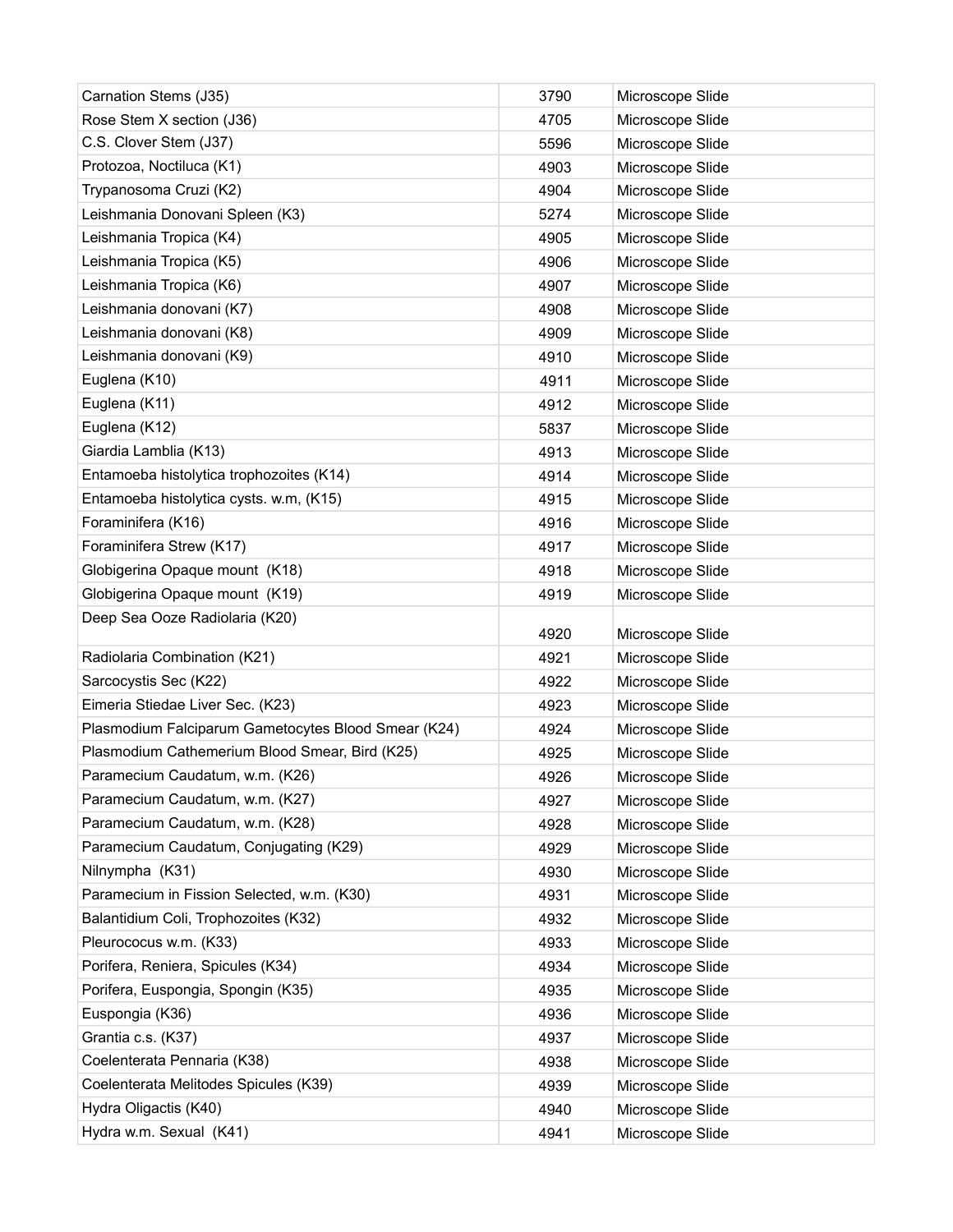| Hydra w.m. Sexual (K42)                        | 4942 | Microscope Slide |
|------------------------------------------------|------|------------------|
| Hydra Plain Budding (K43)                      | 4943 | Microscope Slide |
| Hydra Plain Budding (K44)                      | 4944 | Microscope Slide |
| Hydra Nematocyts (K45)                         | 4945 | Microscope Slide |
| Hydra Nematocyts (K46)                         | 4946 | Microscope Slide |
| Hydra Adult w/ Bud (K47)                       | 4947 | Microscope Slide |
| Mollusca Glchidium Larva (K48)                 | 4948 | Microscope Slide |
| Planaria x.s. (L1)                             | 4949 | Microscope Slide |
| Planaria x.s. (L2)                             | 4950 | Microscope Slide |
| PLanaria x.s. (L3)                             | 4951 | Microscope Slide |
| Planaria x.s. (L4)                             | 4952 | Microscope Slide |
| PLanaria x.s. (L5)                             | 4953 | Microscope Slide |
| Planaria x.s. (L6)                             | 4954 | Microscope Slide |
| Platyhelminthes Planaria (L7)                  | 4995 | Microscope Slide |
| Platyhelminthes Taenia Ova (L8)                | 4955 | Microscope Slide |
| Platyhelminthes Taenia Proglottid c.s. (L9)    | 4956 | Microscope Slide |
| Taienia Solium Cysticercus (L10)               | 4957 | Microscope Slide |
| Cysticercus Cellulosae (L11)                   | 4958 | Microscope Slide |
| Nematelminthes Enterobius (L12)                | 4959 | Microscope Slide |
| Nematelminthes Enterobius Ova (L13)            | 4960 | Microscope Slide |
| Nematelminthes Enterobius (L14)                | 4961 | Microscope Slide |
| Filaria Bancrofti in Blood (L16)               | 4963 | Microscope Slide |
| Strongyloides Parasitic Females (L17)          | 4964 | Microscope Slide |
| Nemahelminthes Ascaris Ova (L18)               | 4965 | Microscope Slide |
| Nemat Helminthes Ascaris c.s. (L19)            | 4994 | Microscope Slide |
| Ascaris Female, x.s. (L20)                     | 4966 | Microscope Slide |
| Ascaris Penetration of Sperm (L21)             | 4967 | Microscope Slide |
| Hookworm, Infective Larvae (L22)               | 4968 | Microscope Slide |
| Echinococcus Cyst, Sec. (L23)                  | 4969 | Microscope Slide |
| Lumbricus Terrestris Ts (L24)                  | 4970 | Microscope Slide |
| Worm x.s. (L25)                                | 4971 | Microscope Slide |
| Worm x.s. (L26)                                | 4972 | Microscope Slide |
| Worm x.s. (L27)                                | 4973 | Microscope Slide |
| Arthropada Naupilus Balanus Larva (L28)        | 4974 | Microscope Slide |
| Water Flea, Daphnia Pulex (L29)                | 4975 | Microscope Slide |
| Daphnia (L30)                                  | 4976 | Microscope Slide |
| Arthropoda cyclops etc (L31)                   | 4977 | Microscope Slide |
| Centipede Head (L32)                           | 4978 | Microscope Slide |
| Starfish Cleavage (L33)                        | 4979 | Microscope Slide |
| Starfish Cleavage (L34)                        | 4980 | Microscope Slide |
| Starfish, Stomach (L35)                        | 4981 | Microscope Slide |
| Amphioxus w.m. sp. (L37)                       | 4983 | Microscope Slide |
| Amphioxus c.s., Gillis Gonads, Intestine (L38) | 4982 | Microscope Slide |
| Amphioxus Trans Sec. 3 Regions (L39)           | 4984 | Microscope Slide |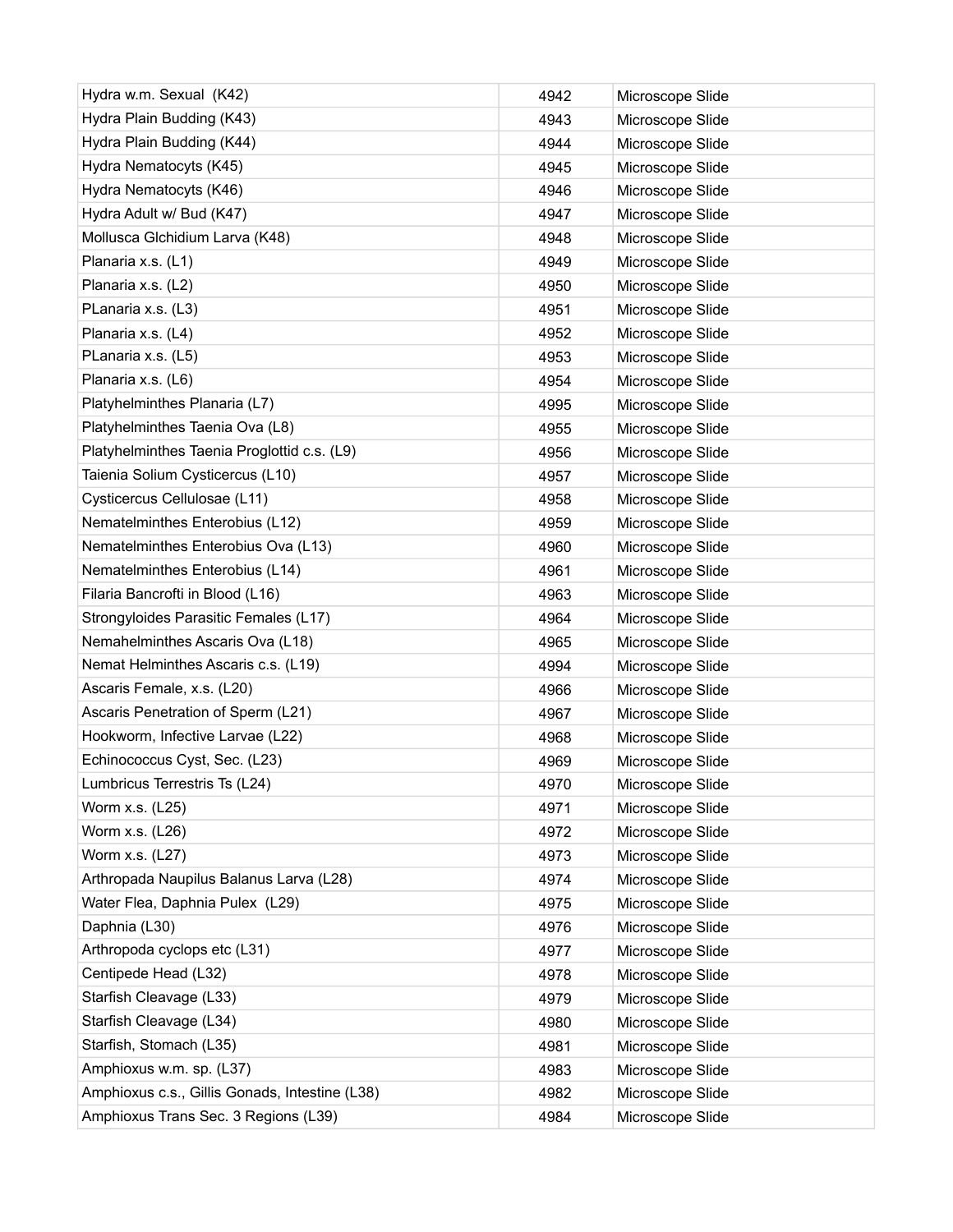| Amphioxus Trans Sec. 3 Regions (L40)                       | 4985 | Microscope Slide |
|------------------------------------------------------------|------|------------------|
| Amphioxus, Unfertilized Eggs (L41)                         | 4986 | Microscope Slide |
| Amphioxus, Early Cleavage (L42)                            | 4987 | Microscope Slide |
| Amphioxus Gastrula (L43)                                   | 4988 | Microscope Slide |
| Cephalochoroa Amphioxus c.s(L44)                           | 4989 | Microscope Slide |
| Amphioxus Lanceolatus Young (L45)                          | 4990 | Microscope Slide |
| Amphioxus Lanceolatus Young (L46)                          | 4991 | Microscope Slide |
| Ammotocetes, w.m. (L47)                                    | 4992 | Microscope Slide |
| Clavellina (Tunicate) Larva Entire (L48)                   | 4993 | Microscope Slide |
| Dermanyssus Gallinae (M1)                                  | 4996 | Microscope Slide |
| Dermanyssus Gallinae (M2)                                  | 4997 | Microscope Slide |
| Dermanyssus Gallinae (M3)                                  | 5838 | Microscope Slide |
| Collembola (M5)                                            | 4998 | Microscope Slide |
| Collembola (M6)                                            | 4999 | Microscope Slide |
| Book Louse (M8)                                            | 5000 | Microscope Slide |
| Dragonfly Naiad L-Section (M9)                             | 5001 | Microscope Slide |
| Stonefly Nymph May Fly (M10)                               | 5002 | Microscope Slide |
| Antenna of Locust (M12)                                    | 5003 | Microscope Slide |
| Head Capsule and Mouth Piece of Cockroach (M11)            | 5004 | Microscope Slide |
| Periplanata Americicana Dorsal Region of Head (M120        | 5005 | Microscope Slide |
| Head of Sand Cricket (M14)                                 | 5006 | Microscope Slide |
| Grasshopper Mouth Parts (m15)                              | 5007 | Microscope Slide |
| Termite Exoskeletons Termopsis Angusticaulis (M17)         | 5008 | Microscope Slide |
| Termite Exoskeletons Termopsis Angusticaulis Workers (M18) | 5009 | Microscope Slide |
| Protozoa From Termites (M19)                               | 5010 | Microscope Slide |
| Zootermopsis, sp. Intestinal Smear (M21)                   | 5012 | Microscope Slide |
| Zootermopsis, sp. Intestinal Smear (M23)                   | 5014 | Microscope Slide |
| Zootermopsis, sp. Intestinal Smear (M24)                   | 5015 | Microscope Slide |
| Zootermopsis, sp. Intestinal Smear (M25)                   | 5011 | Microscope Slide |
| <b>CImex Lectularius</b>                                   | 5016 | Microscope Slide |
| Ctenocephalus Male (M34)                                   | 5017 | Microscope Slide |
| Ctenocephalus Male (M35)                                   | 5018 | Microscope Slide |
| Bedbug, wm, (M36)                                          | 5019 | Microscope Slide |
| Bedbug, wm, (M37)                                          | 5020 | Microscope Slide |
| Bedbug, wm. (M38)                                          | 5021 | Microscope Slide |
| Bedbug wm. (M39)                                           | 5022 | Microscope Slide |
| Beetle Mouth Parts (N1)                                    | 5023 | Microscope Slide |
| Antenna of Butterfly (N3)                                  | 5024 | Microscope Slide |
| Antenna of Moth (N4)                                       | 5025 | Microscope Slide |
| Butterfly Proboscis (N5)                                   | 5026 | Microscope Slide |
| <b>Butterfly Proboscis (N6)</b>                            | 5027 | Microscope Slide |
| Proboscis of Moth (N8)                                     | 5028 | Microscope Slide |
| Silk Worm Antenna (N9)                                     | 5029 | Microscope Slide |
| Arthropada Fibers Silk c.s. (N10)                          | 5030 | Microscope Slide |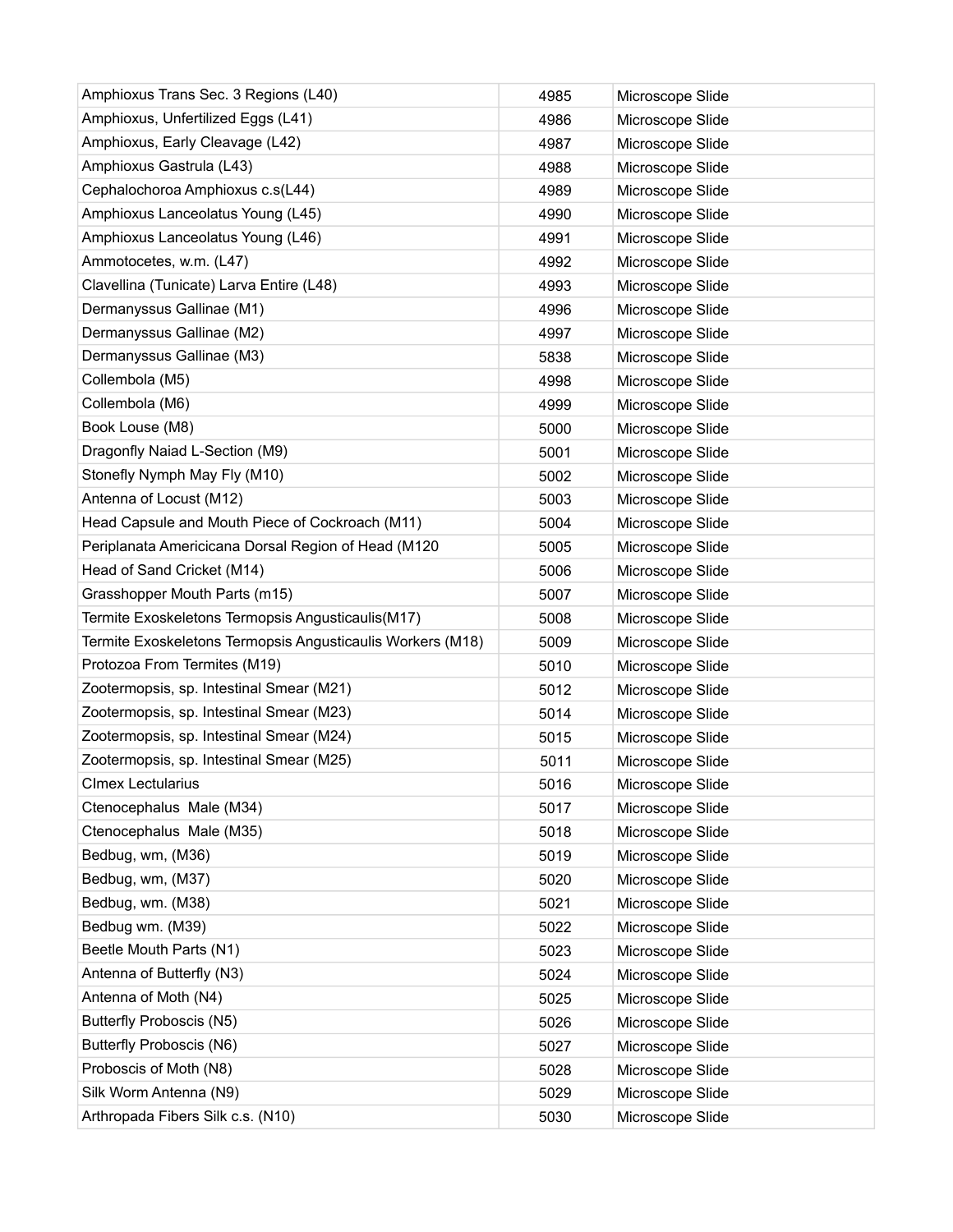| Arthropada Culex Larva (N11)                | 5031 | Microscope Slide |
|---------------------------------------------|------|------------------|
| Anasa tristis mouthparts (N12)              | 5901 | Microscope Slide |
| Anasa tristis mouthparts (N13)              | 5902 | Microscope Slide |
| Mosquito Head - Female (N14)                | 5903 | Microscope Slide |
| Chaoborus Americana Adult (N16)             | 5033 | Microscope Slide |
| Eyistalis Tenax, Rat-tail- maggots (N17)    | 5034 | Microscope Slide |
| Proboscis Of Male Mosquito (N19)            | 5035 | Microscope Slide |
| Arthropada Culex Head of Male (N20)         | 5036 | Microscope Slide |
| Compound Eye of Common Fly (N21)            | 5037 | Microscope Slide |
| Tobanus Mouthparts W.M. (N22)               | 5904 | Microscope Slide |
| Drosophila Salivary Gland Chromosomes (N25) | 5039 | Microscope Slide |
| Drosophila Salivary Gland Chromosomes N(26) | 5040 | Microscope Slide |
| Arthropada House Fly Leg (N27)              | 5038 | Microscope Slide |
| Ctenocephalides male wm. (N28)              | 5839 | Microscope Slide |
| Ctenocephalides male wm. (N29)              | 5041 | Microscope Slide |
| Ctenocephalides male wm. (N30)              | 5042 | Microscope Slide |
| Ceratophyllus Fasciatus Female (N31)        | 5840 | Microscope Slide |
| Ant Leg (N33)                               | 5043 | Microscope Slide |
| Ichneumon Wasp. wm. (N34)                   | 5044 | Microscope Slide |
| Honey Bee Worker Parts (N35)                | 5905 | Microscope Slide |
| Honey Bee Legs wm. (N36)                    | 5045 | Microscope Slide |
| Apis 1st, 2nd, 3rd Legs (N37)               | 5046 | Microscope Slide |
| Apis (N38)                                  | 5047 | Microscope Slide |
| Apis (N39)                                  | 5048 | Microscope Slide |
| Apis (N40)                                  | 5049 | Microscope Slide |
| Bee Legs (N41)                              | 5450 | Microscope Slide |
| Apis Mellifera (N42)                        | 5451 | Microscope Slide |
| Middle Leg of Honey Bee (N43)               | 5452 | Microscope Slide |
| Atrthropada Honey Bee 3rd Leg (N44)         | 5453 | Microscope Slide |
| Wing of Honey Bee (N45)                     | 5841 | Microscope Slide |
| Fish Scale Otenoid (O1)                     | 5454 | Microscope Slide |
| Simple Comlumnar Epithelium Cat (O2)        | 5455 | Microscope Slide |
| Squamous Epithelium Smear (O3)              | 5456 | Microscope Slide |
| Squamous Epithelium Triturus (O4)           | 5457 | Microscope Slide |
| Ciliated Columnar Epithelium (O5)           | 5458 | Microscope Slide |
| Epithelium, Stratified (O6)                 | 5459 | Microscope Slide |
| Skin (O7)                                   | 5460 | Microscope Slide |
| Olfactory Epithelium (O9)                   | 5461 | Microscope Slide |
| Olfactory Epithelium (O10)                  | 5462 | Microscope Slide |
| Olfactory Epithelium (O11)                  | 5463 | Microscope Slide |
| Olfactory Epithelium (O12)                  | 5464 | Microscope Slide |
| Adipose Tissue (O13)                        | 5465 | Microscope Slide |
| Human Skin, White v.s. (O14)                | 5467 | Microscope Slide |
| Human Skin, White v.s. (O15)                | 5468 | Microscope Slide |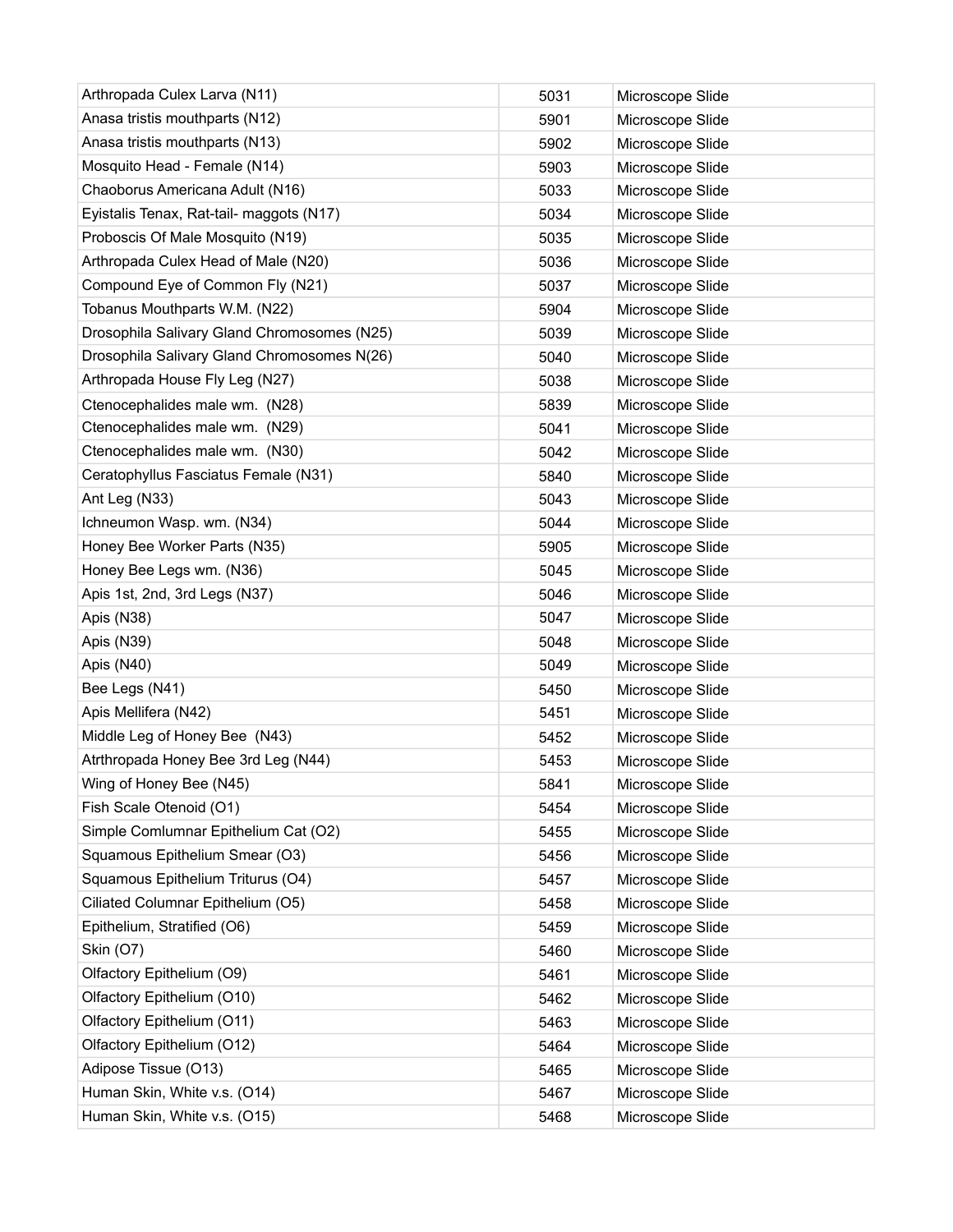| Human Skin, White v.s. (O16)         | 5469 | Microscope Slide |
|--------------------------------------|------|------------------|
| Human Skin, White v.s. (O17)         | 5470 | Microscope Slide |
| Human Skin, White v.s. (O18)         | 5471 | Microscope Slide |
| Human Skin Slide (O19)               | 3508 | Microscope Slide |
| Human Skin, White v.s. (O20)         | 5472 | Microscope Slide |
| Human Skin, Negro v.s. (O23)         | 5473 | Microscope Slide |
| Human Skin, Negro v.s. (O24)         | 5474 | Microscope Slide |
| Human Skin, Negro v.s. (O25)         | 5475 | Microscope Slide |
| Human Skin, Negro v.s. (O26)         | 5476 | Microscope Slide |
| Human Skin, Negro v.s. (O27)         | 5477 | Microscope Slide |
| Human Skin, Negro v.s. (O28)         | 5478 | Microscope Slide |
| Human Skin, Negro v.s. (O29)         | 5479 | Microscope Slide |
| Human Skin, Negro v.s. (O30)         | 5480 | Microscope Slide |
| Human Skin, V. Sect. (O31)           | 5481 | Microscope Slide |
| Human Skin, V. Sect. (O32)           | 5482 | Microscope Slide |
| Skin Cancer (O33)                    | 5483 | Microscope Slide |
| Human Skin H+E (O34)                 | 5466 | Microscope Slide |
| Human Skin, Negro v.s (O35)          | 5484 | Microscope Slide |
| Aves Bird (P1)                       | 5485 | Microscope Slide |
| Mouse Hair (P2)                      | 5486 | Microscope Slide |
| Alpaca Hair (P3)                     | 5487 | Microscope Slide |
| Mammalia Sheep Wool c.s. (P4)        | 5488 | Microscope Slide |
| Mammalia Sheep Wool c.s. (P5)        | 5489 | Microscope Slide |
| Horse w.m. of Hairs (P6)             | 5490 | Microscope Slide |
| Cat Hair (P7)                        | 5491 | Microscope Slide |
| Human Scalp Horizontal Section (P8)  | 5492 | Microscope Slide |
| Human Scalp Horizontal Section (P9)  | 5493 | Microscope Slide |
| Human Scalp Horizontal Section (P10) | 5494 | Microscope Slide |
| Human Scalp Horizontal Section (P11) | 5495 | Microscope Slide |
| Human Scalp Horizontal Section (P12) | 5496 | Microscope Slide |
| Human Scalp Horizontal Section (P13) | 5497 | Microscope Slide |
| Human Scalp Horizontal Section (P14) | 5498 | Microscope Slide |
| Human Scalp Horizontal Section (P15) | 5499 | Microscope Slide |
| Human Scalp Horizontal Section (P16) | 5500 | Microscope Slide |
| Human Scalp Horizontal Section (P17) | 5501 | Microscope Slide |
| Human Scalp Horizontal Section (P18) | 5502 | Microscope Slide |
| Human Scalp Horizontal Section(P19)  | 5503 | Microscope Slide |
| Human Scalp, White v.s. (P20)        | 5504 | Microscope Slide |
| Human Scalp, White v.s. (P21)        | 5505 | Microscope Slide |
| Human Scalp, White v.s. (P22)        | 5506 | Microscope Slide |
| Human Scalp, White v.s. (P23)        | 5507 | Microscope Slide |
| Human Scalp, White v.s. (P24)        | 5508 | Microscope Slide |
| Human Scalp, White v.s. (P25)        | 5509 | Microscope Slide |
| Human Scalp, White v.s. (P26)        | 5510 | Microscope Slide |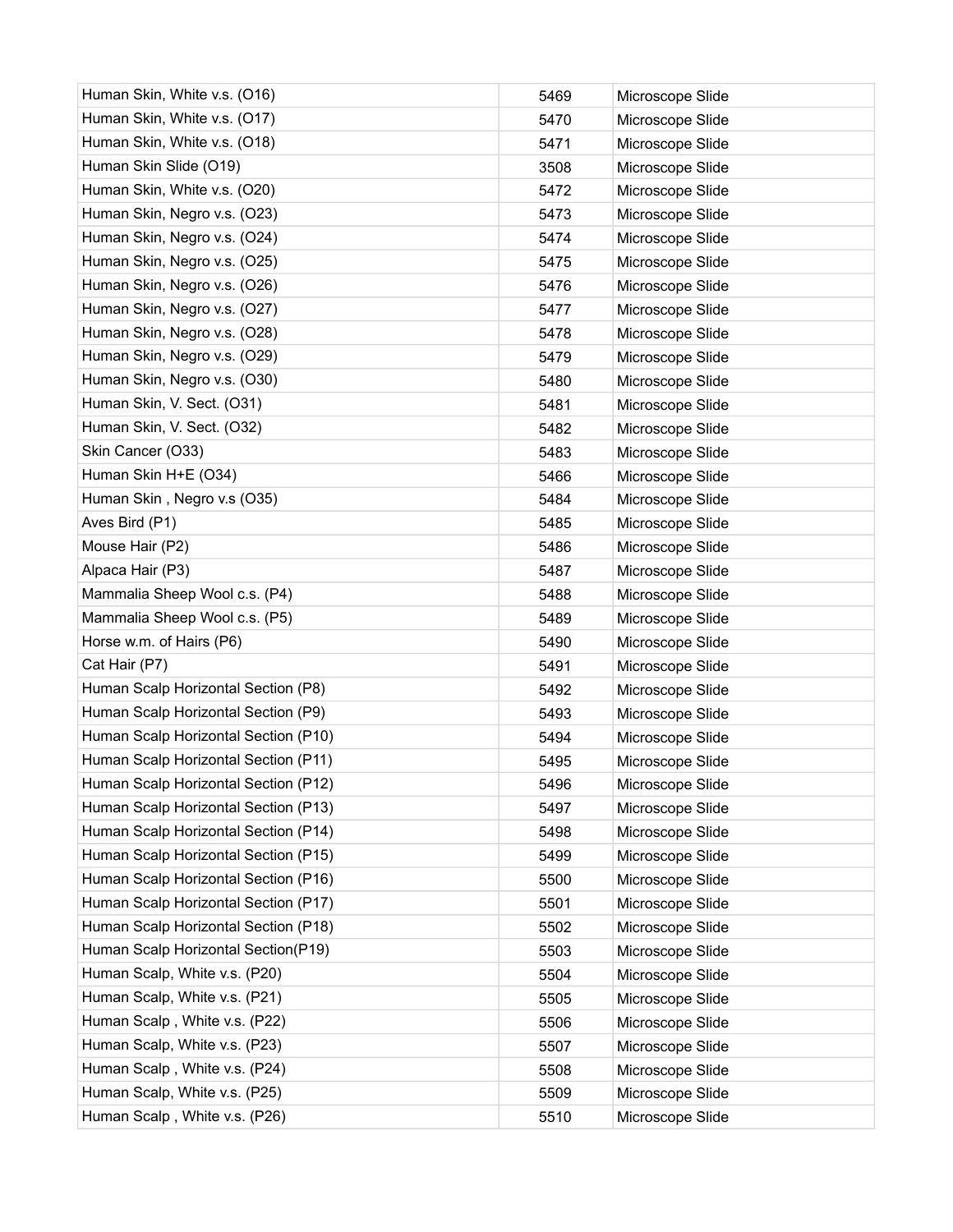| Human Scalp, White v.s. (P27)               | 5511 | Microscope Slide |
|---------------------------------------------|------|------------------|
| Human Scalp, White v.s. (P28)               | 5512 | Microscope Slide |
| Human Scalp, White v.s. (P29)               | 5513 | Microscope Slide |
| Human Scalp, White v.s. (P30)               | 5514 | Microscope Slide |
| Human Scalp (P31)                           | 5515 | Microscope Slide |
| Developing Bone (Q1)                        | 5516 | Microscope Slide |
| Developing Bone (Q2)                        | 5517 | Microscope Slide |
| Developing Bone (Q3)                        | 5518 | Microscope Slide |
| Developing Bone L.D. Eudochondral (Q4)      | 5519 | Microscope Slide |
| Bone Dry Ground Human c.s. (Q5)             | 5520 | Microscope Slide |
| Bone Dry Ground Human c.s. (Q6)             | 5521 | Microscope Slide |
| Bone Dry Ground Human c.s. (Q7)             | 5522 | Microscope Slide |
| Bone Dry Ground Human c.s. (Q8)             | 5523 | Microscope Slide |
| Bone Dry Ground Human c.s. (Q9)             | 5524 | Microscope Slide |
| Ground Bone IS. (Q11)                       | 5525 | Microscope Slide |
| Human Femur Ground x.s. (Q12)               | 5526 | Microscope Slide |
| Ground Bone x.s. (Q13)                      | 5527 | Microscope Slide |
| Bone x.s. (Q14)                             | 5528 | Microscope Slide |
| Ground Bone Thin Sec. (Q15)                 | 5529 | Microscope Slide |
| Bone Human Ground Ts. (Q16)                 | 5530 | Microscope Slide |
| Ground Bone Tissue (Q17)                    | 5531 | Microscope Slide |
| Bone Tissue Ground (Q18)                    | 5532 | Microscope Slide |
| Bone TS Decalcified (Q19)                   | 5533 | Microscope Slide |
| Bone x.s. (Q20)                             | 5534 | Microscope Slide |
| Striated Muscle, Teased (R2)                | 5535 | Microscope Slide |
| Striated Muscle, Teased (R3)                | 5536 | Microscope Slide |
| Striated Muscle, Teased (R4)                | 5537 | Microscope Slide |
| Striated Muscle, Teased (R5)                | 5538 | Microscope Slide |
| Striated Muscle Section (R7)                | 5539 | Microscope Slide |
| Muscle Striated Long Sect. (R8)             | 5540 | Microscope Slide |
| Muscle Striated Long Sect. (R9)             | 5541 | Microscope Slide |
| Striated Muscle Long Section (R10)          | 5542 | Microscope Slide |
| Heart Muscle, Teased (R11)                  | 5543 | Microscope Slide |
| Heart Muscle, Teased (R12)                  | 5544 | Microscope Slide |
| Heart Muscle, Teased (R13)                  | 5545 | Microscope Slide |
| Heart Muscle, Teased (R14)                  | 5546 | Microscope Slide |
| Heart Muscle, Teased (R15)                  | 5547 | Microscope Slide |
| Human Heart, H+E (R16)                      | 5548 | Microscope Slide |
| Cardiac Muscle Coelestin Blue + Eosin (R17) | 5549 | Microscope Slide |
| Cardiac Muscle (R19)                        | 5601 | Microscope Slide |
| Cardiac Muscle c.s. and I.s. (R20)          | 5602 | Microscope Slide |
| Cardiac Muscle (R21)                        | 5603 | Microscope Slide |
| Smooth Muscle Teased (R22)                  | 5604 | Microscope Slide |
| Smooth Muscle Teased (R23)                  | 5605 | Microscope Slide |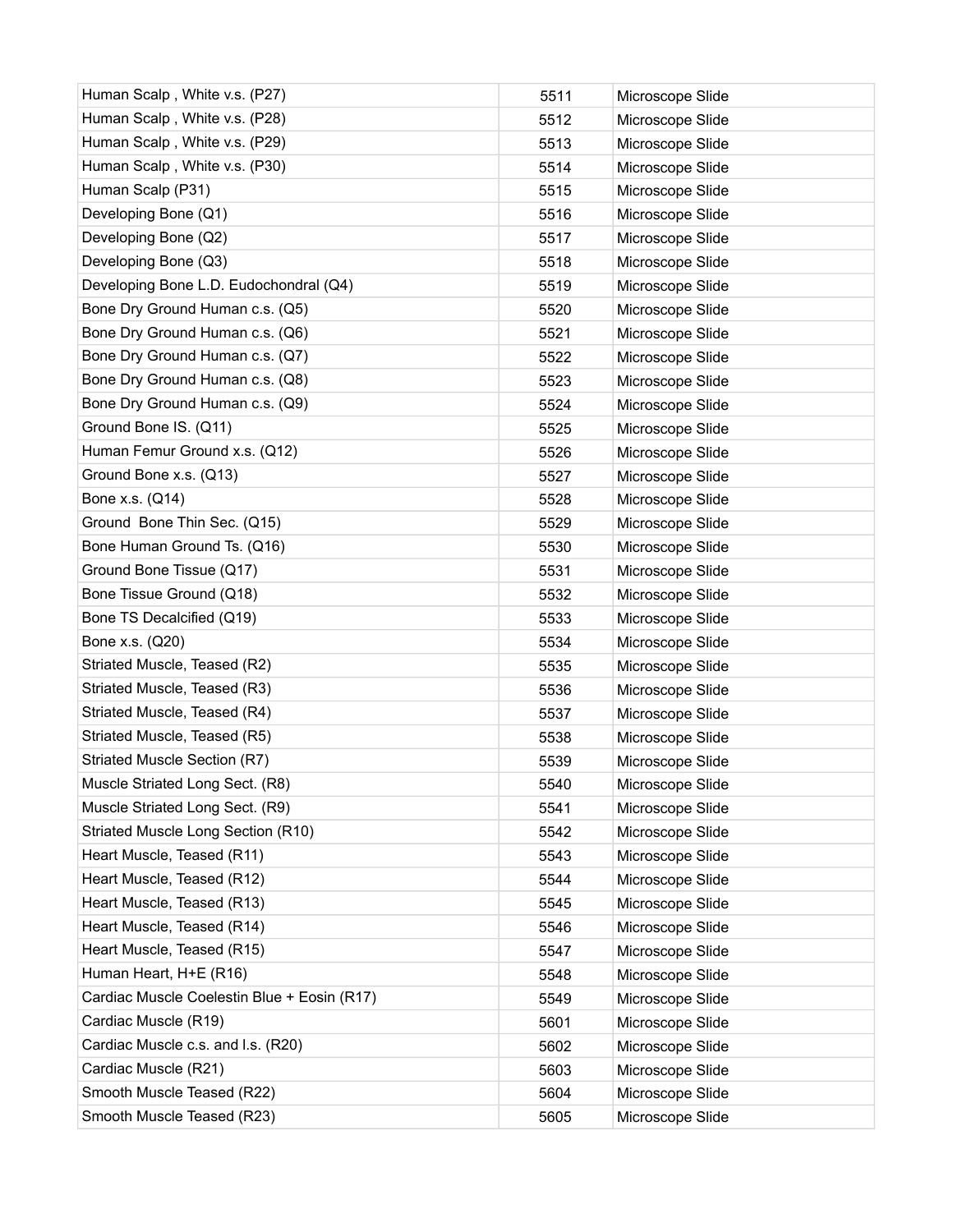| Smooth Muscle, Teased (R24)         | 5606 | Microscope Slide |
|-------------------------------------|------|------------------|
| Smooth Muscle Teased (R25)          | 5607 | Microscope Slide |
| Smooth Muscle Teased (R26)          | 5608 | Microscope Slide |
| Smooth Muscle, Isolated (R27)       | 5609 | Microscope Slide |
| Abdominal Wall Mammal (R28)         | 5610 | Microscope Slide |
| Striated Muscle (R30)               | 5611 | Microscope Slide |
| Striated Muscle (R31)               | 5612 | Microscope Slide |
| Striated Muscle(R32)                | 5613 | Microscope Slide |
| Striated Muscle, Human (R33)        | 5614 | Microscope Slide |
| Striated Muscle, Human (R34)        | 5615 | Microscope Slide |
| Striated Muscle, Human (R35)        | 5616 | Microscope Slide |
| Striated Muscle, Human (R36)        | 5617 | Microscope Slide |
| Involuntary Muscle cs and is. (R37) | 5618 | Microscope Slide |
| Involuntary Muscle cs and is. (R38) | 5619 | Microscope Slide |
| Involuntary Muscle cs and is. (R39) | 5620 | Microscope Slide |
| Involuntary Muscle cs and is. (R40) | 5621 | Microscope Slide |
| Cerebrum Human Sec. (S1)            | 5622 | Microscope Slide |
| Cerebrum Human Sec. (S2)            | 5623 | Microscope Slide |
| Cerebrum Human Sec. (S3)            | 5624 | Microscope Slide |
| Cerebrum Human Sec. (S4)            | 5625 | Microscope Slide |
| Cerebrum Human Sec. (S5)            | 5626 | Microscope Slide |
| Cerebrum Human Sec. (S6)            | 5627 | Microscope Slide |
| Cerebrum Human Sec. (S7)            | 5628 | Microscope Slide |
| Cerebrum Human Sec. (S8)            | 5629 | Microscope Slide |
| Cerebrum Human Sec. (S9)            | 5630 | Microscope Slide |
| Cerebrum Human Sec. (S10)           | 5631 | Microscope Slide |
| Cerebrum Human Sec. (S11)           | 5632 | Microscope Slide |
| Cerebrum Human Sec. (S12)           | 5633 | Microscope Slide |
| Cerebrum, Golgi Stain (S13)         | 5634 | Microscope Slide |
| Cerebrum, Golgi Stain (S14)         | 5635 | Microscope Slide |
| Cerebrum, Golgi Sec. (S15)          | 5636 | Microscope Slide |
| Medullated Nerve Human C.S. (S17)   | 5638 | Microscope Slide |
| Medullated Nerve Human C.S. (S18)   | 5639 | Microscope Slide |
| Medullated Nerve Human C.S. (S19)   | 5640 | Microscope Slide |
| Medullated Nerve Human C.S. (S20)   | 5641 | Microscope Slide |
| Medullated Nerve Human C.S. (S21)   | 5642 | Microscope Slide |
| Medullated Nerve Human C.S. (S22)   | 5643 | Microscope Slide |
| Medullated Nerve Human C.S. (S23)   | 5644 | Microscope Slide |
| Medullated Nerve Human C.S. (S24)   | 5645 | Microscope Slide |
| Meduallated Nerve c.s. & I.s. (S25) | 5646 | Microscope Slide |
| Meduallated Nerve c.s. & I.s. (S26) | 5647 | Microscope Slide |
| Meduallated Nerve c.s. & I.s. (S27) | 5648 | Microscope Slide |
| Medullated Nerve Teased (S29)       | 5649 | Microscope Slide |
| Sympathetic Ganglion Human Sec. (S  | 5650 | Microscope Slide |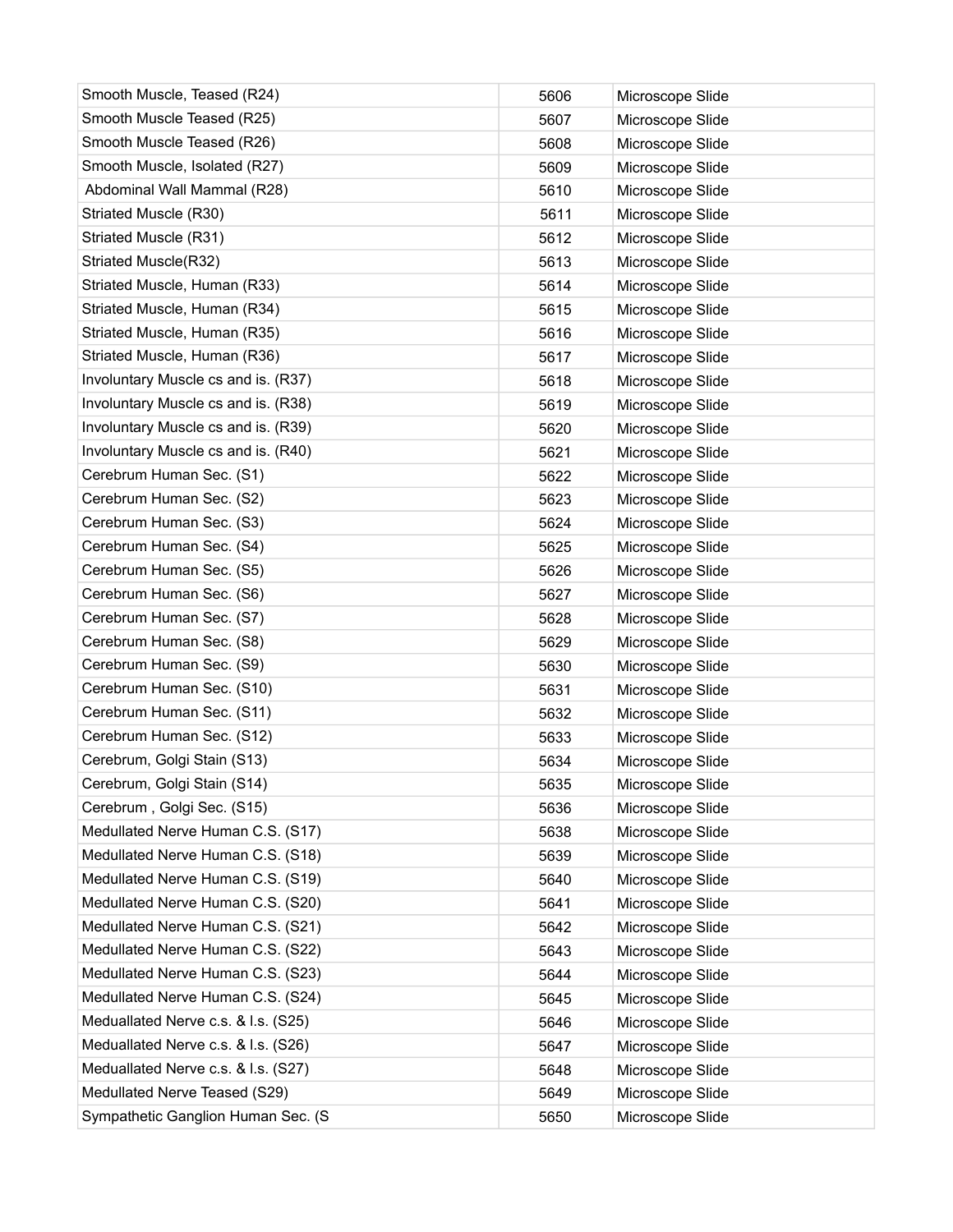| Sympathetic Ganglion Human Sec. (S            | 5651 | Microscope Slide |
|-----------------------------------------------|------|------------------|
| Sympathetic Ganglion Human Sec. (S            | 5652 | Microscope Slide |
| Sympathetic Ganglion Human Sec. (S            | 5653 | Microscope Slide |
| Sympathetic Ganglion Human Sec. (S            | 5654 | Microscope Slide |
| Sympathetic Ganglion Human Sec. (S            | 5655 | Microscope Slide |
| Sympathetic Ganglion Human Sec. (S            | 5656 | Microscope Slide |
| Sympathetic Ganglion Human Sec. (S            | 5657 | Microscope Slide |
| Sympathetic Ganglion Human Sec. (S            | 5658 | Microscope Slide |
| Sympathetic Ganglion Human Sec. (S            | 5659 | Microscope Slide |
| Sympathetic Ganglion Human Sec. (S            | 5660 | Microscope Slide |
| Sympathetic Ganglion Human Sec. (S            | 5661 | Microscope Slide |
| Sympathetci Ganglion & Myelinated Nerve (S42) | 5662 | Microscope Slide |
| Sympathetci Ganglion & Myelinated Nerve (S43) | 5665 | Microscope Slide |
| Autonomic Nervous System (S44)                | 5663 | Microscope Slide |
| Cerebellum Golgi Sec. (S45)                   | 5664 | Microscope Slide |
| Spinal Cord c.s. and I.s. (T1)                | 5666 | Microscope Slide |
| Spinal Cord c.s. and I.s. (T2)                | 5667 | Microscope Slide |
| Spinal Cord c.s. & I.s. (T3)                  | 5668 | Microscope Slide |
| Spinal Cord c.s. & I.s. (T4)                  | 5669 | Microscope Slide |
| Spinal Cord c.s. & I.s. (T5)                  | 5670 | Microscope Slide |
| Spinal Cord c.s. & I.s. (T6)                  | 5671 | Microscope Slide |
| Spinal Cord c.s. & I.s. (T7)                  | 5672 | Microscope Slide |
| Spinal Cord c.s. & I.s. (T8)                  | 5673 | Microscope Slide |
| Spinal Cord c.s. & I.s. (T9)                  | 5674 | Microscope Slide |
| Spinal Cord c.s. & I.s. (T10)                 | 5675 | Microscope Slide |
| Spinal Cord c.s. & I.s. (T11)                 | 5676 | Microscope Slide |
| Spinal Cord of Cat (T12)                      | 5677 | Microscope Slide |
| Spinal Cord X-Sect (T13)                      | 5678 | Microscope Slide |
| Spinal Cord X-Sect Cat (T14)                  | 5679 | Microscope Slide |
| Nerve Tissue Spinal Cord of Cat (T15)         | 5680 | Microscope Slide |
| Spinal Cord X-Sect (T17)                      | 5681 | Microscope Slide |
| Spinal Cord (T18)                             | 5682 | Microscope Slide |
| Spinal Nerve Root Human c.s. (T19)            | 5683 | Microscope Slide |
| Spinal Nerve Root Human c.s. (T20)            | 5684 | Microscope Slide |
| Spinal Nerve Root Human c.s. (T21)            | 5685 | Microscope Slide |
| Spinal Nerve Root Human c.s. (T22)            | 5686 | Microscope Slide |
| Spinal Nerve Root Human c.s. (T23)            | 5687 | Microscope Slide |
| Spinal Nerve Root Human c.s. (T24)            | 5688 | Microscope Slide |
| Spinal Nerve Root Human c.s. (T25)            | 5689 | Microscope Slide |
| Spinal Nerve Root Human c.s. (T26)            | 5690 | Microscope Slide |
| Spinal Nerve Root Human c.s. (T27)            | 5691 | Microscope Slide |
| Spinal Nerve Root Human c.s. (T28)            | 5692 | Microscope Slide |
| Spinal Nerve Root Human c.s. (T29)            | 5693 | Microscope Slide |
| Neuron Smear w.m. (T30)                       | 5694 | Microscope Slide |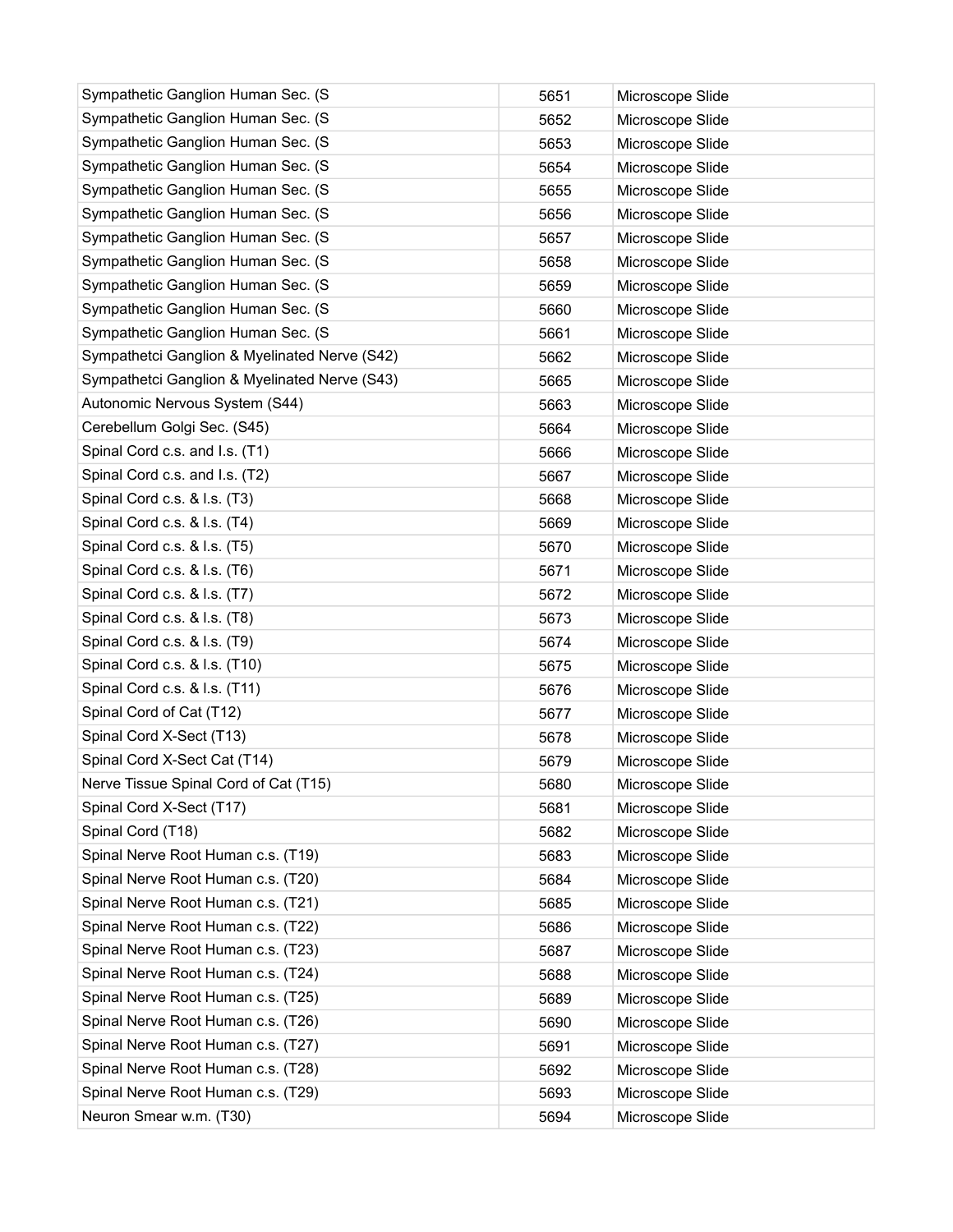| Neuron Smear w.m. (T31)                             | 5695 | Microscope Slide |
|-----------------------------------------------------|------|------------------|
| Giant Multipolar Neurons Smear (T32)                | 5696 | Microscope Slide |
| Giant Multipolar Neurons Smear (T33)                | 5697 | Microscope Slide |
| Motor End Organs w.m. (T34)                         | 5698 | Microscope Slide |
| Motor End Organs w.m. (T35)                         | 5699 | Microscope Slide |
| Motor Nerve Endings, Muscle (T36)                   | 5700 | Microscope Slide |
| Motor Nerve Endings, Muscle (T37)                   | 5701 | Microscope Slide |
| Pacinian Corpuscle w.m. (T38)                       | 5702 | Microscope Slide |
| Pacinian Corpuscle Mesentery, Sec (T39)             | 5703 | Microscope Slide |
| Pacinian Corpuscle Mesentery, Sec (T40)             | 5704 | Microscope Slide |
| Pacinian Corpuscle Mesentery, Sec (T41)             | 5705 | Microscope Slide |
| Pacinian Corpuscle Mesentery, Sec (T42)             | 5706 | Microscope Slide |
| Pacinian Corpuscle Mesentery, Sec (T43)             | 5707 | Microscope Slide |
| Meissner's Corpuscles Sec. (T44)                    | 5708 | Microscope Slide |
| Meissner's Corpuscles Sec. (T45)                    | 5709 | Microscope Slide |
| Tongue, Rabbit, Taste Buds (U1)                     | 5710 | Microscope Slide |
| Tongue, Rabbit, Taste Buds (U2)                     | 5711 | Microscope Slide |
| Tongue, Rabbit, Taste Buds (U3)                     | 5712 | Microscope Slide |
| Tongue, Rabbit, Taste Buds (U4)                     | 5713 | Microscope Slide |
| Tongue, Rabbit, Taste Buds (U5)                     | 5714 | Microscope Slide |
| Tongue, Rabbit, Taste Buds (U6)                     | 5715 | Microscope Slide |
| Lepus Cuniculus, x.s. Tongue (U7)                   | 5716 | Microscope Slide |
| Tongue of Rabbit (U8)                               | 5717 | Microscope Slide |
| Tongue of Rabbit (U9)                               | 5718 | Microscope Slide |
| Tongue, Monkey Taste Buds (U10)                     | 5719 | Microscope Slide |
| Dasypus, sp. Tongue X. Section (U11)                | 5720 | Microscope Slide |
| Tongue (U12)                                        | 5721 | Microscope Slide |
| Tongue (U13)                                        | 5722 | Microscope Slide |
| Internal Ear, Cochlea (U14)                         | 5723 | Microscope Slide |
| Internal Ear, Cochlea (U15)                         | 5724 | Microscope Slide |
| Internal Ear, Cochlea (U16)                         | 5725 | Microscope Slide |
| Internal Ear, Cochlea (U17)                         | 5726 | Microscope Slide |
| Internal Ear, Cochlea (U18)                         | 5727 | Microscope Slide |
| Internal Ear, Cochlea (U19)                         | 5728 | Microscope Slide |
| Internal Ear, Cochlea (U20)                         | 5729 | Microscope Slide |
| Internal Ear, Cochlea (U21)                         | 5730 | Microscope Slide |
| Internal Ear, Cochlea (U22)                         | 5731 | Microscope Slide |
| Internal Ear, Cochlea (U23)                         | 5732 | Microscope Slide |
| Internal Ear, Cochlea (U24)                         | 5733 | Microscope Slide |
| Internal Ear, Cochlea (U26)                         | 5734 | Microscope Slide |
| Internal Ear of Kitten Axial Sect. of Cochlea (U27) | 5735 | Microscope Slide |
| Internal Ear of Kitten Axial Sect. of Cochlea (U28) | 5736 | Microscope Slide |
| Middle Ear Kitten Sag Sec. (U29)                    | 5737 | Microscope Slide |
| Monkey Eye, Medium (U30)                            | 5738 | Microscope Slide |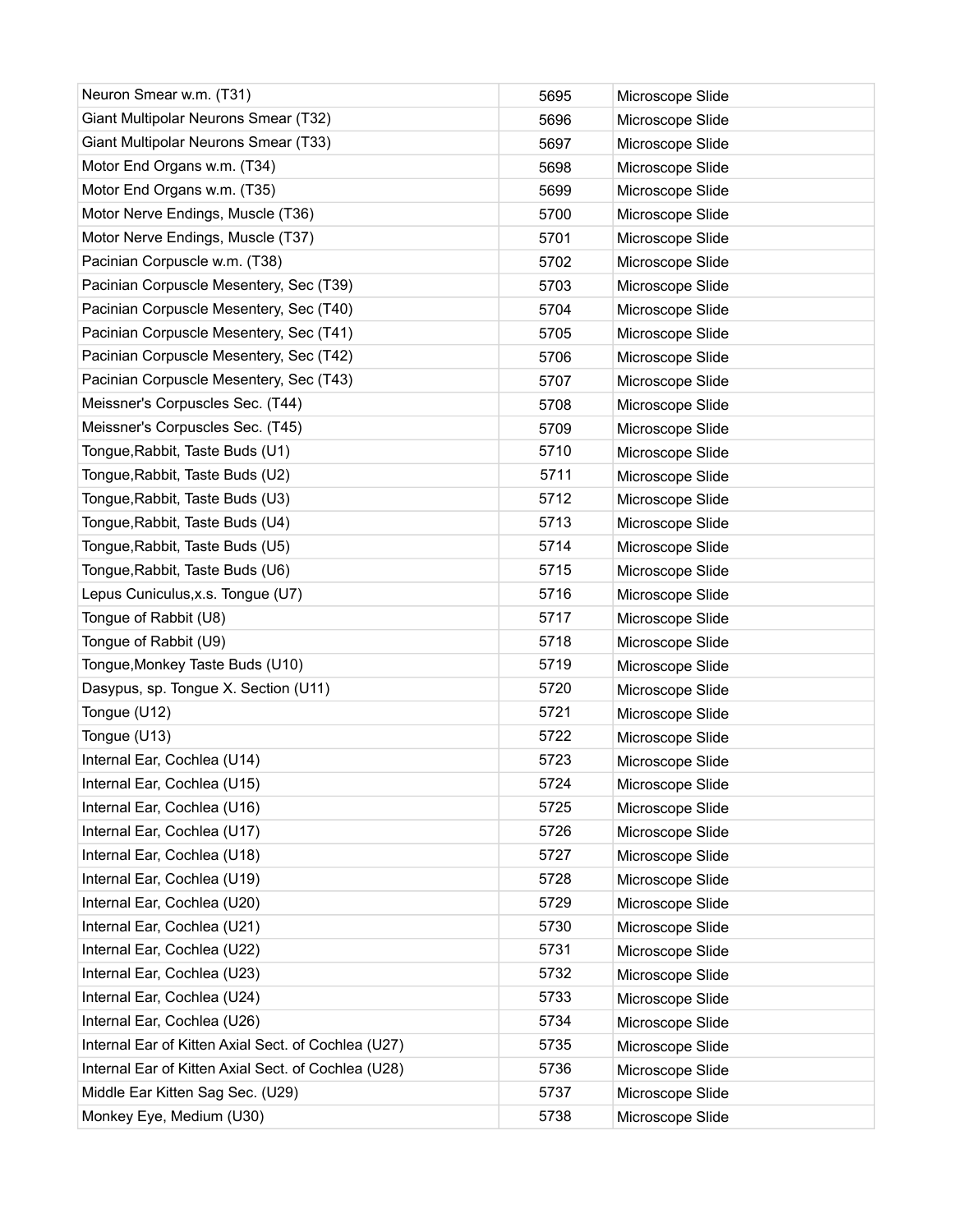| Monkey Eye, Medium (U31)                     | 5739 | Microscope Slide |
|----------------------------------------------|------|------------------|
| Monkey Eye, Medium (U32)                     | 5740 | Microscope Slide |
| Monkey Eye, Medium (U33)                     | 5741 | Microscope Slide |
| Monkey Eye, Fovea (U34)                      | 5742 | Microscope Slide |
| Monkey Eye, Fovea (U35)                      | 5743 | Microscope Slide |
| Retina, Monkey (U36)                         | 5744 | Microscope Slide |
| Retina, Monkey (U37)                         | 5745 | Microscope Slide |
| Retina, Monkey (U38)                         | 5746 | Microscope Slide |
| Retina, Monkey (U39)                         | 5747 | Microscope Slide |
| Retina, Monkey (U40)                         | 5748 | Microscope Slide |
| Back of Eye Mammal (U41)                     | 5749 | Microscope Slide |
| Rana, Blood Smear (Frog) (V1)                | 5750 | Microscope Slide |
| Cow Blood Corpuscles (V2)                    | 5751 | Microscope Slide |
| Blood Normal (V3)                            | 5752 | Microscope Slide |
| Blood Normal (V4)                            | 5753 | Microscope Slide |
| Blood Normal (V5)                            | 5754 | Microscope Slide |
| Blood Normal (V7)                            | 5756 | Microscope Slide |
| Human Blood (V8)                             | 5755 | Microscope Slide |
| Human Blood Smear (V9)                       | 5757 | Microscope Slide |
| Blood Smear Human, Wrights (V10)             | 5758 | Microscope Slide |
| White Corpuscles (V11)                       | 5759 | Microscope Slide |
| White Corpuscles (V12)                       | 5760 | Microscope Slide |
| Acute Monocytic Leukemia Blood Smear (V13)   | 5761 | Microscope Slide |
| Acute Monocytic Leukemia Blood Smear (V14)   | 5762 | Microscope Slide |
| Acute Monocytic Leukemia Blood Smear (V15)   | 5763 | Microscope Slide |
| Acute Monocytic Leukemia Blood Smear (V16)   | 5764 | Microscope Slide |
| Acute Monocytic Leukemia Blood Smear (V17)   | 5765 | Microscope Slide |
| Peripheral Blood Smear human (V18)           | 5844 | Microscope Slide |
| Peripheral Blood Smear human (V19)           | 5766 | Microscope Slide |
| Aorta (V20)                                  | 5767 | Microscope Slide |
| Spleen 17 yrs old boy auto accident (V21)    | 5768 | Microscope Slide |
| Spleen (V22)                                 | 5769 | Microscope Slide |
| Frog Heart (V23)                             | 5770 | Microscope Slide |
| Frog Heart x-sect. (V24)                     | 5771 | Microscope Slide |
| Spleen Frog (V26)                            | 5773 | Microscope Slide |
| Rattus Rattus, Long Sect. Heart (V27)        | 5774 | Microscope Slide |
| Rattus sp. Mesenteric Spread (V28)           | 5775 | Microscope Slide |
| Liver (V29)                                  | 5776 | Microscope Slide |
| Blood Smear, Human (V30)                     | 5842 | Microscope Slide |
| Human Blood Smear (V31)                      | 1422 | Microscope Slide |
| Tardus, Lung (W1)                            | 5777 | Microscope Slide |
| Rattus, Rattus Norvigieus; L Sect. Lung (W2) | 5778 | Microscope Slide |
| Rattus, Rattus Norvigieus; L Sect. Lung (W3) | 5779 | Microscope Slide |
| Rattus, Rattus Norvigieus; L Sect. Lung (W4) | 5780 | Microscope Slide |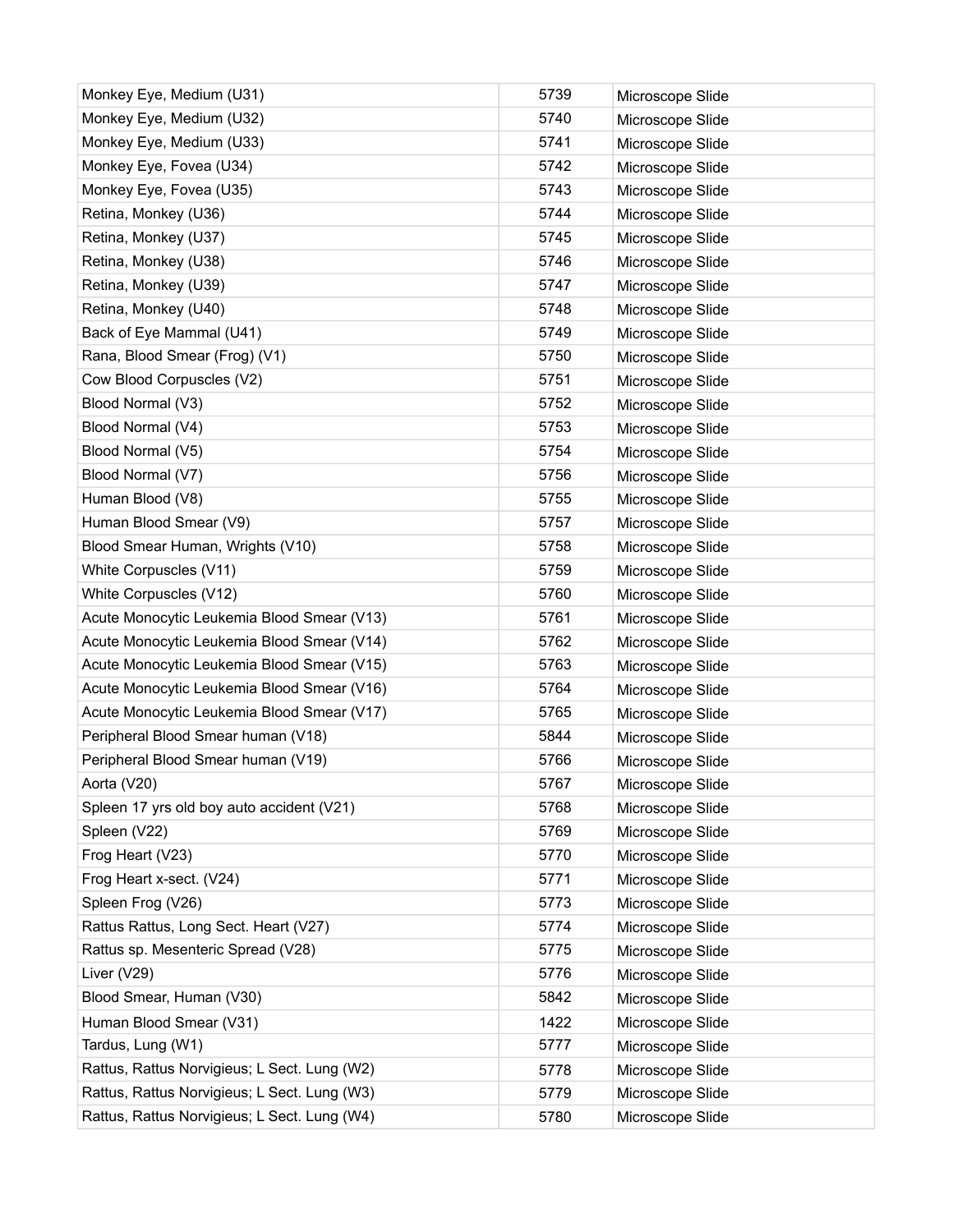| Rat Lung x.s. (W5)                            | 5781 | Microscope Slide |
|-----------------------------------------------|------|------------------|
| Rat Lung x.s. (W6)                            | 5782 | Microscope Slide |
| Rat Lung Long Section (W7)                    | 5783 | Microscope Slide |
| Trachea (W8)                                  | 5784 | Microscope Slide |
| Lung Demonstration Model (W9)                 | 5785 | Microscope Slide |
| Tooth Root, x.s. Ground (X1)                  | 5786 | Microscope Slide |
| Tooth Root, x.s. Ground (X2)                  | 5787 | Microscope Slide |
| Submaxillary Human (X3)                       | 5789 | Microscope Slide |
| Esophagus (X4)                                | 5788 | Microscope Slide |
| Esophagus (X5)                                | 5790 | Microscope Slide |
| Frog Stomach (X6)                             | 5791 | Microscope Slide |
| Frog Stomach (X7)                             | 5792 | Microscope Slide |
| Stomach Pylone, Section Dog (X8)              | 5793 | Microscope Slide |
| Gall Bladder (X9)                             | 5794 | Microscope Slide |
| Dasypus, sp Liver X-Sect. (X10)               | 5795 | Microscope Slide |
| Frog Liver x.s. (X11)                         | 5796 | Microscope Slide |
| Rat Liver X. Sect. (X12)                      | 5797 | Microscope Slide |
| Frog Intestine (X14)                          | 5799 | Microscope Slide |
| Intestine, Rana sp. (X15)                     | 5800 | Microscope Slide |
| Intestine Rana, sp. (X16)                     | 5801 | Microscope Slide |
| Intestine Rana, sp. (X17)                     | 5802 | Microscope Slide |
| Dendroica Intestine c.s. (X18)                | 5803 | Microscope Slide |
| Cat, sm. intestine (X19)                      | 5804 | Microscope Slide |
| Cross Section; Jejunum, Small Intestine (X20) | 5805 | Microscope Slide |
| Guinea Pig (X21)                              | 5806 | Microscope Slide |
| Ileum (X22)                                   | 5807 | Microscope Slide |
| Ileum (X23)                                   | 5835 | Microscope Slide |
| Small Bowel (X24)                             | 5808 | Microscope Slide |
| Colon (X25)                                   | 5809 | Microscope Slide |
| Colon (X26)                                   | 5810 | Microscope Slide |
| Large Intestine, Cat (X27)                    | 5811 | Microscope Slide |
| Cancer of Colon (X28)                         | 5812 | Microscope Slide |
| Cancer of Colon (X29)                         | 5813 | Microscope Slide |
| Amphiuma, Small Intestine Cross Section (X30) | 5814 | Microscope Slide |
| Thymus (X31)                                  | 5815 | Microscope Slide |
| Thyroid (X32)                                 | 5816 | Microscope Slide |
| Pancreas (X33)                                | 5817 | Microscope Slide |
| Fish Intestine (X34)                          | 5818 | Microscope Slide |
| Duodenum (X35)                                | 5819 | Microscope Slide |
| Kidney, Rana sp., Transvers Sect. (Y1)        | 5820 | Microscope Slide |
| Kidney, Rana sp., Transvers Sect. (Y2)        | 5821 | Microscope Slide |
| Kidney, Rana sp., Transvers Sect. (Y3)        | 5822 | Microscope Slide |
| Kidney, Rana sp., Transvers Sect. (Y4)        | 5823 | Microscope Slide |
| Human Kidney (Y5)                             | 5824 | Microscope Slide |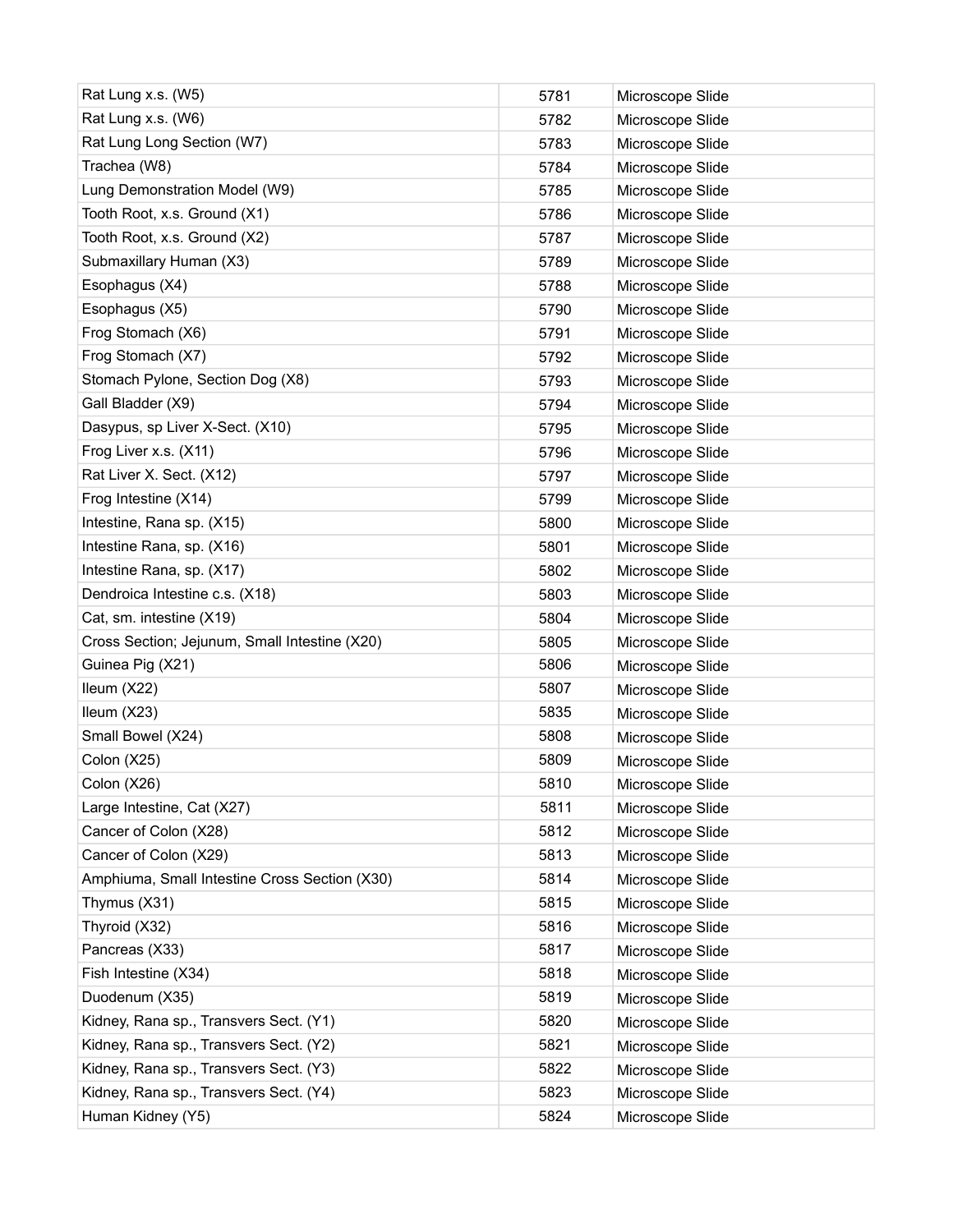| Adrenal Gland Human (Y6)               | 5825 | Microscope Slide |
|----------------------------------------|------|------------------|
| ABarr's Bodies in Cheek Cells (Y7)     | 5826 | Microscope Slide |
| Barr's Bodies Spinal Cord Section (Y8) | 5827 | Microscope Slide |
| Crayfish Ovary c.s.(Y9)                | 5828 | Microscope Slide |
| Ovary of Cat Long Section (Y10)        | 5829 | Microscope Slide |
| Human Ovary (Y11)                      | 5830 | Microscope Slide |
| Human Ovary (Y12)                      | 5831 | Microscope Slide |
| Uterus and Secretory Endometrium (Y13) | 5832 | Microscope Slide |
| Frog Testis (Y14)                      | 5833 | Microscope Slide |
| Prostate With Very Early Cancer (Y15)  | 5834 | Microscope Slide |
| Gray Fox #2                            | 8148 | Animal Speciman  |
| Dog Flea Larva and Adult               | 2179 | Insect Speciman  |
| Life Cycle of a Dragonfly              | 2259 | Insect Speciman  |
| Dragonfly                              | 2248 | Insect Speciman  |
| Dragonfly and Cricket                  | 2256 | Insect Speciman  |
| Dragonfly and Grasshopper              | 2260 | Insect Speciman  |
| Damselfly                              | 2273 | Insect Speciman  |
| Dragonfly Life Cycle                   | 2265 | Insect Speciman  |
| <b>Beneficial Insects</b>              | 2266 | Insect Speciman  |
| Louse Types                            | 2292 | Insect Speciman  |
| Dragonfly Life Cycle                   | 2264 | Insect Speciman  |
| Labrum, Mandible (Mouth Parts)         | 2294 | Insect Speciman  |
| <b>Bristle Tail</b>                    | 2285 | Insect Speciman  |
| Lepisma (Silver Fish)                  | 2293 | Insect Speciman  |
| <b>Unknown Insect</b>                  | 2272 | Insect Speciman  |
| <b>Bristletail</b>                     | 2269 | Insect Speciman  |
| Unknown Flying Insect                  | 2270 | Insect Speciman  |
| Dragonfly                              | 2258 | Insect Speciman  |
| <b>Insect Display</b>                  | 3162 | Insect Speciman  |
| Stonefly                               | 2254 | Insect Speciman  |
| Papilio Damnus                         | 2247 | Insect Speciman  |
| Butterfly Life History in Resin        | 1242 | Insect Speciman  |
| Mud Dauber Nest                        | 1561 | Insect Speciman  |
| <b>Termite Frass</b>                   | 5279 | Insect Speciman  |
| Dragonfly                              | 2250 | Insect Speciman  |
| Dragonfly                              | 2251 | Insect Speciman  |
| Dragonfly                              | 2252 | Insect Speciman  |
| Dragon Fly                             | 2010 | Insect Speciman  |
| Dragonflies                            | 2249 | Insect Speciman  |
| Dragonfly                              | 2255 | Insect Speciman  |
| Life Cycle of Damselfly                | 2253 | Insect Speciman  |
| Dragonflies                            | 2245 | Insect Speciman  |
| <b>Damselflies</b>                     | 2246 | Insect Speciman  |
| Dragonflies                            | 2244 | Insect Speciman  |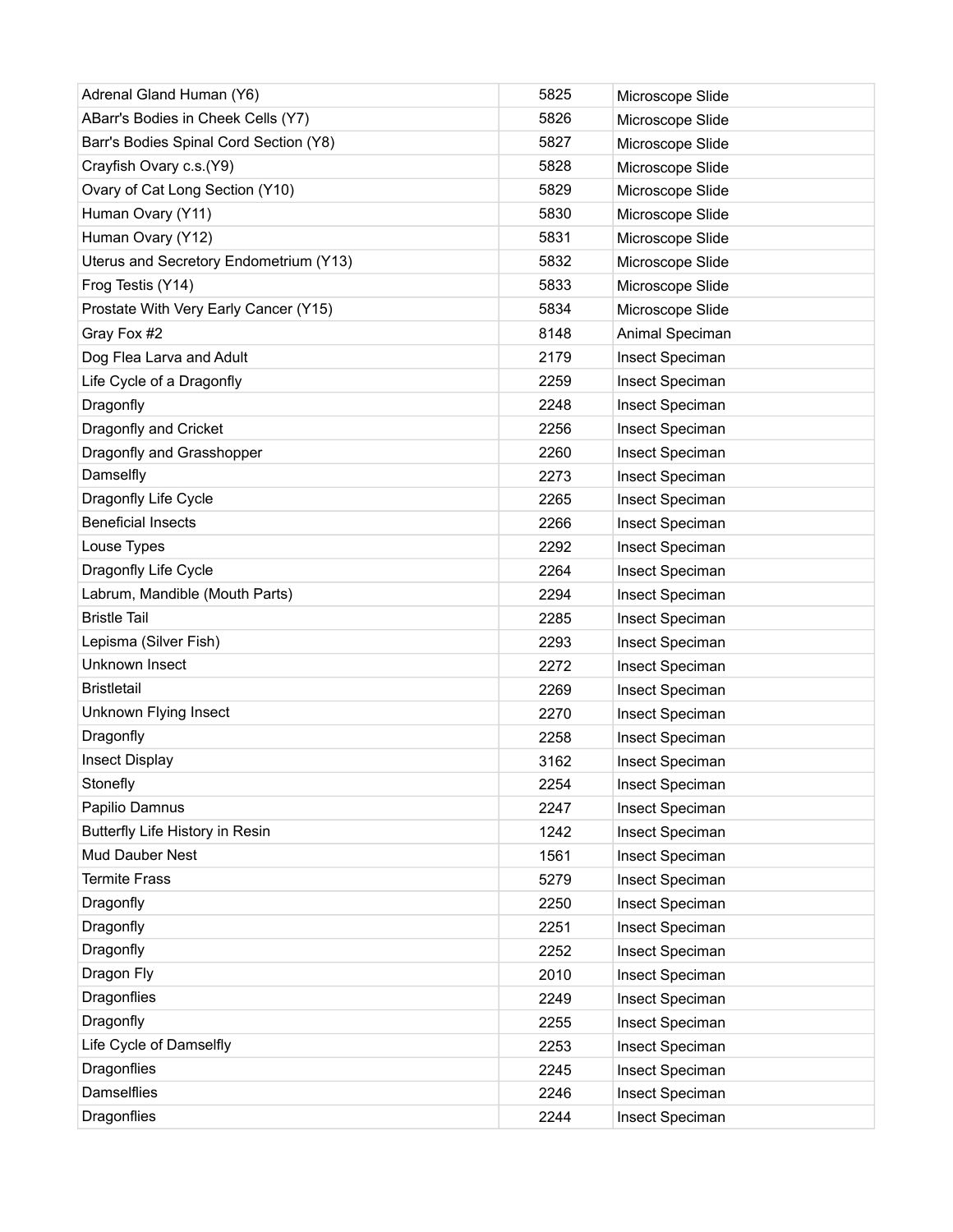| <b>Dragonfly Collection</b>                                  | 2889 | Insect Speciman |
|--------------------------------------------------------------|------|-----------------|
| Drone Flies and Drone Fly Larva                              | 2142 | Insect Speciman |
| <b>Beetle Collage</b>                                        | 2854 | Insect Speciman |
| Catolipsia Argate                                            | 2855 | Insect Speciman |
| <b>Assorted Insect Display</b>                               | 2894 | Insect Speciman |
| <b>Assorted Insect Display</b>                               | 2895 | Insect Speciman |
| <b>Assorted Insect Display</b>                               | 2896 | Insect Speciman |
| House Fly                                                    | 2144 | Insect Speciman |
| <b>Malarial Mosquito</b>                                     | 2146 | Insect Speciman |
| Insect Galls on Oak Leaf                                     | 2154 | Insect Speciman |
| Mosquito                                                     | 2011 | Insect Speciman |
| Crane Fly                                                    | 2153 | Insect Speciman |
| Flower Fly                                                   | 2152 | Insect Speciman |
| Moth                                                         | 2087 | Insect Speciman |
| Fly Eggs                                                     | 1706 | Insect Speciman |
| Sarcohaga Bullata Female Flies Emerging (Small Pads on Feet) | 2148 | Insect Speciman |
| Fly Pupae                                                    | 2149 | Insect Speciman |
| Sarcohaga Bullata Female Flies Emerging (Small Pads on Feet) | 2147 | Insect Speciman |
| Med Fly                                                      | 2150 | Insect Speciman |
| Med Fly                                                      | 2151 | Insect Speciman |
| <b>Beneficial Insects</b>                                    | 2195 | Insect Speciman |
| Cicada Life Cycle                                            | 2116 | Insect Speciman |
| Termite                                                      | 2145 | Insect Speciman |
| <b>Flies</b>                                                 | 2143 | Insect Speciman |
| Mosquito                                                     | 2155 | Insect Speciman |
| House Fly Life History                                       | 2134 | Insect Speciman |
| May Fly                                                      | 2267 | Insect Speciman |
| Honey Bee Life History                                       | 2221 | Insect Speciman |
| House Fly Life History                                       | 2135 | Insect Speciman |
| House Fly Life History                                       | 2136 | Insect Speciman |
| 2 Large Flies                                                | 2138 | Insect Speciman |
| 2 Large Flies                                                | 2140 | Insect Speciman |
| 2 Large Flies                                                | 2139 | Insect Speciman |
| May Fly - Nymph and Adult                                    | 2141 | Insect Speciman |
| May Fly                                                      | 2271 | Insect Speciman |
| Shade and Ornamental Plant Pests of North America            | 2189 | Insect Speciman |
| <b>Harmful Insects Collection</b>                            | 2190 | Insect Speciman |
| Moths                                                        | 1404 | Insect Speciman |
| Silkworm Life History                                        | 2890 | Insect Speciman |
| Silkworm Life Cycle                                          | 2096 | Insect Speciman |
| Silkworm Moth Bombyx Mori                                    | 2107 | Insect Speciman |
| Silkworm Moth                                                | 2112 | Insect Speciman |
| Silkworm Moth                                                | 2113 | Insect Speciman |
| Silkworm Life Cycle                                          | 2108 | Insect Speciman |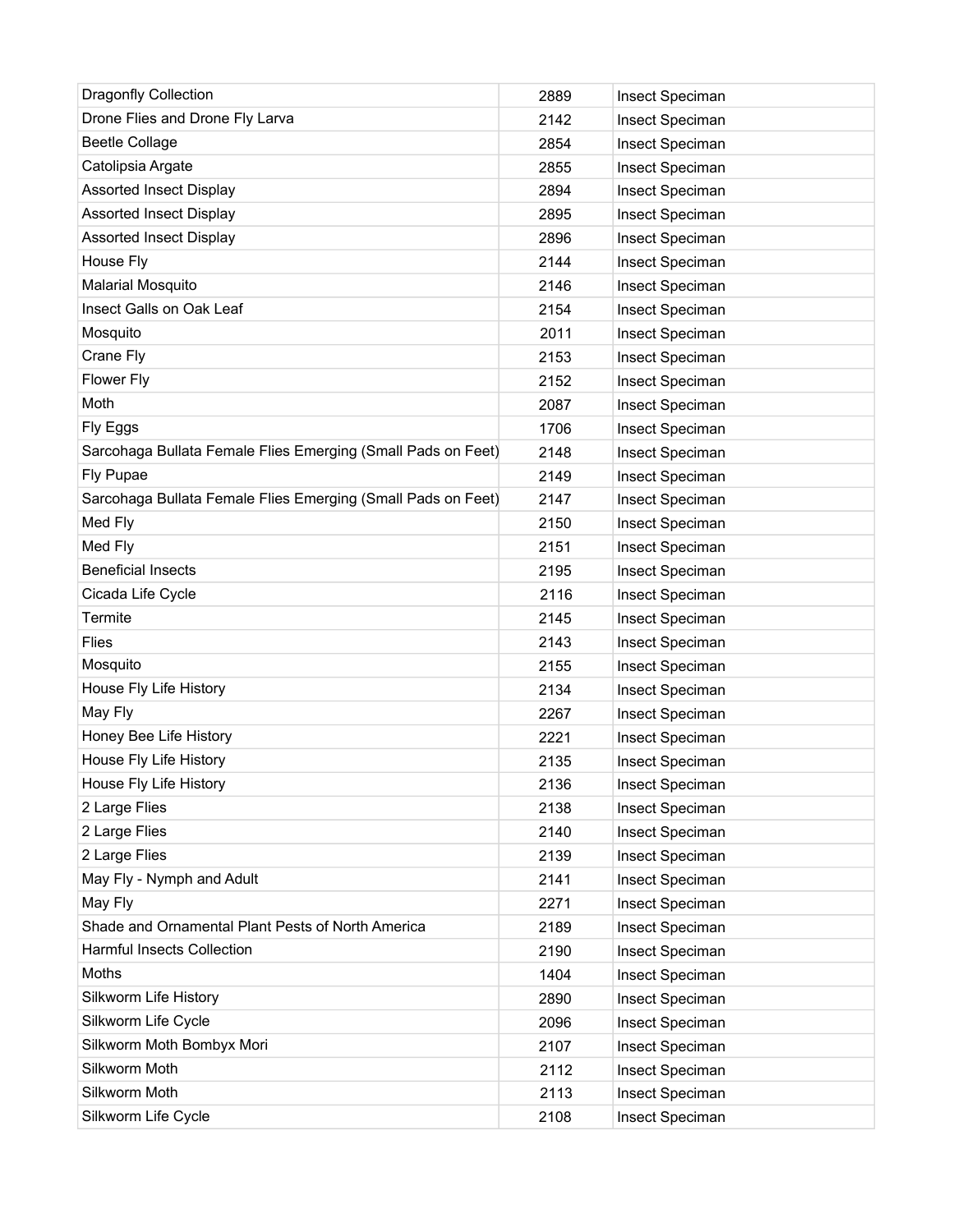| Silkworm Life Cycle                     | 2109 | Insect Speciman |
|-----------------------------------------|------|-----------------|
| Silk Cocoons                            | 2102 | Insect Speciman |
| Silk Cocoons                            | 2103 | Insect Speciman |
| Silk Cocoons                            | 2099 | Insect Speciman |
| Cocoon and Silkworm                     | 2089 | Insect Speciman |
| Silk Moth Life Cycle                    | 2105 | Insect Speciman |
| Silk Moth Life Cycle                    | 2106 | Insect Speciman |
| Silk Cocoons                            | 2100 | Insect Speciman |
| Silk Cocoons                            | 2101 | Insect Speciman |
| Silk Moth Cocoon                        | 2104 | Insect Speciman |
| Silkworm Life Cycle                     | 2098 | Insect Speciman |
| Silkworm Life Cycle                     | 2097 | Insect Speciman |
| Silkworm Life Cycle                     | 2095 | Insect Speciman |
| Silkworm Life History                   | 2891 | Insect Speciman |
| Order Collembola Family Entomobyidae #1 | 3852 | Insect Speciman |
| Order Collembola Family Sminthuridae    | 3254 | Insect Speciman |
| Insect Specimen                         | 3266 | Insect Speciman |
| <b>Insect Specimen</b>                  | 3263 | Insect Speciman |
| Ephemeroptera Family Baetidae           | 3255 | Insect Speciman |
| Insect Specimen                         | 3236 | Insect Speciman |
| Isoptera Family Kalotermitidae          | 3256 | Insect Speciman |
| Insect Specimen                         | 3253 | Insect Speciman |
| <b>Walking Stick</b>                    | 3257 | Insect Speciman |
| Hemoptera Family Cercopidae             | 3262 | Insect Speciman |
| Hemoptera Family Aphididae              | 3264 | Insect Speciman |
| <b>Walking Stick</b>                    | 3257 | Insect Speciman |
| Insect Specimen                         | 3265 | Insect Speciman |
| Order Coleoptera Family Tenebrionidae   | 3261 | Insect Speciman |
| Order Coleoptera Family Tenebrionidae   | 3258 | Insect Speciman |
| Insect Specimen                         | 3260 | Insect Speciman |
| Tomato Sphinx Moth Camouflage           | 2196 | Insect Speciman |
| Polyphemus Moth                         | 2077 | Insect Speciman |
| Tomato Sphinx Moth                      | 2081 | Insect Speciman |
| Polyphemus Moth                         | 2078 | Insect Speciman |
| <b>Clothes Moths</b>                    | 2157 | Insect Speciman |
| Pupa and Chrysalis Riker Mount          | 1250 | Insect Speciman |
| Chrysalis                               | 2094 | Insect Speciman |
| Lepidoptera Pupa                        | 3858 | Insect Speciman |
| Moth                                    | 2092 | Insect Speciman |
| Bombyx Mori Life History                | 2114 | Insect Speciman |
| Lepidoptera Pupa                        | 3857 | Insect Speciman |
| Polyphemus Moth (Female, Male and Eggs) | 2885 | Insect Speciman |
| <b>Butterfly Collection</b>             | 2892 | Insect Speciman |
| Polyphemus Moth                         | 2076 | Insect Speciman |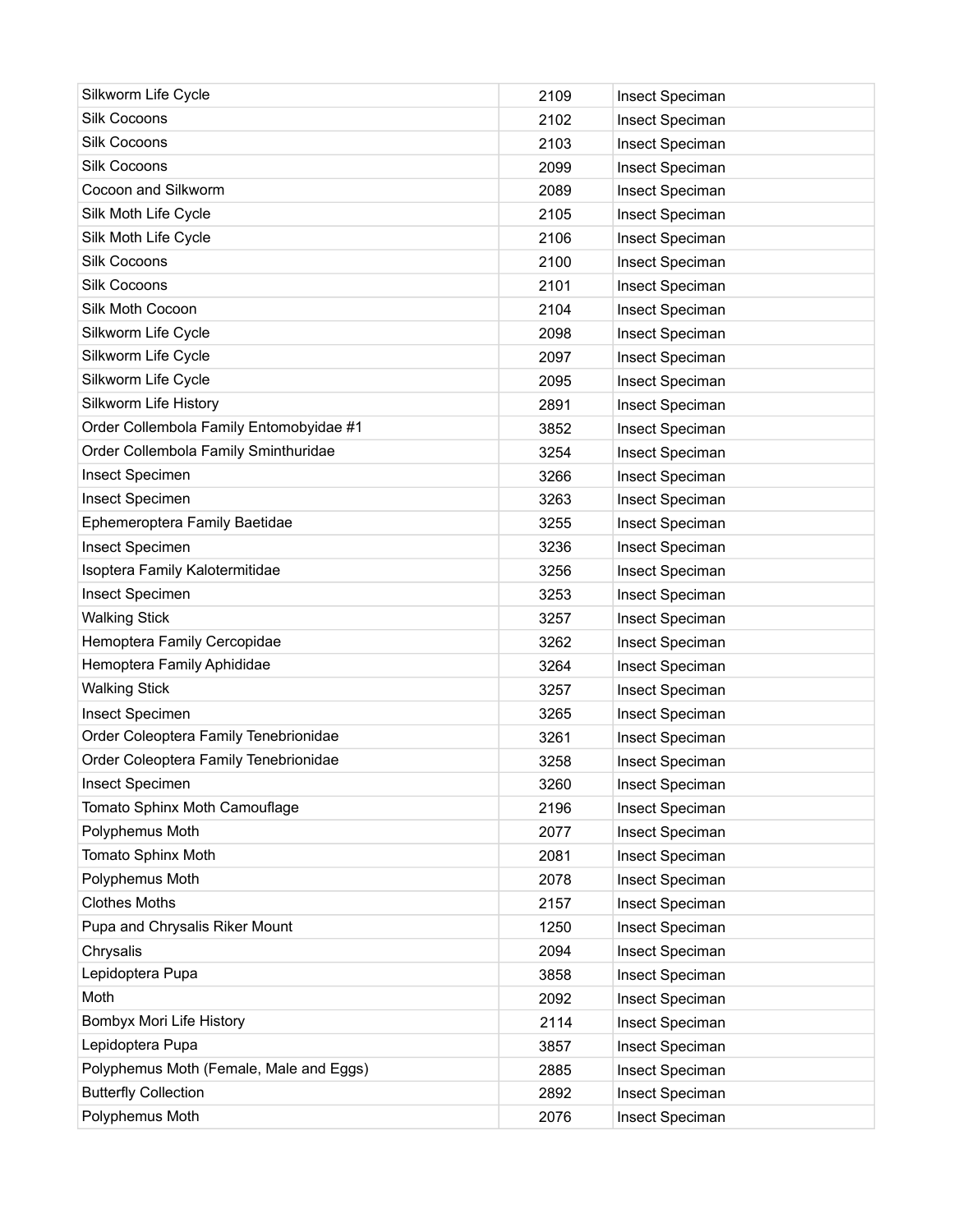| Cecropia Moth                         | 2893 | Insect Speciman |
|---------------------------------------|------|-----------------|
| Polyphemus Moth Life Cycle            | 2079 | Insect Speciman |
| Butterfly and Moth Comparison         | 2083 | Insect Speciman |
| Male and Female Gypsy Moths           | 2093 | Insect Speciman |
| Cocoon                                | 3935 | Insect Speciman |
| Meal Worms                            | 3930 | Insect Speciman |
| Chrysalis                             | 3928 | Insect Speciman |
| Chrysalis                             | 3927 | Insect Speciman |
| Caterpillar                           | 3931 | Insect Speciman |
| Chrysalis                             | 3923 | Insect Speciman |
| Caterpillar                           | 3932 | Insect Speciman |
| Chrysalis                             | 3925 | Insect Speciman |
| Chrysalis                             | 3924 | Insect Speciman |
| Sphinx Moth and Pupa                  | 8898 | Insect Speciman |
| Oak Silk Moth Chrysalis               | 3934 | Insect Speciman |
| Pupa and Chrysalis                    | 1252 | Insect Speciman |
| Cocoon                                | 2088 | Insect Speciman |
| Cocoon                                | 3929 | Insect Speciman |
| Chrysalis                             | 3919 | Insect Speciman |
| Chrysalis                             | 3920 | Insect Speciman |
| Chrysalis                             | 3921 | Insect Speciman |
| Chrysalis                             | 3850 | Insect Speciman |
| Nevada Buck Moth Eggs                 | 8899 | Insect Speciman |
| Chrysalis                             | 8879 | Insect Speciman |
| Tomato Sphinx Moth Caterpillar        | 1253 | Insect Speciman |
| Chrysalis                             | 3933 | Insect Speciman |
| Tomato Sphinx Moth Caterpillar        | 3851 | Insect Speciman |
| Tomato Sphinx Moth                    | 1256 | Insect Speciman |
| <b>Butterfly or Moth Eggs</b>         | 1254 | Insect Speciman |
| Gall Wasp on Calif. Live Oak          | 3926 | Insect Speciman |
| Chrysalis                             | 3922 | Insect Speciman |
| Chrysalis                             | 8746 | Insect Speciman |
| Chrysalis                             | 8747 | Insect Speciman |
| Moth Eggs                             | 1403 | Insect Speciman |
| Polyphemus Eggs                       | 2090 | Insect Speciman |
| Polyphemus Eggs                       | 1255 | Insect Speciman |
| Pupa and Chrysalis Riker Mount        | 1251 | Insect Speciman |
| Polyphemus Moth Cocoon                | 3859 | Insect Speciman |
| <b>Butterfly Collection</b>           | 2080 | Insect Speciman |
| White Lined Sphinx Moth               | 2085 | Insect Speciman |
| <b>Underwing Moth</b>                 | 2084 | Insect Speciman |
| Polyphemus Male and Female Life Cycle | 2086 | Insect Speciman |
| Moth                                  | 2087 | Insect Speciman |
| Fly Life Cycle                        | 2111 | Insect Speciman |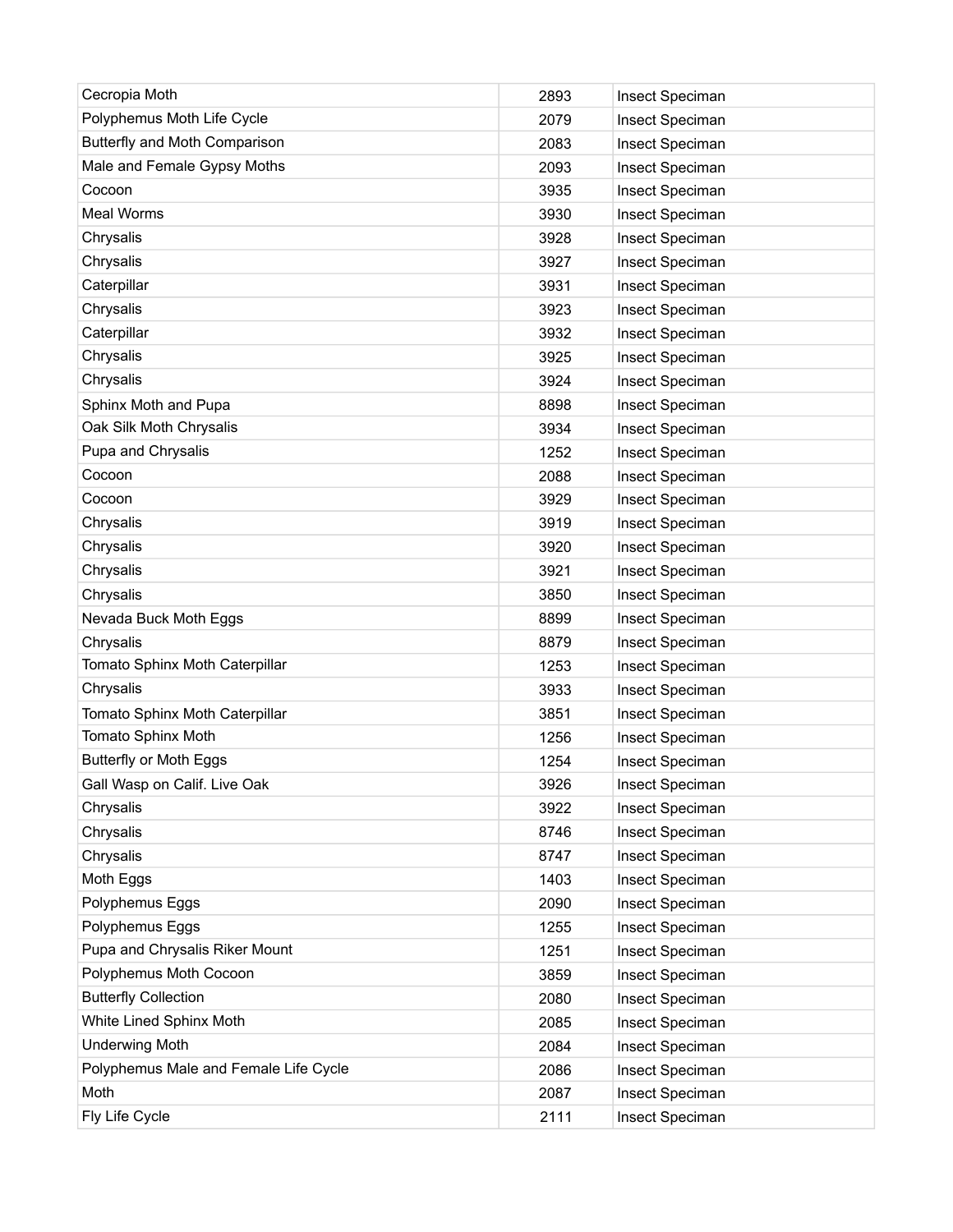| Deadleaf Butterfly           | 2886 | Insect Speciman |
|------------------------------|------|-----------------|
| Moth Mount                   | 1201 | Insect Speciman |
| Lac on Twig                  | 2242 | Insect Speciman |
| Giant Water Bug              | 2207 | Insect Speciman |
| Giant Water Bug              | 2208 | Insect Speciman |
| <b>Water Bug</b>             | 2226 | Insect Speciman |
| May Fly                      | 2222 | Insect Speciman |
| Unknown Flying Insect        | 2227 | Insect Speciman |
| Giant Water Bug Display      | 2211 | Insect Speciman |
| Unknown Giant Flying Insect  | 2213 | Insect Speciman |
| Large Winged Insect          | 2214 | Insect Speciman |
| Water Bugs with Eggs on Back | 2232 | Insect Speciman |
| Honey Bee Life History       | 1985 | Insect Speciman |
| Bee                          | 2180 | Insect Speciman |
| <b>Bumblebees</b>            | 2176 | Insect Speciman |
| Honey Bee Life History       | 2183 | Insect Speciman |
| Honey Bee                    | 2313 | Insect Speciman |
| Solitary Wasp Nest           | 2171 | Insect Speciman |
| <b>Water Strider</b>         | 2216 | Insect Speciman |
| <b>Water Strider</b>         | 2217 | Insect Speciman |
| Giant Water Bug              | 2210 | Insect Speciman |
| Unknown Water Bug            | 2225 | Insect Speciman |
| Cicada Nymph Skin on Mugwort | 9169 | Insect Speciman |
| Cicada                       | 2215 | Insect Speciman |
| <b>Wasp Nest</b>             | 2163 | Insect Speciman |
| Queen Bee Cell               | 2333 | Insect Speciman |
| Honey Bee                    | 2309 | Insect Speciman |
| Honey Bee Life History       | 2322 | Insect Speciman |
| Honey Bee                    | 2320 | Insect Speciman |
| Honey Bee                    | 2318 | Insect Speciman |
| Honey Bee Life History       | 2329 | Insect Speciman |
| <b>Bees</b>                  | 2181 | Insect Speciman |
| Honey Bee Life History       | 2324 | Insect Speciman |
| Queen Bee                    | 7988 | Insect Speciman |
| Mud Dauber Nest              | 2158 | Insect Speciman |
| Bee                          | 2169 | Insect Speciman |
| Cicada                       | 2223 | Insect Speciman |
| Cicada                       | 2224 | Insect Speciman |
| Fleas                        | 2236 | Insect Speciman |
| Fleas                        | 1989 | Insect Speciman |
| Lice                         | 2237 | Insect Speciman |
| <b>Beetle</b>                | 1988 | Insect Speciman |
| <b>Beetle</b>                | 1997 | Insect Speciman |
| Spotted Milkweed Bugs        | 2233 | Insect Speciman |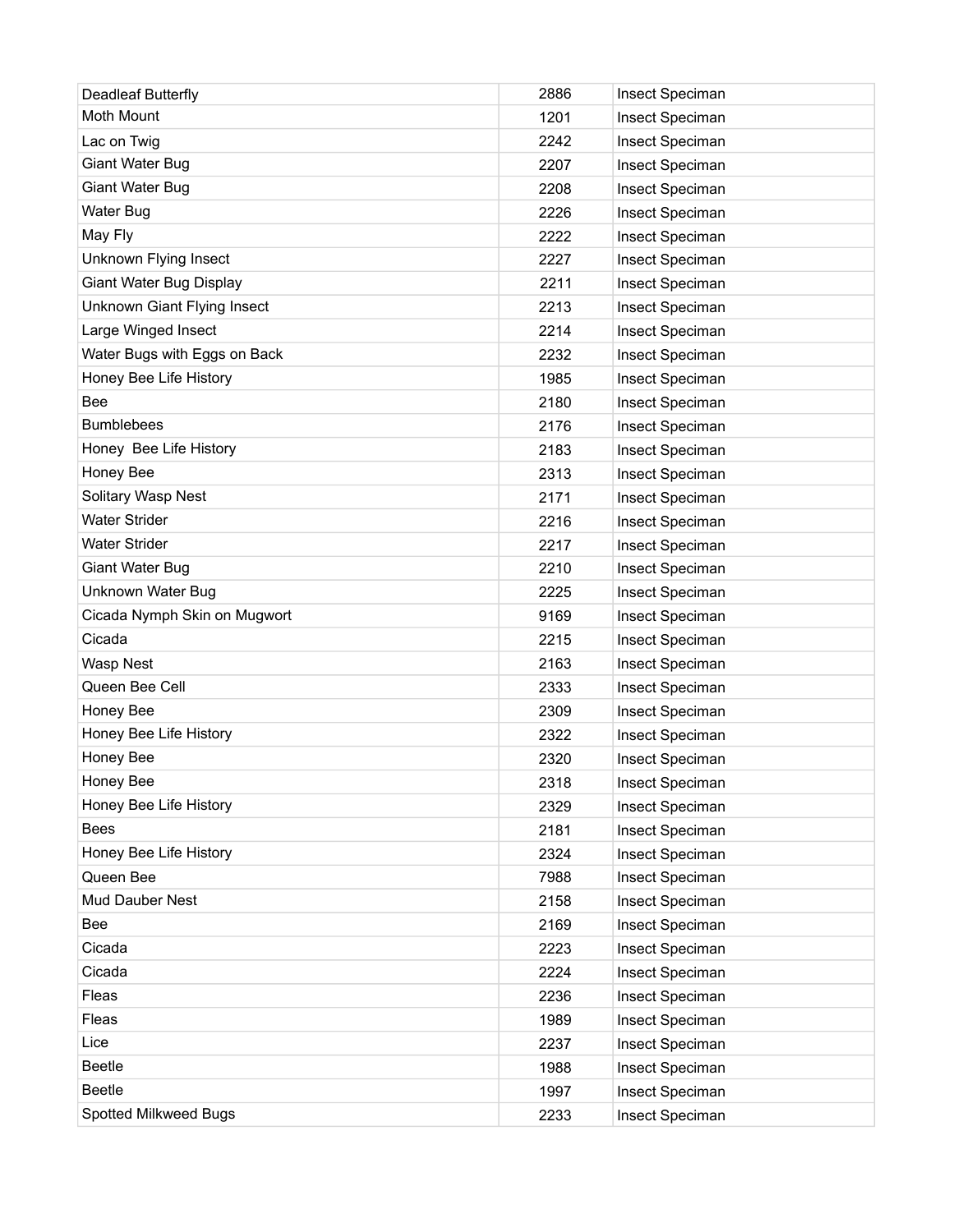| <b>Beetles</b>                        | 2941 | Insect Speciman |
|---------------------------------------|------|-----------------|
| Carabid Beetle                        | 1967 | Insect Speciman |
| <b>Foundation Wall for Beehive</b>    | 2301 | Insect Speciman |
| <b>Foundation Wall for Beehive</b>    | 2302 | Insect Speciman |
| Bee                                   | 2182 | Insect Speciman |
| <b>Carpenter Bee</b>                  | 2170 | Insect Speciman |
| Scale Insects                         | 2229 | Insect Speciman |
| Beeswax                               | 9507 | Insect Speciman |
| Louse Types                           | 2240 | Insect Speciman |
| Louse Types                           | 2291 | Insect Speciman |
| Squash Bug Metamorphosis              | 1984 | Insect Speciman |
| <b>Bed Bug</b>                        | 2228 | Insect Speciman |
| Bed Bug Nymphs and Adults             | 1987 | Insect Speciman |
| <b>Beetles</b>                        | 1993 | Insect Speciman |
| <b>Blister Beetle</b>                 | 6149 | Insect Speciman |
| <b>Water Beetle</b>                   | 1991 | Insect Speciman |
| <b>Beetle</b>                         | 1957 | Insect Speciman |
| Worker Comb with Eggs in Each Cell    | 2331 | Insect Speciman |
| House Fly Life History                | 2133 | Insect Speciman |
| Complete and Incomplete Metamorphosis | 1982 | Insect Speciman |
| <b>Bird Milkweed Beetle</b>           | 2008 | Insect Speciman |
| Complete and Incomplete Metamorphosis | 1983 | Insect Speciman |
| Scarabs                               | 2115 | Insect Speciman |
| Sarab Beetle                          | 1978 | Insect Speciman |
| Longhorn Wood Boring Beetle           | 1977 | Insect Speciman |
| Gall on White Oak                     | 2164 | Insect Speciman |
| <b>Coast Lined June Beetle</b>        | 1975 | Insect Speciman |
| 5 Mounted Starfish                    | 2442 | Animal Speciman |
| Starfish                              | 5050 | Animal Speciman |
| 20 Rayed Sea Star                     | 5051 | Animal Speciman |
| Feather Boa Seaweed                   | 1005 | Plant Speciman  |
| Coraline Algae (Corallina Gracilis)   | 1002 | Plant Speciman  |
| Red Algae (Endocladia Muricata)       | 1001 | Plant Speciman  |
| Mushroom Coral                        | 3963 | Animal Speciman |
| <b>Dried Seaweed</b>                  | 7989 | Plant Speciman  |
| <b>Dried Seaweed</b>                  | 7990 | Plant Speciman  |
| Dried Seaweed                         | 7991 | Plant Speciman  |
| Dried Seaweed                         | 7992 | Plant Speciman  |
| Dried Seaweed                         | 7993 | Plant Speciman  |
| Dried Seaweed                         | 7994 | Plant Speciman  |
| Starfish Showing New Arm Growth       | 2437 | Animal Speciman |
| Coraline Algae (Corallina Gracilis)   | 1000 | Plant Speciman  |
| Starfish                              | 2436 | Animal Speciman |
| Coraline Algae (Corallina Gracilis)   | 1003 | Plant Speciman  |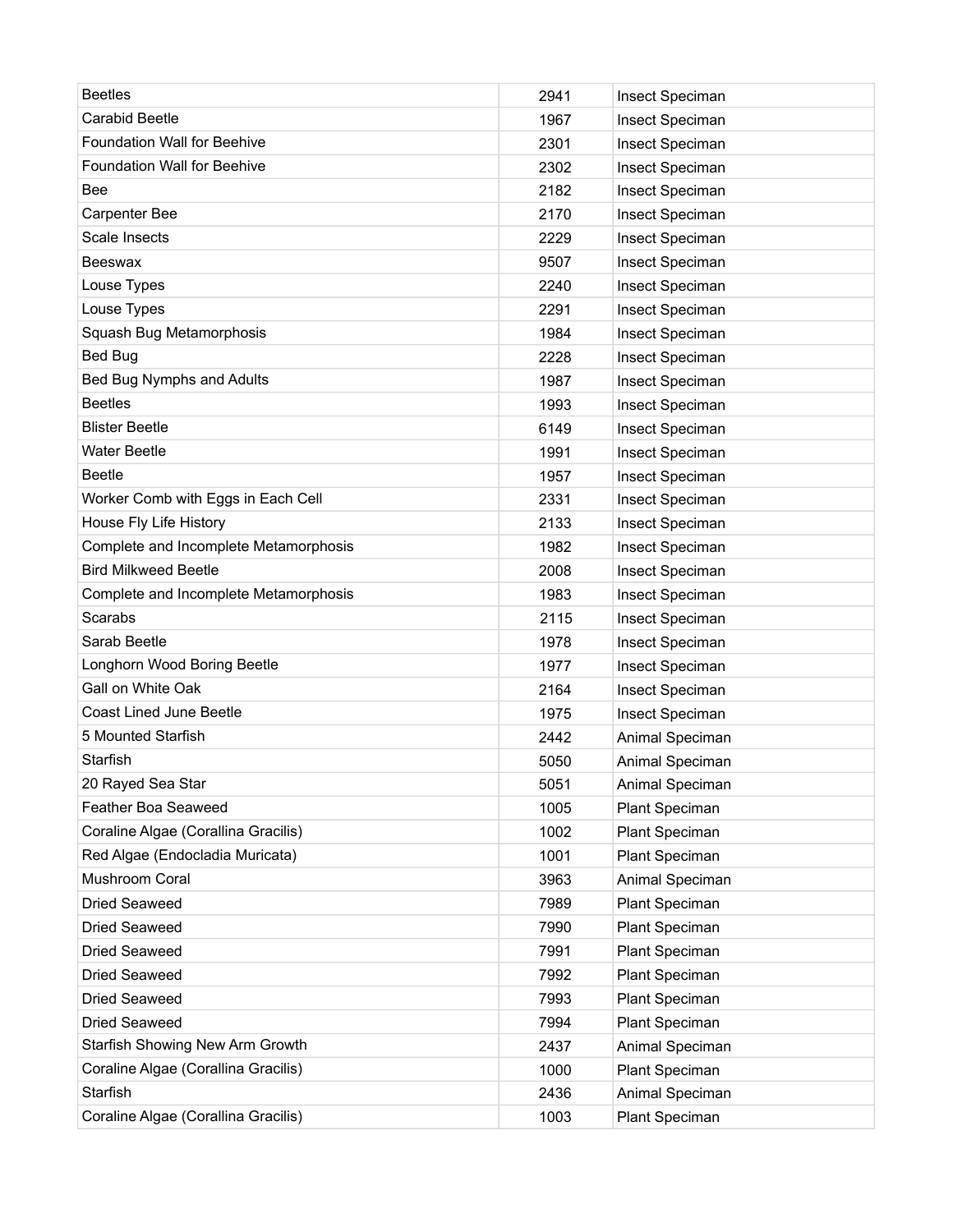| Small Sea Urchin with Spine                 | 2901 | Animal Speciman |
|---------------------------------------------|------|-----------------|
| Sea Urchin Spine                            | 3281 | Animal Speciman |
| Starfish                                    | 1585 | Animal Speciman |
| Sea Urchin Half                             | 3277 | Animal Speciman |
| Sea Urchin                                  | 3280 | Animal Speciman |
| Sand Dollar                                 | 3283 | <b>Biofact</b>  |
| <b>Brittle Star</b>                         | 2428 | Animal Speciman |
| Sea Urchin                                  | 4659 | Animal Speciman |
| Sea Urchin                                  | 4661 | Animal Speciman |
| <b>Two Small Sea Urchins</b>                | 4662 | Animal Speciman |
| Sea Urchin                                  | 3279 | Animal Speciman |
| Sea Urchin                                  | 3276 | Animal Speciman |
| Mini Sea Urchins                            | 4663 | Animal Speciman |
| Sea Urchin                                  | 3278 | Animal Speciman |
| Aristotle's Lantern (Sea Urchin Mouthparts) | 3275 | Animal Speciman |
| <b>Mounted Sand Dollars</b>                 | 2897 | <b>Biofact</b>  |
| Sand Dollar with Limpet                     | 1424 | <b>Biofact</b>  |
| Sand Dollars (7)                            | 1604 | <b>Biofact</b>  |
| Sand Dollar                                 | 1483 | <b>Biofact</b>  |
| Cat Skeleton                                | 4665 | Skeleton        |
| <b>Brontosaurus Model</b>                   | 4801 | Demo Model      |
| <b>Flower Model</b>                         | 2835 | Demo Model      |
| <b>Cat Model</b>                            | 1657 | Demo Model      |
| Clam Model                                  | 1222 | Demo Model      |
| Leaf Cross-Section                          | 8721 | Demo Model      |
| Crayfish Model                              | 1225 | Demo Model      |
| <b>Flower Model</b>                         | 3684 | Demo Model      |
| Opossum                                     | 1267 | Demo Model      |
| Oak Tree Guals                              | 8242 | Plant Speciman  |
| Cardoon                                     | 2849 | Plant Speciman  |
| California Buck Eye                         | 2985 | Plant Speciman  |
| Kapok                                       | 2946 | Plant Speciman  |
| <b>Cotton Balls</b>                         | 2954 | Plant Speciman  |
| Kapok                                       | 2984 | Plant Speciman  |
| <b>Cotton Balls</b>                         | 2840 | Plant Speciman  |
| <b>Flingio Sperms</b>                       | 2990 | Plant Speciman  |
| Castor Bean                                 | 2949 | Plant Speciman  |
| Kapok Mexico                                | 2683 | Plant Speciman  |
| Radish                                      | 1144 | Plant Speciman  |
| Valley Oak Acorns                           | 2371 | Plant Speciman  |
| Unknown Acorns (Possibly Oak)               | 2377 | Plant Speciman  |
| Oak Seeds                                   | 2378 | Plant Speciman  |
| Large California Lima Beans                 | 2379 | Plant Speciman  |
| Red Kidney Beans                            | 2415 | Plant Speciman  |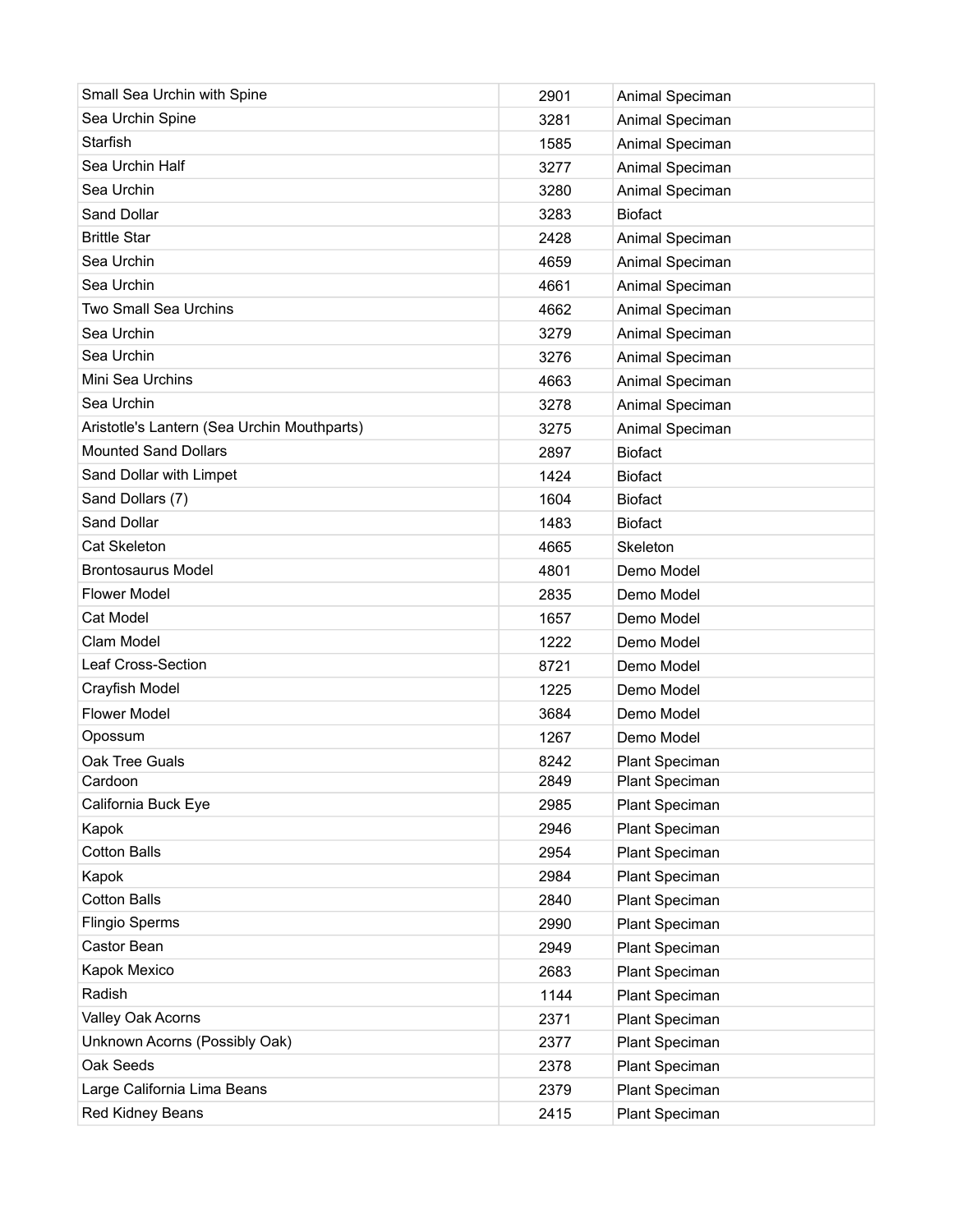| Oregon Oak                      | 2420 | <b>Plant Speciman</b> |
|---------------------------------|------|-----------------------|
| <b>Whole Peas</b>               | 2424 | <b>Plant Speciman</b> |
| Garry Oak                       | 2672 | Plant Speciman        |
| <b>Black Oak</b>                | 2674 | Plant Speciman        |
| <b>Apricot Pits</b>             | 2675 | Plant Speciman        |
| Raw Coffee Beans                | 2680 | <b>Plant Speciman</b> |
| Raw Coffee Beans                | 2685 | Plant Speciman        |
| Beech                           | 2687 | <b>Plant Speciman</b> |
| <b>Pine Nuts</b>                | 2692 | Plant Speciman        |
| Raw Rubber from a Rubber Tree   | 2693 | <b>Plant Speciman</b> |
| <b>Interior Live Oak Acorns</b> | 2695 | <b>Plant Speciman</b> |
| <b>White Dutch Clover</b>       | 2691 | Plant Speciman        |
| <b>Sunflower Seeds</b>          | 2694 | <b>Plant Speciman</b> |
| Beetch                          | 2700 | Plant Speciman        |
| <b>Tanbark Oak</b>              | 2702 | Plant Speciman        |
| Real Top Seed                   | 3948 | Plant Speciman        |
| <b>Beans</b>                    | 3952 | Plant Speciman        |
| <b>Grass Seed</b>               | 3954 | Plant Speciman        |
| <b>Almond Nuts</b>              | 3955 | Plant Speciman        |
| <b>Acorn Nuts</b>               | 4541 | Plant Speciman        |
| <b>Wheat Seeds</b>              | 7785 | Plant Speciman        |
| Squirrel Skull                  | 2335 | Skull                 |
| Squirrel Skull Display          | 1134 | Skull                 |
| <b>Ground Squirrel Skull</b>    | 2344 | Skull                 |
| Cat Skull                       | 1133 | Skull                 |
| Raccoon Skull                   | 1828 | Skull                 |
| <b>Beaver Skull</b>             | 1829 | Skull                 |
| Opossum Skull                   | 1847 | Skull                 |
| <b>Beaver Skull</b>             | 1444 | Skull                 |
| Shark Jaw                       | 8318 | <b>Animal Biofact</b> |
| Fossil Skull Bone               | 7540 | Skull                 |
| <b>Grasshopper Mouth Parts</b>  | 2286 | <b>Biofact</b>        |
| Cockroach                       | 2006 | Insect Speciman       |
| <b>Bristle Tails</b>            | 2284 | Insect Speciman       |
| <b>Reticulitermes Flaripe</b>   | 2276 | Insect Speciman       |
| <b>Grasshopper Mouth Parts</b>  | 2287 | <b>Biofact</b>        |
| Lice                            | 2279 | Insect Speciman       |
| Lice                            | 2280 | Insect Speciman       |
| <b>Insect Leg Adapations</b>    | 2282 | <b>Biofact</b>        |
| Cockroach                       | 7950 | Insect Speciman       |
| <b>Termite and Ants</b>         | 2281 | Insect Speciman       |
| Reticulitermes Flaripe          | 2278 | Insect Speciman       |
| Grasshopper Mouth Part          | 2288 | Insect Speciman       |
| Conch Shell                     | 9724 | Shell                 |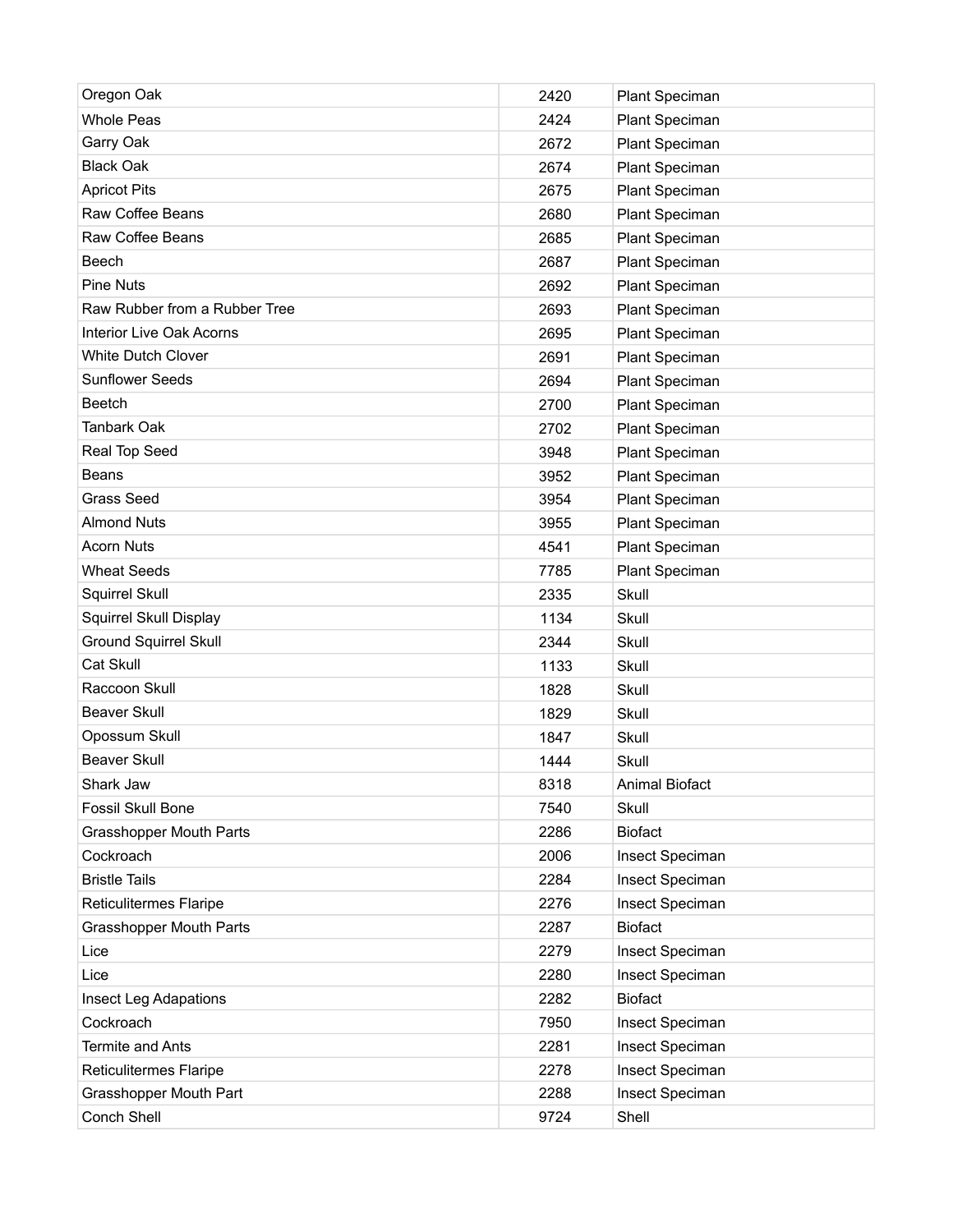| <b>Brown Coral</b>                | 3651 | <b>Biofact</b>  |
|-----------------------------------|------|-----------------|
| Sponge                            | 3652 | Shell           |
| Purple Seashell                   | 1421 | Shell           |
| <b>Purple Seashell</b>            | 1599 | Shell           |
| Sand Dollars                      | 1604 | Shell           |
| Sea Urchin                        | 4647 | Shell           |
| Sea Urchin                        | 4649 | Shell           |
| Sea Urchin                        | 4648 | Shell           |
| Sea Urchin                        | 3282 | Shell           |
| Sand Dollar                       | 3978 | Shell           |
| <b>Big Sand Dollar</b>            | 6803 | Shell           |
| Shiny Seashell                    | 1155 | Shell           |
| <b>Flat Shell</b>                 | 3049 | Shell           |
| Barnacle                          | 9725 | Shell           |
| <b>Curved Shells</b>              | 3088 | Shell           |
| Barnacle                          | 3113 | Shell           |
| Purple Seashell                   | 9726 | Shell           |
| Mussel                            | 3129 | Shell           |
| <b>Assortment of Shells</b>       | 3658 | Shell           |
| Large Closed Clam Shells          | 3279 | Shell           |
| Dunce Cap Limpets                 | 2898 | Shell           |
| Small Snail Shell                 | 9727 | Shell           |
| Small Snail Shell                 | 9728 | Shell           |
| Snail Shell                       | 2942 | Shell           |
| Medium Snail Shell                | 9729 | Shell           |
| Large Snail Shell                 | 9730 | Shell           |
| <b>Assortment of Small Shells</b> | 9731 | Shell           |
| <b>Small Conical Shells</b>       | 9732 | Shell           |
| Shell                             | 1350 | Shell           |
| Shell                             | 9733 | Shell           |
| Shell                             | 9734 | Shell           |
| Shell                             | 9735 | Shell           |
| Shell                             | 9736 | Shell           |
| Shell                             | 9737 | Shell           |
| Shell                             | 9738 | Shell           |
| Shell                             | 9739 | Shell           |
| Shell                             | 9740 | Shell           |
| Shell                             | 9741 | Shell           |
| Starfish                          | 1418 | Animal Speciman |
| Starfish                          | 2517 | Animal Speciman |
| Starfish (mini)                   | 2427 | Animal Speciman |
| <b>Bat Starsifh</b>               | 2426 | Animal Speciman |
| Starfish                          | 2517 | Animal Speciman |
| Starfish                          | 1462 | Animal Speciman |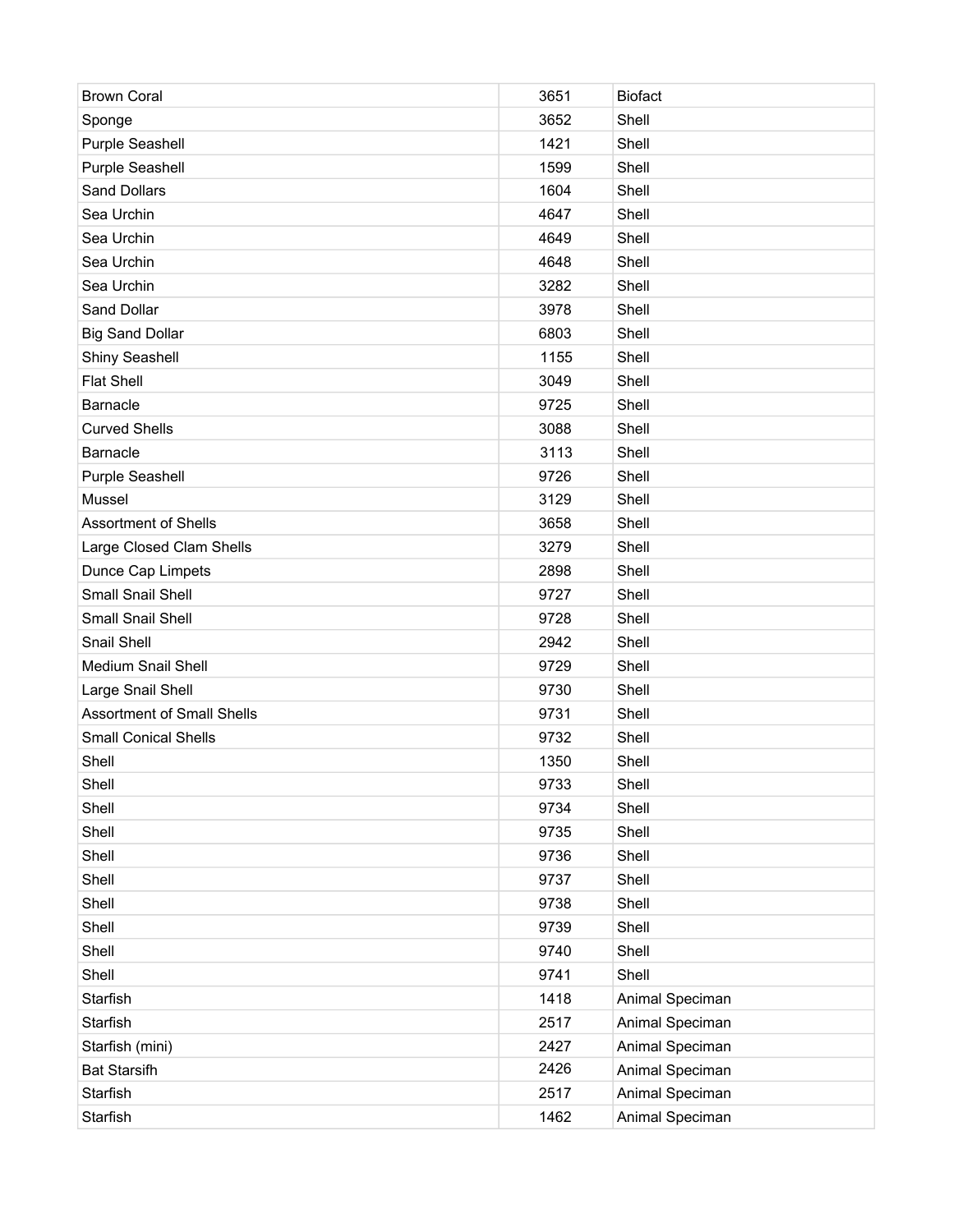| Starfish                                  | 7783 | Animal Speciman     |
|-------------------------------------------|------|---------------------|
| China Bend, Washington State              | 4510 | Demo Model          |
| Landforms                                 | 8947 | Demo Model          |
| Protective Form and Coloration of Insects | 2199 | Insect Speciman     |
| Protective Form and Coloration of Insects | 2298 | Insect Speciman     |
| Life on the Forest Floor                  | 2707 | Demo Model          |
| Insect Speciman                           | 9742 | Insect Speciman     |
| Insect Speciman                           | 9743 | Insect Speciman     |
| <b>Butterfly Speciman</b>                 | 9744 | Insect Speciman     |
| Beetle Speciman                           | 9745 | Insect Speciman     |
| <b>Scarab Beetles</b>                     | 1208 | Insect Speciman     |
| <b>Hercules Beetle</b>                    | 1206 | Demo Model          |
| <b>Termite Eaten Wood</b>                 | 2160 | <b>Biofact</b>      |
| Mud Dauber Wasp Nest                      | 2165 | <b>Biofact</b>      |
| <b>Termite Eaten Wood</b>                 | 2162 | <b>Biofact</b>      |
| The Cell Game                             | 4831 | <b>Activity Kit</b> |
| <b>Bear Foot Print</b>                    | 2032 | <b>Biofact</b>      |
| Racoon Foot Print                         | 2347 | <b>Biofact</b>      |
| Deer Foot Print                           | 2031 | <b>Biofact</b>      |
| Racoon Foot Print                         | 2346 | <b>Biofact</b>      |
| 24 bp DNA Model                           | 5586 | <b>Activity Kit</b> |
| Large Teeth                               | 1735 | <b>Activity Kit</b> |
| R-DNA Model Kit                           | 5585 | <b>Activity Kit</b> |
| Human Skull                               | 1924 | Demo Model          |
| Human Skull                               | 7569 | Demo Model          |
| R-DNA Model Kit                           | 5579 | Demo Model          |
| DNA Kit with Booklet                      | 2817 | Demo Model          |
| <b>Commerical Sponge</b>                  | 3965 | Plant Speciman      |
| Cladonia Fructicose Fungi                 | 2696 | Plant Speciman      |
| Marine Algae                              | 6147 | Plant Speciman      |
| Foliose Lichen                            | 2947 | Plant Speciman      |
| Green Algae                               | 2443 | Plant Speciman      |
| Foliose Lichen                            | 2987 | Plant Speciman      |
| Mushroom Types                            | 2439 | Plant Speciman      |
| Lichen                                    | 2445 | Plant Speciman      |
| Lichen                                    | 2847 | Plant Speciman      |
| Lichen                                    | 2848 | Plant Speciman      |
| Lichen                                    | 2845 | Plant Speciman      |
| Lichen                                    | 2842 | Plant Speciman      |
| Rockweed                                  | 3967 | Plant Speciman      |
| Fan Coral                                 | 1417 | Plant Speciman      |
| Sea Fan                                   | 1409 | Plant Speciman      |
| Coral                                     | 3878 | Plant Speciman      |
| Rock for Ocean                            | 9746 | Plant Speciman      |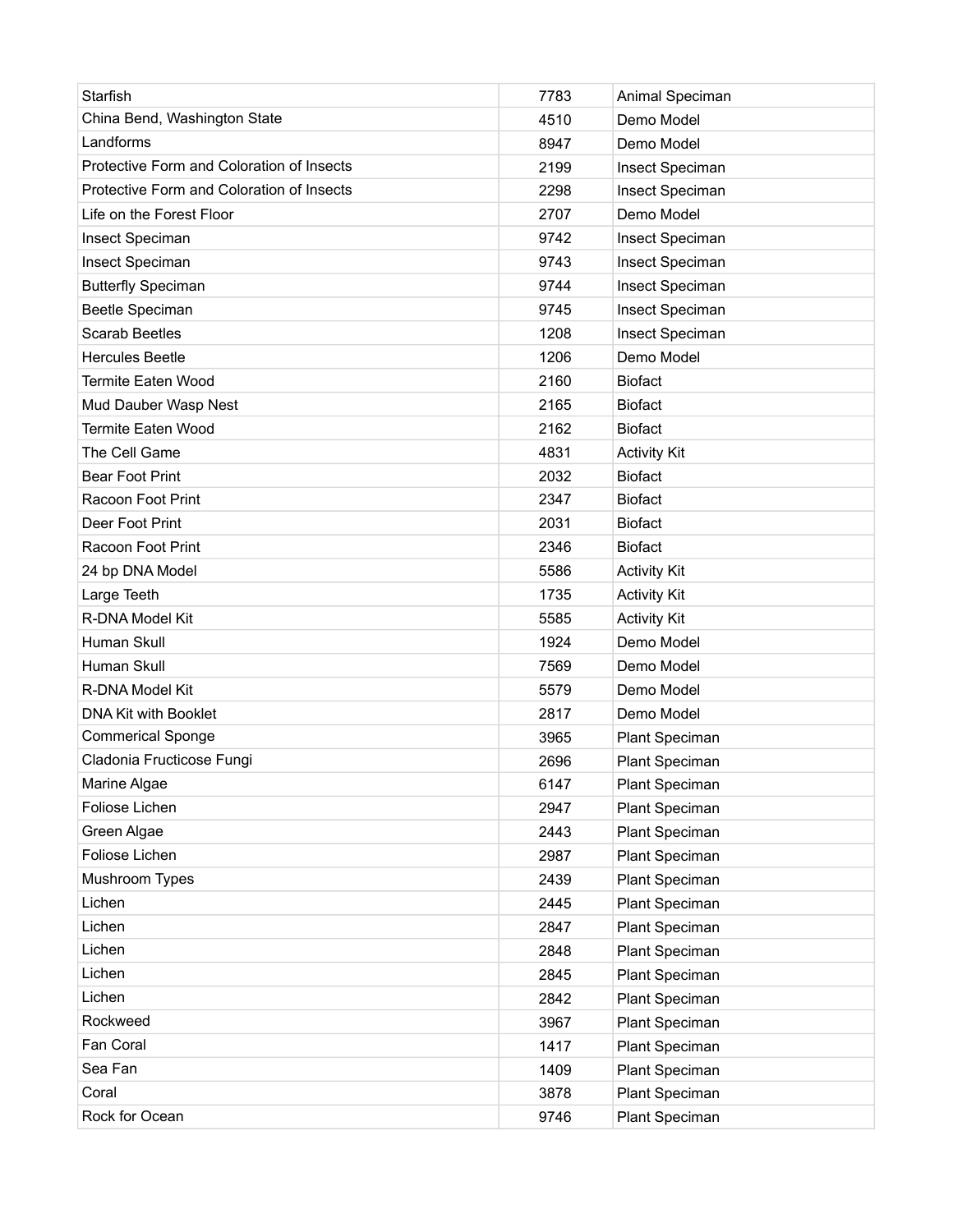| <b>White Coral</b>           | 1408 | Plant Speciman      |
|------------------------------|------|---------------------|
| Reef Forming Coral           | 3964 | Plant Speciman      |
| Small Coral                  | 9747 | Plant Speciman      |
| Oregon Oak                   | 4544 | Plant Speciman      |
| Valley Oak Acorns            | 2371 | Plant Speciman      |
| Acorn Tan Oak                | 2381 | Plant Speciman      |
| Valley Oak Acorns            | 2382 | Plant Speciman      |
| <b>Teaching Device</b>       | 2438 | Plant Speciman      |
| <b>Fruit Types</b>           | 4546 | Plant Speciman      |
| Tan Oak                      | 3940 | Plant Speciman      |
| Lithocarpus Densiflora       | 3943 | Plant Speciman      |
| Tan Oak                      | 4540 | Plant Speciman      |
| Lithocarpus Densiflora       | 4543 | Plant Speciman      |
| Soy Bean                     | 4548 | Plant Speciman      |
| Mourning Cloak Butterfly     | 3151 | Insect Speciman     |
| <b>Butterfly</b>             | 3165 | Insect Speciman     |
| <b>Butterfly</b>             | 6142 | Insect Speciman     |
| Isoptera Damage to Wood      | 2191 | Insect Speciman     |
| Mourning Cloak Butterfly     | 3164 | Insect Speciman     |
| Painted Lady Butterfly       | 2070 | Insect Speciman     |
| Cabbage White Butterfly      | 3167 | Insect Speciman     |
| <b>Blue Footed Booby</b>     | 8146 | Animal Speciman     |
| <b>Barn Owl Tail Feather</b> | 8275 | <b>Biofact</b>      |
| Gopher Snake                 | 9748 | Animal Speciman     |
| Rosey Boa Snake              | 1203 | Animal Speciman     |
| Gopher Snake                 | 1204 | Animal Speciman     |
| Cell Model                   | 1699 | Demo Model          |
| <b>Shell Molds</b>           | 8849 | <b>Activity Kit</b> |
| Spermatophytes               | 3725 | Plant Speciman      |
| Bryophytes                   | 3724 | Plant Speciman      |
| Group of Common Mosses       | 3721 | Plant Speciman      |
| Pteridophytes                | 3722 | Plant Speciman      |
| Coral                        | 3650 | Plant Speciman      |
| Nano Kit B-DNA               | 7386 | <b>Activity Kit</b> |
| Molecular Model Set          | 2053 | <b>Activity Kit</b> |
| Molecular Model              | 2400 | <b>Activity Kit</b> |
| Molecular Model              | 2398 | <b>Activity Kit</b> |
| Molecular Model              | 2402 | <b>Activity Kit</b> |
| Molecular Model              | 2406 | <b>Activity Kit</b> |
| Molecular Model              | 2365 | <b>Activity Kit</b> |
| Molecular Model              | 6778 | <b>Activity Kit</b> |
| Molecular Student Set        | 9750 | <b>Activity Kit</b> |
| Molecular Student Set        | 9751 | <b>Activity Kit</b> |
| Nano Activity Kits           | 7996 | <b>Activity Kit</b> |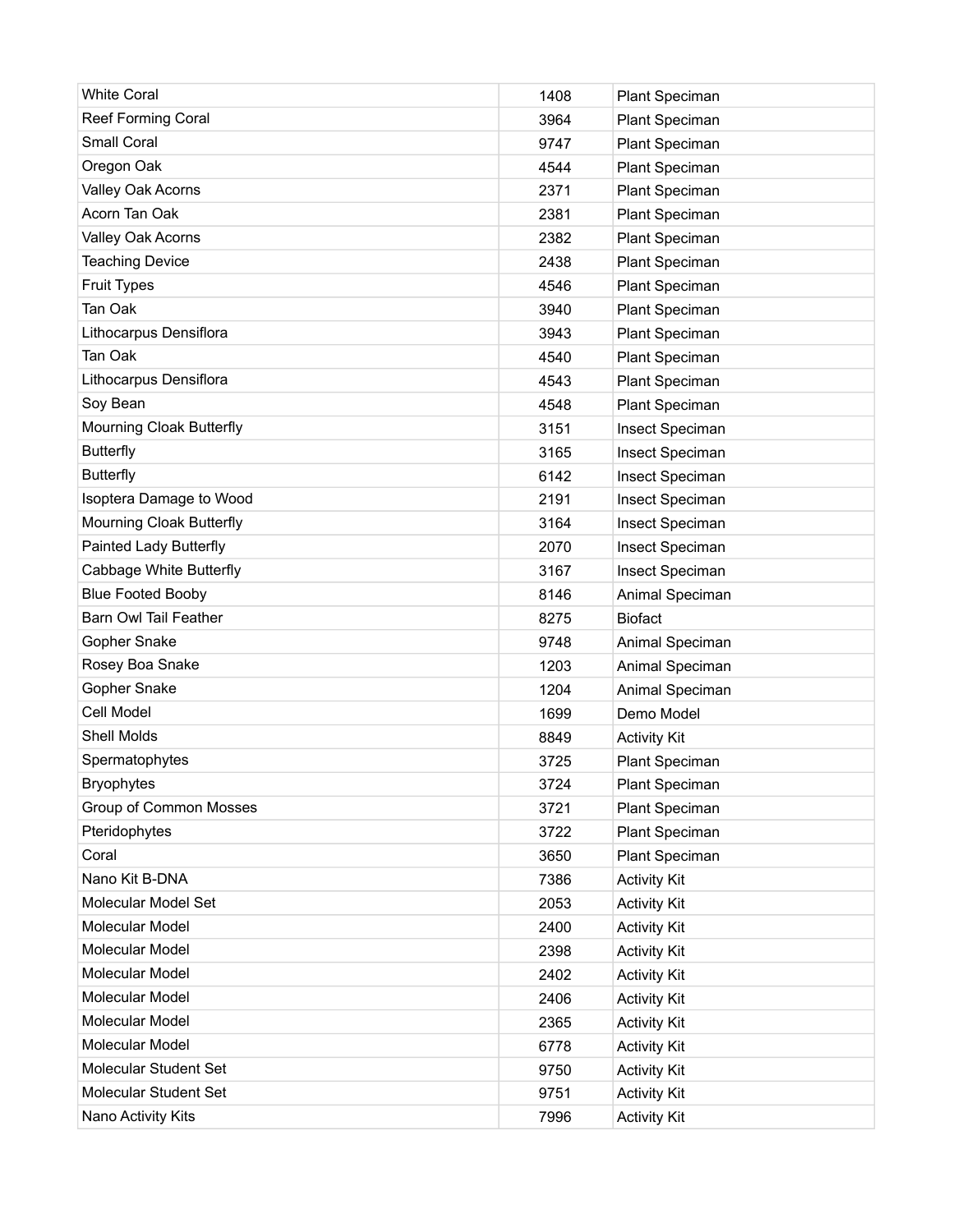| Nano Kit Supplies              | 8906 | <b>Activity Kit</b> |
|--------------------------------|------|---------------------|
| <b>Exploring the Nanoworld</b> | 9752 | <b>Activity Kit</b> |
| <b>Exploring the Nanoworld</b> | 9753 | <b>Activity Kit</b> |
| <b>Giant Molecular Model</b>   | 6754 | <b>Activity Kit</b> |
| <b>Assortment of Shells</b>    | 3128 | Shell               |
| Large Oyster                   | 3112 | Shell               |
| Oyster                         | 3227 | Shell               |
| Sea Glass                      | 9761 | <b>Biofact</b>      |
| Scallop- Paramencium Cauclatum | 3090 | Shell               |
| Small Oysters                  | 3657 | Shell               |
| <b>Small Mussels</b>           | 3672 | Shell               |
| <b>Small Clams</b>             | 3656 | Shell               |
| Mussel with Barnacle           | 3659 | Shell               |
| <b>Small Shells</b>            | 9762 | Shell               |
| <b>Small Mussels</b>           | 3221 | Shell               |
| <b>Small Shells</b>            | 9763 | Shell               |
| Acorn Barnacles on Mussels     | 2907 | Shell               |
| Pearl Oyster Shell             | 8780 | Shell               |
| <b>Barnicles</b>               | 5434 | Shell               |
| <b>Small Clams</b>             | 3671 | Shell               |
| Scallop                        | 3030 | Shell               |
| <b>Shells</b>                  | 9764 | Shell               |
| <b>Shells</b>                  | 9765 | Shell               |
| <b>Shells</b>                  | 9766 | Shell               |
| <b>Shells</b>                  | 9767 | Shell               |
| <b>Shells</b>                  | 9768 | Shell               |
| <b>Shells</b>                  | 9769 | Shell               |
| <b>Small Shells</b>            | 9770 | Shell               |
| <b>Assortment of Shells</b>    | 9771 | Shell               |
| Shell                          | 9701 | Shell               |
| Tarantula Shed                 | 2243 | <b>Biofact</b>      |
| Spider Skin Shed               | 9702 | <b>Biofact</b>      |
| Spider Skin Shed               | 9703 | <b>Biofact</b>      |
| <b>Tarantula Shed</b>          | 1469 | <b>Biofact</b>      |
| Tarantula Shed                 | 1586 | <b>Biofact</b>      |
| Canbarus Crayfish              | 2832 | Animal Speciman     |
| Canbarus Crayfish              | 3879 | Animal Speciman     |
| Twig with Halite Crystals      | 9772 | Plant Speciman      |
| Tarantula                      | 2002 | Insect Speciman     |
| Tarantula                      | 2161 | Insect Speciman     |
| Scorpions                      | 6073 | Insect Speciman     |
| Scorpion                       | 3883 | Insect Speciman     |
| Crayfish                       | 3885 | Animal Speciman     |
| Dermacentor variabilis         | 6011 | Insect Speciman     |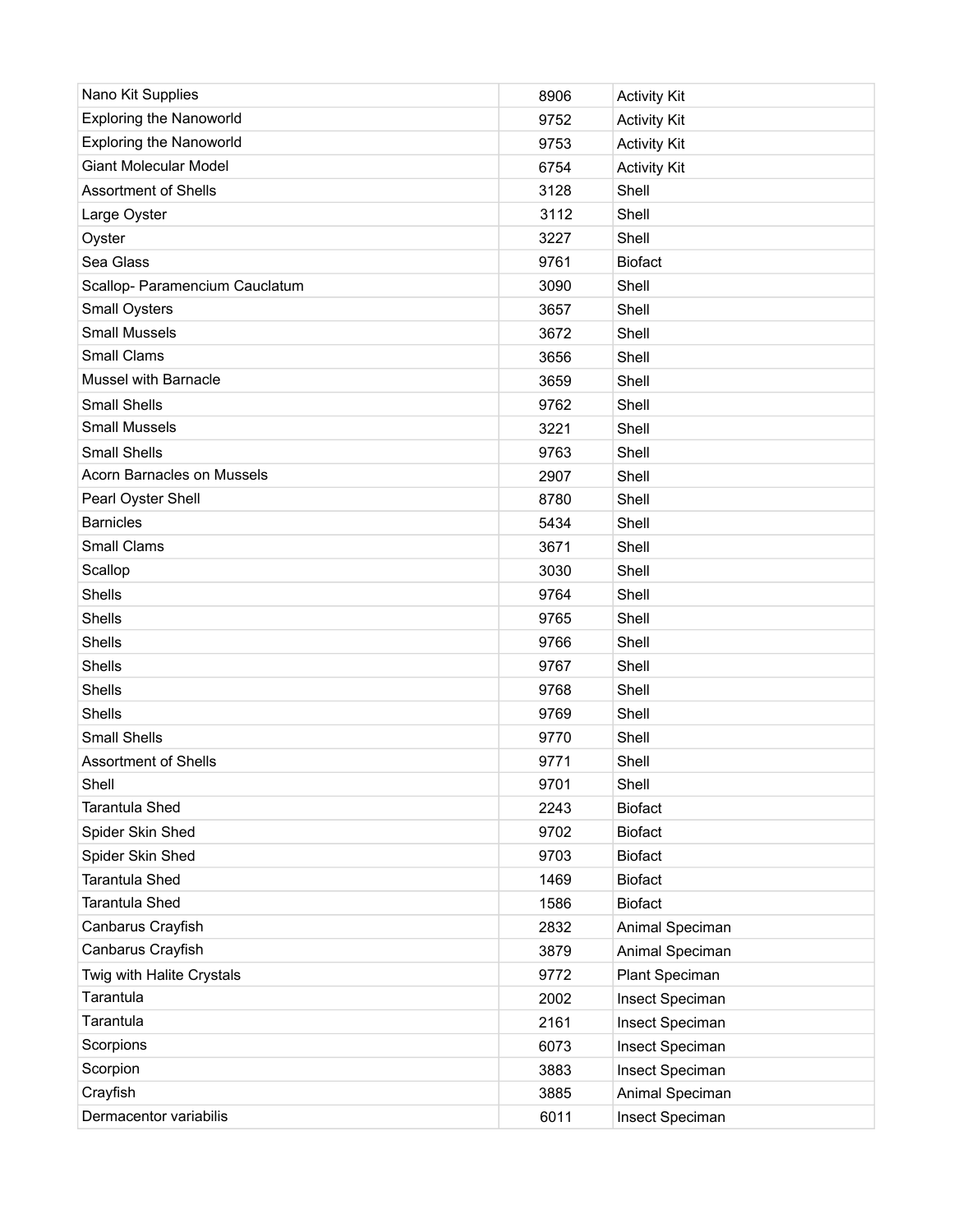| Dermacentor andersoni        | 6029 | Insect Speciman |
|------------------------------|------|-----------------|
| Dermacentor andersoni        | 6017 | Insect Speciman |
| Dermacentor andersoni        | 6021 | Insect Speciman |
| <b>Ticks</b>                 | 6026 | Insect Speciman |
| <b>Ticks</b>                 | 6030 | Insect Speciman |
| Shrimp Egg                   | 6014 | <b>Biofact</b>  |
| Pig Ringworm                 | 2915 | Insect Speciman |
|                              |      |                 |
| Horseshoe Crab               | 6072 | Animal Speciman |
| Lamprey through Mouth        | 6009 | Animal Speciman |
|                              |      | Insect Speciman |
| Tick                         | 6016 | Insect Speciman |
| Funnei Web Spider            | 2003 | Insect Speciman |
| Dog Tapeworm                 | 6022 | Shell           |
| Shell                        | 9704 | Insect Speciman |
| Centipede                    | 3887 | Animal Speciman |
| Crangon Edible Shrimp        | 1880 | Insect Speciman |
| Scorpion                     | 3884 | Insect Speciman |
|                              |      |                 |
| <b>Black Widow Spider</b>    | 1588 | Insect Speciman |
| Spider with Web              | 1466 | Insect Speciman |
| Sea Spider                   | 5429 | Insect Speciman |
| <b>Black Widow Spider</b>    | 1968 | Insect Speciman |
| Tarantula                    | 1213 | Insect Speciman |
|                              |      |                 |
| Spider                       | 1587 | Insect Speciman |
| Aracnid Types                | 3882 | Insect Speciman |
| Bomby Mori Life History      | 1884 | Insect Speciman |
| Aracnid Types                | 2005 | Insect Speciman |
| Centipede                    | 2833 | Insect Speciman |
| Milipede                     | 2911 | Animal Speciman |
| Horseshoe Crab               | 1583 | Animal Speciman |
| Gammarus (Large Amphipod)    | 6066 | Insect Speciman |
| Julus (Millipede)            | 6023 | Insect Speciman |
| Ciona                        | 6007 | Insect Speciman |
| Dolichoglossus               | 6004 | Insect Speciman |
| Ciona                        | 6008 | Insect Speciman |
| Lichen                       | 2834 | Plant Speciman  |
| Unknown Insect               |      | Insect Speciman |
|                              | 6005 |                 |
| Taenia pisiformis            | 6024 | Insect Speciman |
| <b>Balanus Banoides</b>      | 6012 | Insect Speciman |
| <b>Demacentor Variabilis</b> | 6020 | Insect Speciman |
| Small Horseshoe Crab         | 6010 | Animal Speciman |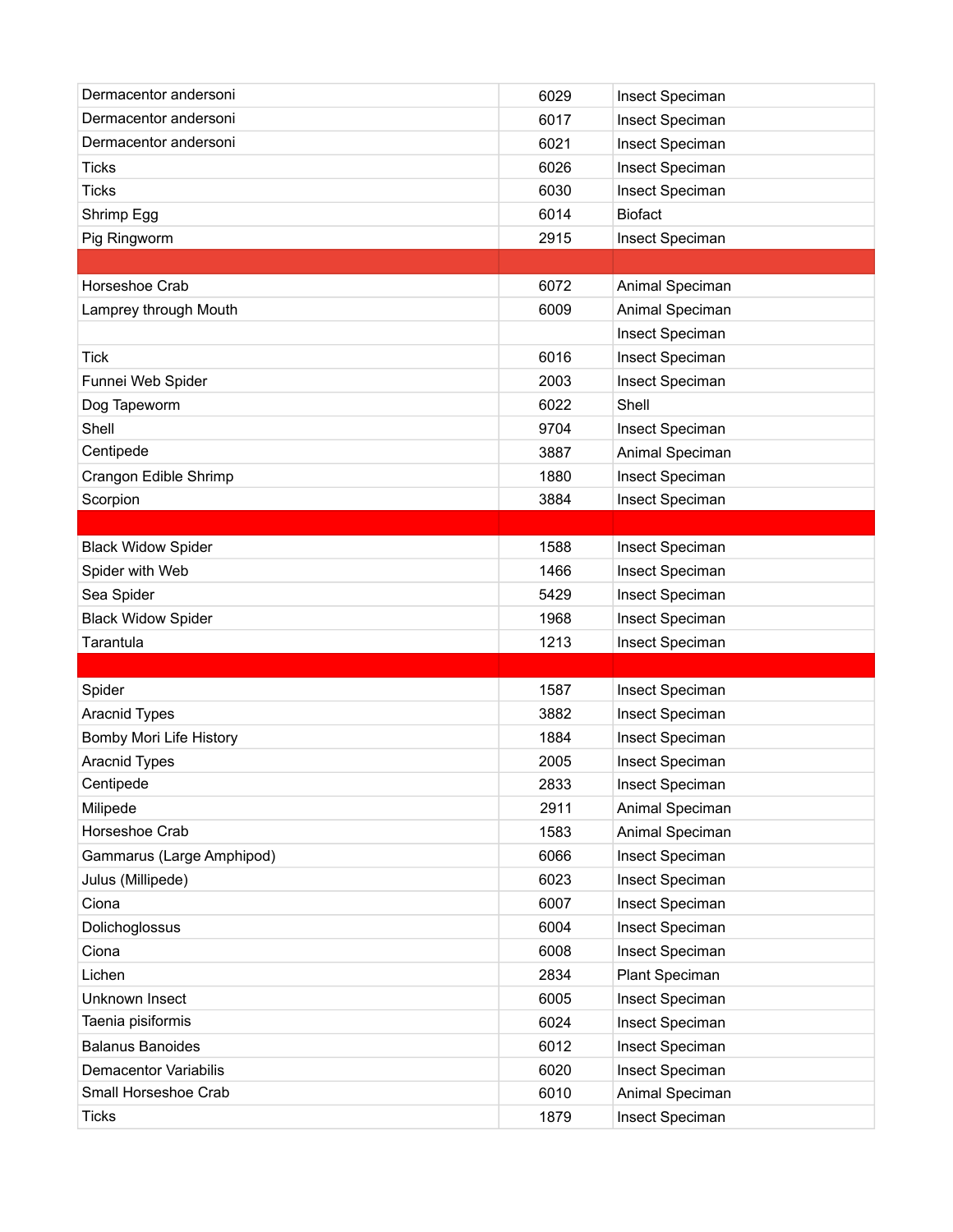| <b>Ticks</b>                                   | 2910 | Insect Speciman |
|------------------------------------------------|------|-----------------|
| <b>Reticulitermes Flavipes</b>                 | 6015 | Insect Speciman |
| Dog Tapeworm                                   | 6028 | Insect Speciman |
| Daphnia                                        | 6027 | Insect Speciman |
| Unknown Insect                                 | 6002 | Insect Speciman |
| <b>Fiddler Crab</b>                            | 6000 | Insect Speciman |
| Horseshoe Crab                                 | 1582 | Animal Speciman |
| Gammarus                                       | 6070 | Insect Speciman |
| Dermacentor variabilis                         | 6018 | Insect Speciman |
| Ticks                                          | 6071 | Insect Speciman |
| Scolopendra                                    | 6013 | Insect Speciman |
| <b>Boophilis Dermacentor Ticks</b>             | 6025 | Insect Speciman |
| Peripatus                                      | 6003 | Insect Speciman |
| Flea                                           | 6001 | Insect Speciman |
| Hydra                                          | 2927 | Insect Speciman |
| Pacific Isopod                                 | 6069 | Insect Speciman |
| Scorpion                                       | 5019 | Insect Speciman |
| Julus Millipede                                | 2912 | Insect Speciman |
| Perch Skeleton                                 | 1578 | Skeleton        |
| Frog Skeleton                                  | 1184 | Skeleton        |
| <b>Gulf Fritllatay Butterflies</b>             | 2067 | Insect Speciman |
| Mourning Cloak Butterfly and Cabbage Butterfly | 3160 | Insect Speciman |
| Dead Leaf Butterfly                            | 2888 | Insect Speciman |
| <b>Butterfly Collection</b>                    | 3854 | Insect Speciman |
| Seahorse Skeleton                              | 8058 | Skeleton        |
| Seahorse                                       | 1883 | Animal Specimen |
| Perch Fish Skeleton                            | 1190 | Skeleton        |
| Perch Fish Skeleton                            | 1577 | Skeleton        |
| Swallow Tail Butterfly                         | 2062 | Insect Speciman |
| Swallow Tail Butterfly                         | 1999 | Insect Speciman |
| Mourning Cloak Butterfly                       | 3150 | Insect Speciman |
| <b>Fritillary Butterfly</b>                    | 3154 | Insect Speciman |
| <b>Butterflies (Gulf Fritilbury)</b>           | 1905 | Insect Speciman |
| <b>Fritillary Butterfly</b>                    | 3156 | Insect Speciman |
|                                                |      |                 |
| <b>Fritillary Butterfly</b>                    | 3155 | Insect Speciman |
| California Buckeye                             | 3158 | Insect Speciman |
| Cabbage Butterfly                              | 3159 | Insect Speciman |
| Painted Lady Butterfly                         | 5278 | Insect Speciman |
| Checkerspot                                    | 1998 | Insect Speciman |
| California Buckeye                             | 3166 | Insect Speciman |
| Frog Metamorphosis                             | 7401 | Animal Speciman |
| Frog                                           | 1876 | Animal Speciman |
| <b>Chick Embryos</b>                           | 1584 | <b>Biofact</b>  |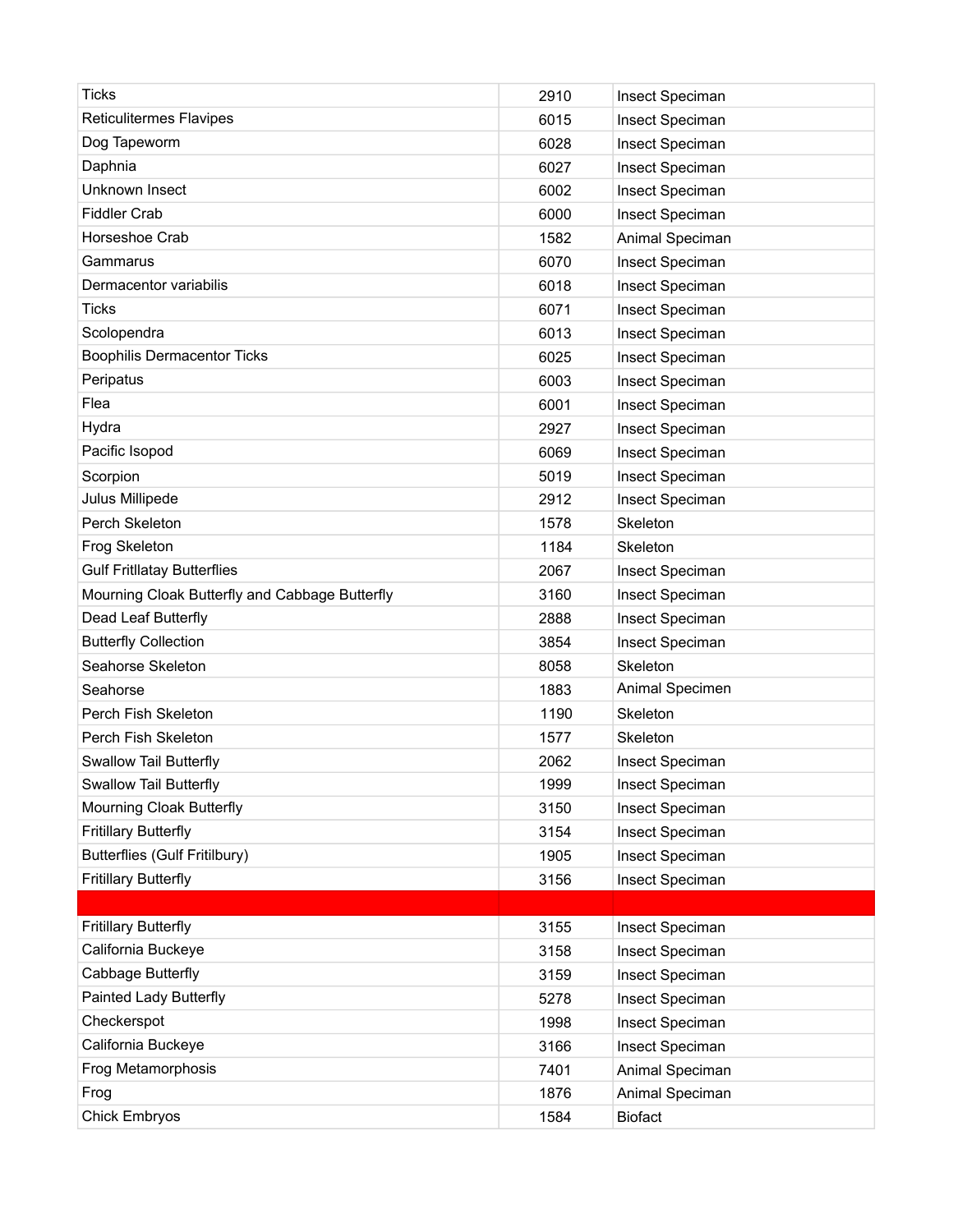| Perch Skeleton                          | 1577 | Skeleton        |
|-----------------------------------------|------|-----------------|
| Frog Eggs                               | 1888 | <b>Biofact</b>  |
| Frog Eggs                               | 1887 | <b>Biofact</b>  |
| <b>Fish Scales</b>                      | 1886 | <b>Biofact</b>  |
| Ammocoetes Larva                        | 1878 | Insect Speciman |
| <b>Fish Scales</b>                      | 1885 | <b>Biofact</b>  |
|                                         |      |                 |
| Frog Eggs                               | 1887 | <b>Biofact</b>  |
| Frog Life History                       | 1874 | Animal Speciman |
| Mourning Cloak Butterfly                | 2065 | Insect Speciman |
| Mourning Cloak Butterfly                | 3161 | Insect Speciman |
| Monarch Butterfly                       | 2058 | Insect Speciman |
| Mourning Cloak Butterfly                | 3152 | Insect Speciman |
| <b>Monarch Butterflies</b>              | 1401 | Insect Speciman |
| <b>Monarch Butterflies</b>              | 2072 | Insect Speciman |
| Mourning Cloak Butterfly                | 3153 | Insect Speciman |
| Painted Lady                            | 2000 | Insect Speciman |
| <b>Butterfly Life Cycle</b>             | 1248 | Insect Speciman |
| Male Monarch Butterfly and Pupa         | 1402 | Insect Speciman |
| <b>Butterfly Display</b>                | 4830 | Insect Speciman |
| <b>Butterfly Display</b>                | 4826 | Insect Speciman |
| <b>Butterfly Display</b>                | 4823 | Insect Speciman |
| Cabbage Butterflies (Pieis rapae)       | 1247 | Insect Speciman |
| West Coast Lady Butterflies             | 2074 | Insect Speciman |
| Swallow Tail Butterfly                  | 3856 | Insect Speciman |
| Monarch Butterfly                       | 2059 | Insect Speciman |
| <b>Butterfly Display</b>                | 4822 | Insect Speciman |
| <b>Butterfly Display</b>                | 4829 | Insect Speciman |
| <b>Butterfly Display</b>                | 4825 | Insect Speciman |
| <b>Butterfly Display</b>                | 4827 | Insect Speciman |
| <b>Butterfly Display</b>                | 4824 | Insect Speciman |
| <b>Butterfly Display</b>                | 4828 | Insect Speciman |
| California Buckeye                      | 3157 | Insect Speciman |
| Butterfly Life History in Resin         | 1243 | Insect Speciman |
| Mourning Cloak and Fritiiary Butterfly  | 2066 | Insect Speciman |
| <b>Fritillary Butterflies</b>           | 2071 | Insect Speciman |
| <b>Monarch Butterflies</b>              | 2068 | Insect Speciman |
| Monarch Butterfly                       | 2057 | Insect Speciman |
| Monarch Butterfly Larva, Pupa and Adult | 2069 | Insect Speciman |
| Monarch Butterfly                       | 1245 | Insect Speciman |
| Swallow Tail Butterfly                  | 2061 | Insect Speciman |
| <b>Swallow Tail Butterfly</b>           | 2063 | Insect Speciman |
| Swallow Tail Butterfly                  | 2064 | Insect Speciman |